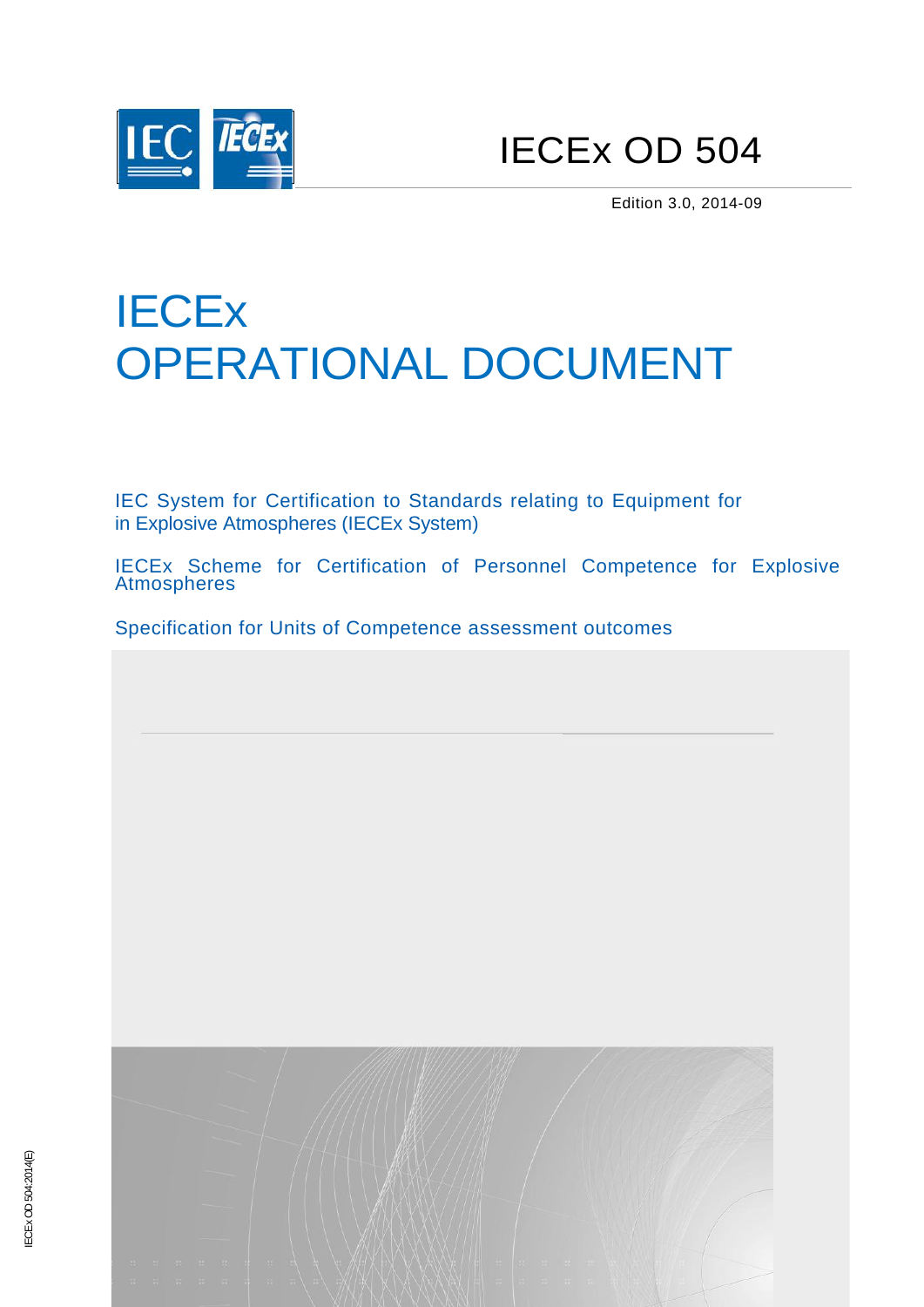

**THIS PUBLICATION IS COPYRIGHT ROTECTED** 

### **Copyright © 2014 IEC, Geneva, Switzerland**

All rights reserved. Unless otherwise specified, no part of this publication may be reproduced or utilized in any form or by any means, electronic or mechanical, including photocopying and microfilm, without permission in writing from either IEC or IEC's member National Committee in the country of the requester.

If you have any questions about IEC copyright or have an enquiry about obtaining additional rights to this publication, please contact the address below or your local IEC member National Committee for further information.

CH-1211 Geneva 20 **[info@iec.ch](mailto:info@iec.ch)**<br>Switzerland www.iec.ch Switzerland

IEC Central Office<br>
3, rue de Varembé<br>
Tex: +41 22 919 03 00 Fax: +41 22 919 03 00<br>
info@iec.ch

### **About the IEC**

The International Electrotechnical Commission (IEC) is the leading global organization that prepares and publishes International Standards for all electrical, electronic and related technologies.

### **About IEC publications**

The technical content of IEC publications is kept under constant review by the IEC. Please make sure that you have the latest edition, a corrigenda or an amendment might have been published.

### **Useful links:**

IEC publications search - [www.iec.ch/searchpub](http://www.iec.ch/searchpub)

The advanced search enables you to find IEC publications by a variety of criteria (reference number, text, technical committee,...).

It also gives information on projects, replaced and withdrawn publications.

IEC Just Published - [webstore.iec.ch/justpublished](http://webstore.iec.ch/justpublished)

Stay up to date on all new IEC publications. Just Published details all new publications released. Available on-line and also once a month by email.

Electropedia - [www.electropedia.org](http://www.electropedia.org/)

The world's leading online dictionary of electronic and electrical terms containing more than 30 000 terms and definitions in English and French, with equivalent terms in additional languages. Also known as the International Electrotechnical Vocabulary (IEV) online.

Customer Service Centre - [webstore.iec.ch/csc](http://webstore.iec.ch/csc)

If you wish to give us your feedback on this publication or need further assistance, please contact the Customer Service Centre: [csc@iec.ch.](mailto:csc@iec.ch)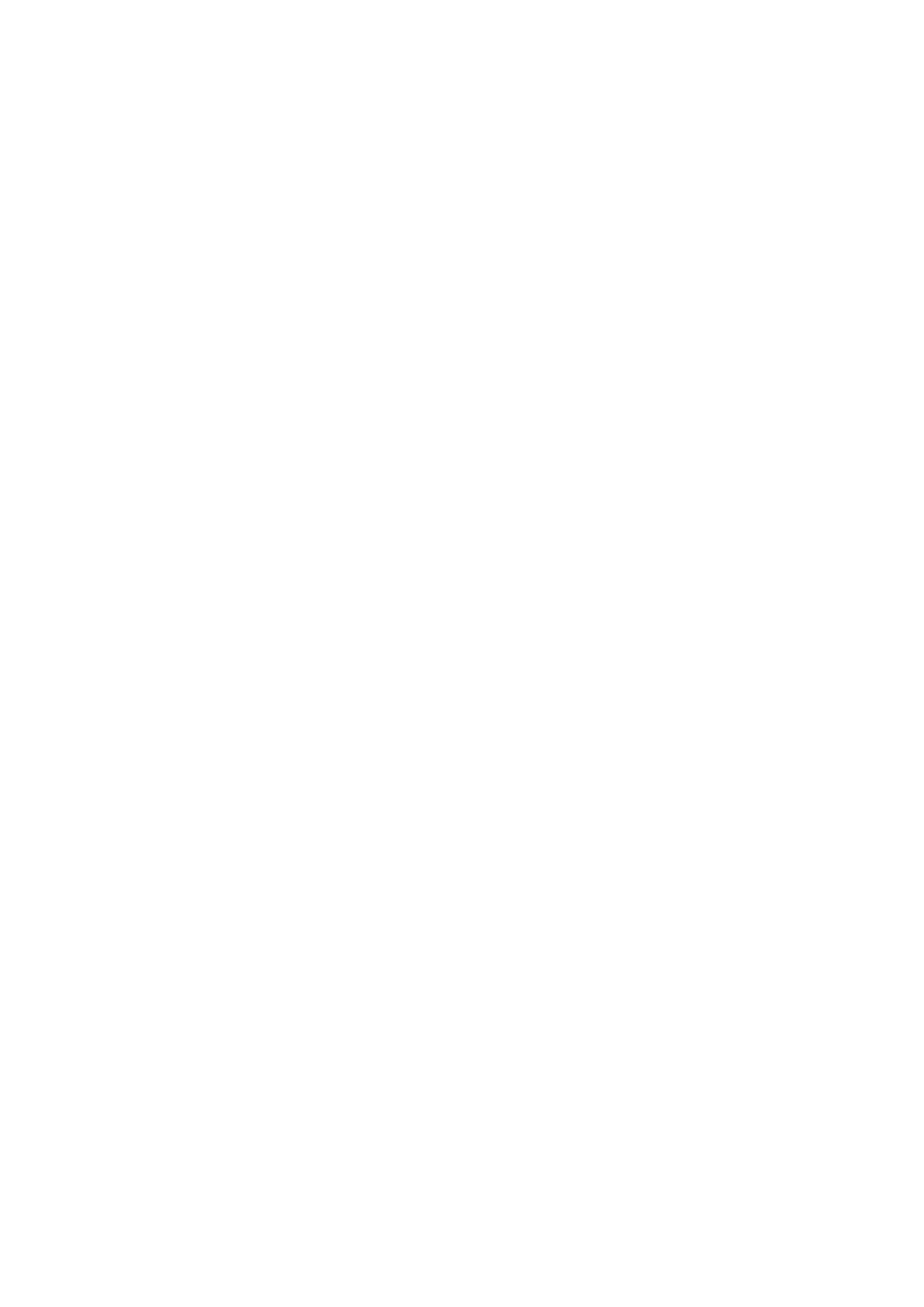

# IECEx OD 504

Edition 3.0, 2014-09

# **IECE<sub>x</sub>** OPERATIONAL DOCUMENT

IEC System for Certification to Standards relating to Equipment for use in Explosive Atmospheres (IECEx System)

IECEx Scheme for Certification of Personnel Competence for Explosive Atmospheres

Specification for Units of Competence assessment outcomes

INTERNATIONAL ELECTROTECHNICAL **COMMISSION**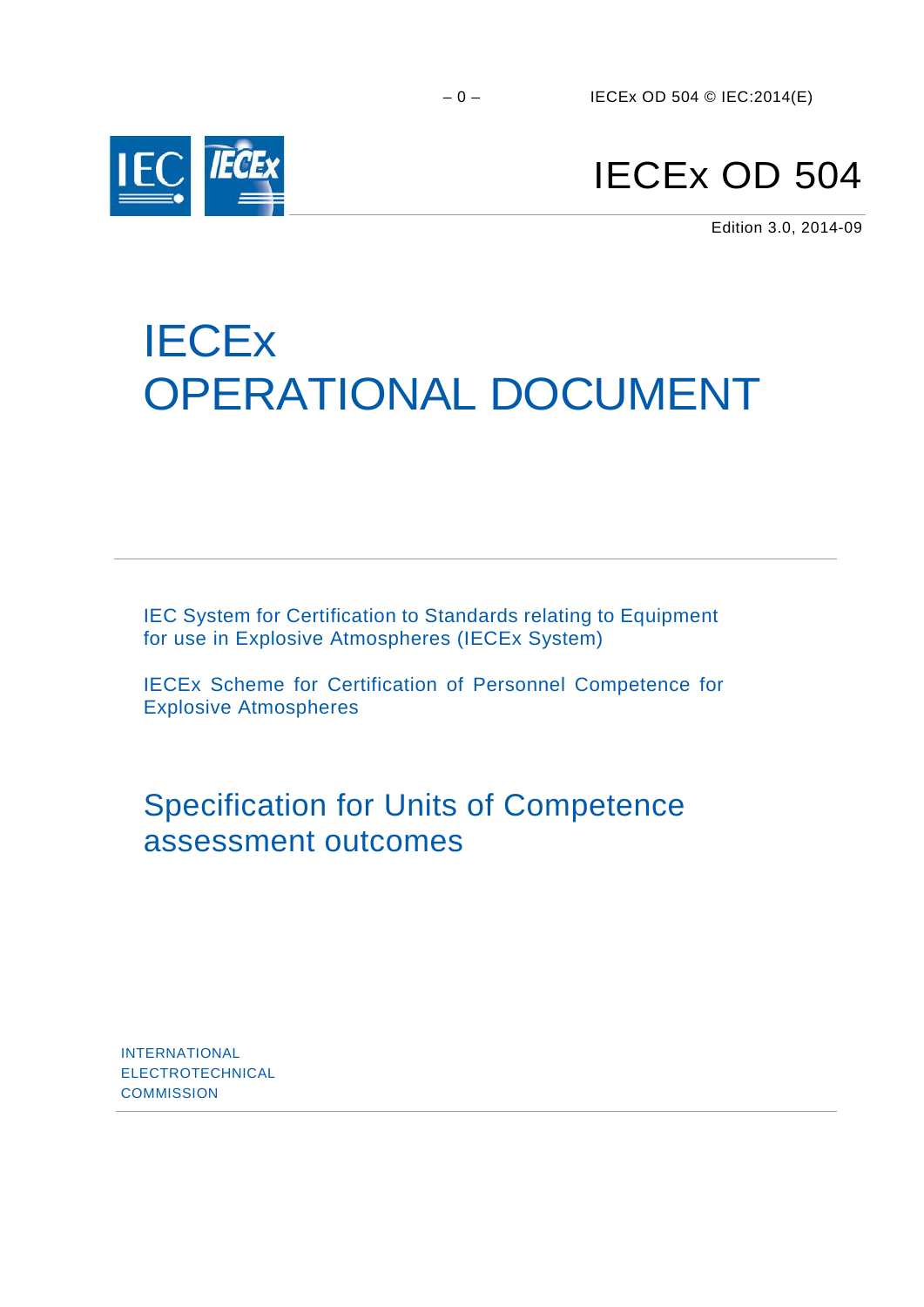## **CONTENTS**

| 1 |                                                                                   |       |                                                                                |  |  |  |  |  |  |
|---|-----------------------------------------------------------------------------------|-------|--------------------------------------------------------------------------------|--|--|--|--|--|--|
| 2 |                                                                                   |       |                                                                                |  |  |  |  |  |  |
| 3 |                                                                                   |       |                                                                                |  |  |  |  |  |  |
| 4 |                                                                                   |       |                                                                                |  |  |  |  |  |  |
|   | 4.1                                                                               |       |                                                                                |  |  |  |  |  |  |
|   | 4.2<br>Unit Ex 000 - Basic knowledge and awareness to enter a site which includes |       |                                                                                |  |  |  |  |  |  |
|   |                                                                                   |       |                                                                                |  |  |  |  |  |  |
|   |                                                                                   | 4.2.1 |                                                                                |  |  |  |  |  |  |
|   |                                                                                   | 4.2.2 |                                                                                |  |  |  |  |  |  |
|   |                                                                                   | 4.2.3 |                                                                                |  |  |  |  |  |  |
|   |                                                                                   | 4.2.4 |                                                                                |  |  |  |  |  |  |
|   |                                                                                   | 4.2.5 |                                                                                |  |  |  |  |  |  |
|   | 4.3                                                                               |       | Unit Ex 001 - Apply basic principles of protection in explosive atmospheres 15 |  |  |  |  |  |  |
|   |                                                                                   | 4.3.1 |                                                                                |  |  |  |  |  |  |
|   |                                                                                   | 4.3.2 |                                                                                |  |  |  |  |  |  |
|   |                                                                                   | 4.3.3 |                                                                                |  |  |  |  |  |  |
|   |                                                                                   | 4.3.4 |                                                                                |  |  |  |  |  |  |
|   | 4.4                                                                               | 4.3.5 |                                                                                |  |  |  |  |  |  |
|   |                                                                                   | 4.4.1 |                                                                                |  |  |  |  |  |  |
|   |                                                                                   | 4.4.2 |                                                                                |  |  |  |  |  |  |
|   |                                                                                   | 4.4.3 |                                                                                |  |  |  |  |  |  |
|   |                                                                                   | 4.4.4 |                                                                                |  |  |  |  |  |  |
|   |                                                                                   | 4.4.5 |                                                                                |  |  |  |  |  |  |
|   | 4.5                                                                               |       | Unit Ex 003 – Install explosion-protected equipment and wiring systems18       |  |  |  |  |  |  |
|   |                                                                                   | 4.5.1 |                                                                                |  |  |  |  |  |  |
|   |                                                                                   | 4.5.2 |                                                                                |  |  |  |  |  |  |
|   | 4.5.3                                                                             |       |                                                                                |  |  |  |  |  |  |
|   |                                                                                   | 4.5.4 |                                                                                |  |  |  |  |  |  |
|   |                                                                                   | 4.5.5 |                                                                                |  |  |  |  |  |  |
|   | 4.6                                                                               |       |                                                                                |  |  |  |  |  |  |
|   |                                                                                   | 4.6.1 |                                                                                |  |  |  |  |  |  |
|   |                                                                                   | 4.6.2 |                                                                                |  |  |  |  |  |  |
|   |                                                                                   | 4.6.3 |                                                                                |  |  |  |  |  |  |
|   |                                                                                   | 4.6.4 |                                                                                |  |  |  |  |  |  |
|   |                                                                                   | 4.6.5 |                                                                                |  |  |  |  |  |  |
|   | 4.7                                                                               |       | Unit Ex 005 - Overhaul and repair of explosion-protected equipment 24          |  |  |  |  |  |  |
|   |                                                                                   | 4.7.1 |                                                                                |  |  |  |  |  |  |
|   |                                                                                   | 4.7.2 |                                                                                |  |  |  |  |  |  |
|   |                                                                                   | 4.7.3 |                                                                                |  |  |  |  |  |  |
|   |                                                                                   | 4.7.4 |                                                                                |  |  |  |  |  |  |
|   |                                                                                   | 4.7.5 | Critical aspects of evidence for both operative and responsible                |  |  |  |  |  |  |
|   |                                                                                   | 4.7.6 | Critical aspects of evidence for the Responsible Person27                      |  |  |  |  |  |  |
|   |                                                                                   |       |                                                                                |  |  |  |  |  |  |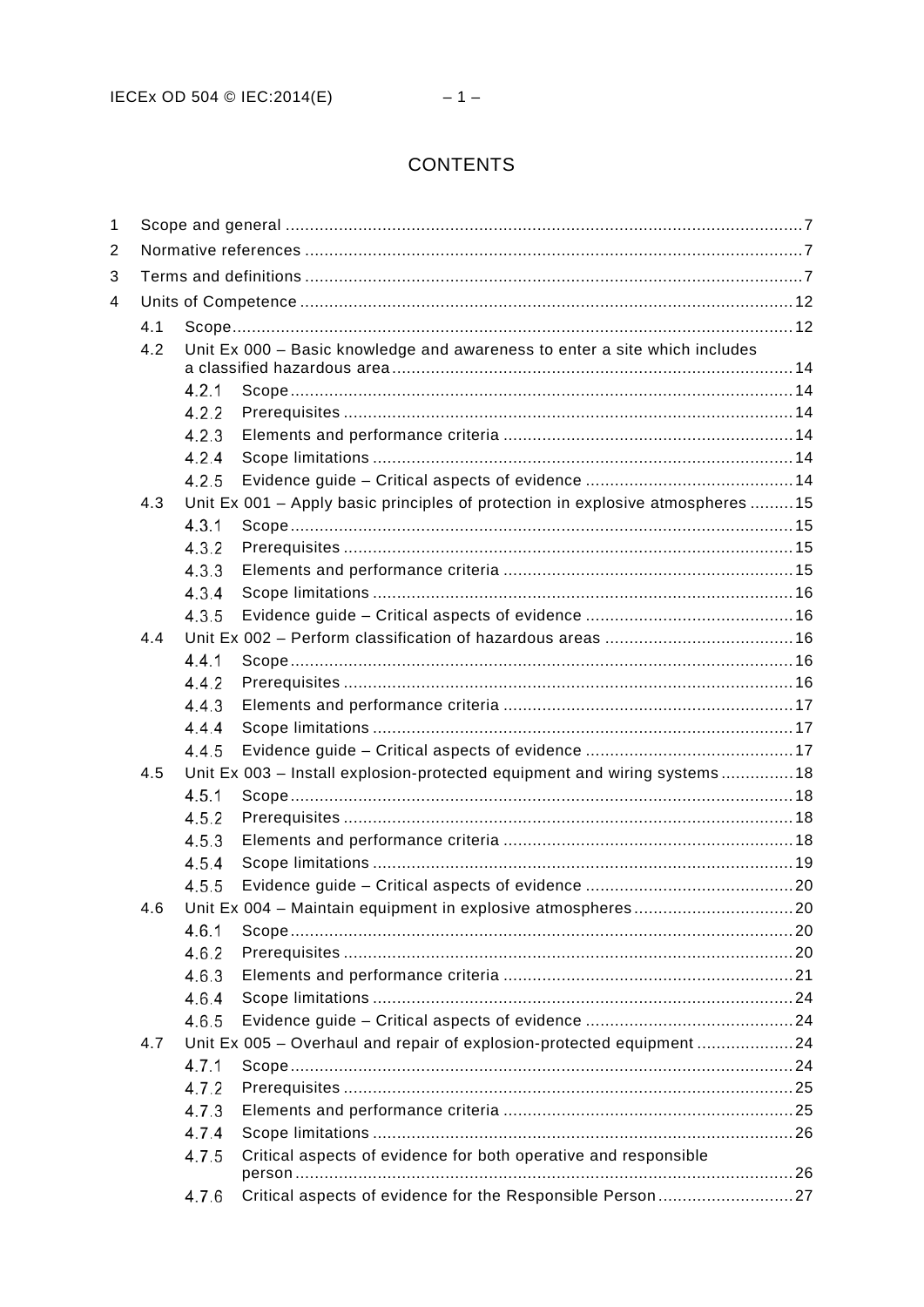|   | 4.8   |       | Unit Ex 006 - Test electrical installations in or associated with explosive      |  |
|---|-------|-------|----------------------------------------------------------------------------------|--|
|   |       | 4.8.1 |                                                                                  |  |
|   |       | 4.8.2 |                                                                                  |  |
|   |       | 4.8.3 |                                                                                  |  |
|   |       | 4.8.4 |                                                                                  |  |
|   |       | 4.8.5 |                                                                                  |  |
|   | 4.9   |       | Unit Ex 007 - Perform visual and close inspection of electrical installations in |  |
|   |       | 4.9.1 |                                                                                  |  |
|   |       | 4.9.2 |                                                                                  |  |
|   |       | 4.9.3 |                                                                                  |  |
|   |       | 4.9.4 |                                                                                  |  |
|   |       | 4.9.5 |                                                                                  |  |
|   | 4 1 0 |       | Unit Ex 008 - Perform detailed inspection of electrical installations in or      |  |
|   |       |       |                                                                                  |  |
|   |       |       |                                                                                  |  |
|   |       |       |                                                                                  |  |
|   |       |       |                                                                                  |  |
|   |       |       |                                                                                  |  |
|   | 4.11  |       | Unit Ex 009 - Design electrical installations in or associated with explosive    |  |
|   |       |       |                                                                                  |  |
|   |       |       |                                                                                  |  |
|   |       |       |                                                                                  |  |
|   |       |       |                                                                                  |  |
|   |       |       |                                                                                  |  |
|   |       |       | 4.12 Unit Ex 010 - Perform audit inspection of electrical installations in or    |  |
|   |       |       |                                                                                  |  |
|   |       |       |                                                                                  |  |
|   |       |       |                                                                                  |  |
|   |       |       |                                                                                  |  |
|   |       |       |                                                                                  |  |
| 5 |       |       |                                                                                  |  |
|   |       |       |                                                                                  |  |
|   | 5.1   |       | The nature of explosive hazards and hazardous areas Basic Knowledge Unit 39      |  |
|   | 5.2   |       | Occupational health and safety responsibilities related to hazardous areas39     |  |
|   | 5.3   |       | Explosive atmospheres and explosion-protection principles39                      |  |
|   | 5.4   |       |                                                                                  |  |
|   | 5.5   |       |                                                                                  |  |
|   | 5.6   |       |                                                                                  |  |
|   | 5.7   |       |                                                                                  |  |
|   | 5.8   |       |                                                                                  |  |
|   | 5.9   |       |                                                                                  |  |
|   | 5.10  |       |                                                                                  |  |
|   | 5.11  |       |                                                                                  |  |
|   |       |       |                                                                                  |  |
|   |       |       |                                                                                  |  |
|   |       |       |                                                                                  |  |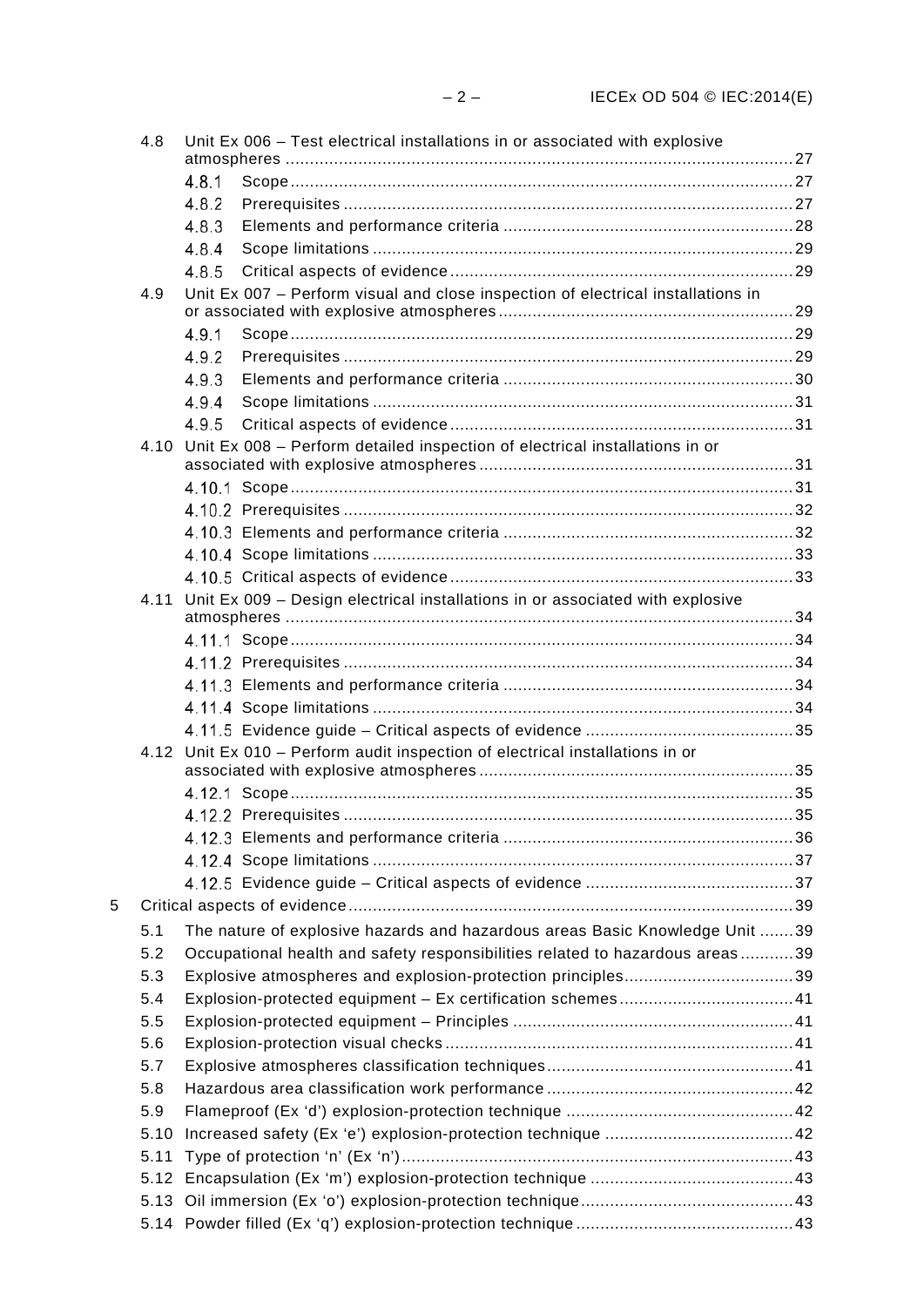|   |      | 5.17 Dust protection by enclosures (Ex 't') explosion-protection technique 44     |  |
|---|------|-----------------------------------------------------------------------------------|--|
|   |      |                                                                                   |  |
|   |      |                                                                                   |  |
|   |      |                                                                                   |  |
|   |      | 5.21 Common characteristics of explosion-protection techniques 45                 |  |
|   |      |                                                                                   |  |
|   |      |                                                                                   |  |
|   |      |                                                                                   |  |
|   |      |                                                                                   |  |
|   |      |                                                                                   |  |
|   | 5.27 |                                                                                   |  |
|   |      |                                                                                   |  |
|   |      |                                                                                   |  |
|   |      | 5.30 Explosion-protected equipment overhaul and repair - General requirements48   |  |
|   | 5.31 | Explosion-protected equipment overhaul and repair specific to each                |  |
|   | 5.32 | Explosion-protected equipment overhaul and repair work performance -              |  |
|   |      | 5.33 Explosion-protected equipment overhaul and repair work performance -         |  |
|   |      |                                                                                   |  |
|   |      |                                                                                   |  |
|   |      | 5.36 Explosive atmospheres visual and close inspection requirements50             |  |
|   | 5.37 | Hazardous area visual and close inspection work performance 50                    |  |
|   |      |                                                                                   |  |
|   |      |                                                                                   |  |
|   |      |                                                                                   |  |
|   |      |                                                                                   |  |
|   |      |                                                                                   |  |
|   |      |                                                                                   |  |
|   |      | 5.44 Explosion-protected electrical system design work performance52              |  |
|   |      |                                                                                   |  |
|   |      |                                                                                   |  |
| 6 |      | Summary of essential knowledge and associated skills for each Unit of             |  |
|   |      | Annex A (informative) Specific prerequisite units and recommended general         |  |
|   |      | Annex B (informative) Items in a knowledge test to cover all aspects of each Unit |  |
|   |      |                                                                                   |  |
|   |      |                                                                                   |  |
|   |      |                                                                                   |  |
|   |      | Table A.1 - Summary of prerequisite units and recommended general competence 59   |  |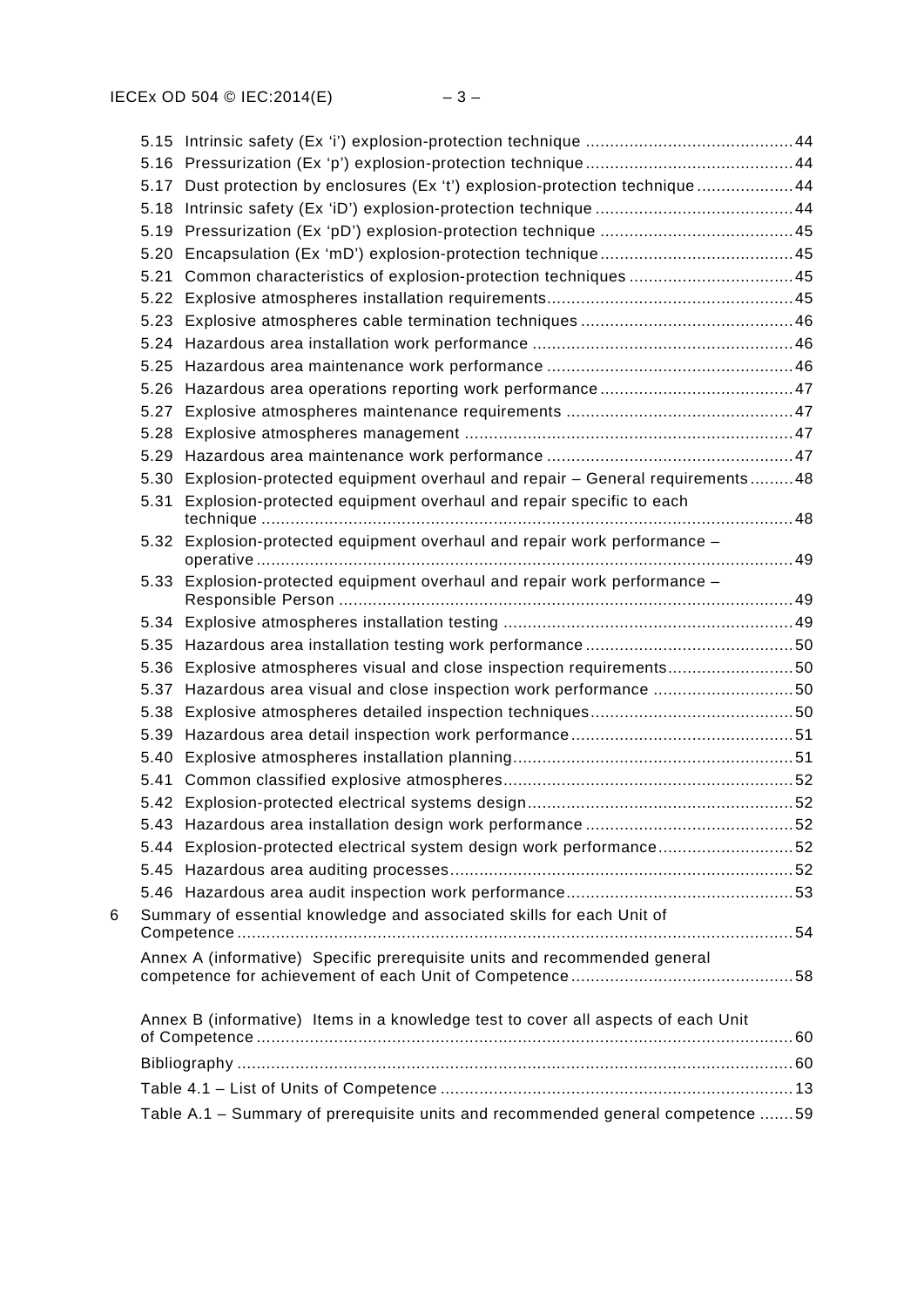### INTERNATIONAL ELECTROTECHNICAL COMMISSION \_\_\_\_\_\_\_\_\_\_\_\_

### **IECEx Operational Document 504**

### **IECEx Scheme for Certification of Personnel Competence for Explosive Atmospheres –**

### **Specification for Units of Competence assessment outcomes**

This Operational Document, OD 504 sets out the competence requirements for personnel working with electrical equipment for explosive atmospheres according to IEC International Standards. Its purpose is to support certification where competence is required, e.g. Repair and Overhaul Service Facilities, and may be considered for Certification of Persons undertaking the work in various aspects of explosive atmospheres where it may be advantageous to maintain competence certification.

### **Document History**

| Date           | Summary                                                                                                                       |  |
|----------------|-------------------------------------------------------------------------------------------------------------------------------|--|
| October 2009   | Original issue (Edition 1.0)                                                                                                  |  |
| April 2013     | Edition 2.0                                                                                                                   |  |
| September 2014 | Edition 3.0 to incorporate details of Ex 000<br>and the changes to other Modules to<br>accommodate the introduction of Ex 000 |  |

Address:

IECEx Secretariat Level 33, Australia Square 264 George Street Sydney NSW 2000 Australia

Contact Details:

Tel: +61 2 4628 4690 e-mail: [info@iecex.com](mailto:info@iecex.com) [http://www.iecex.com](http://www.iecex.com/)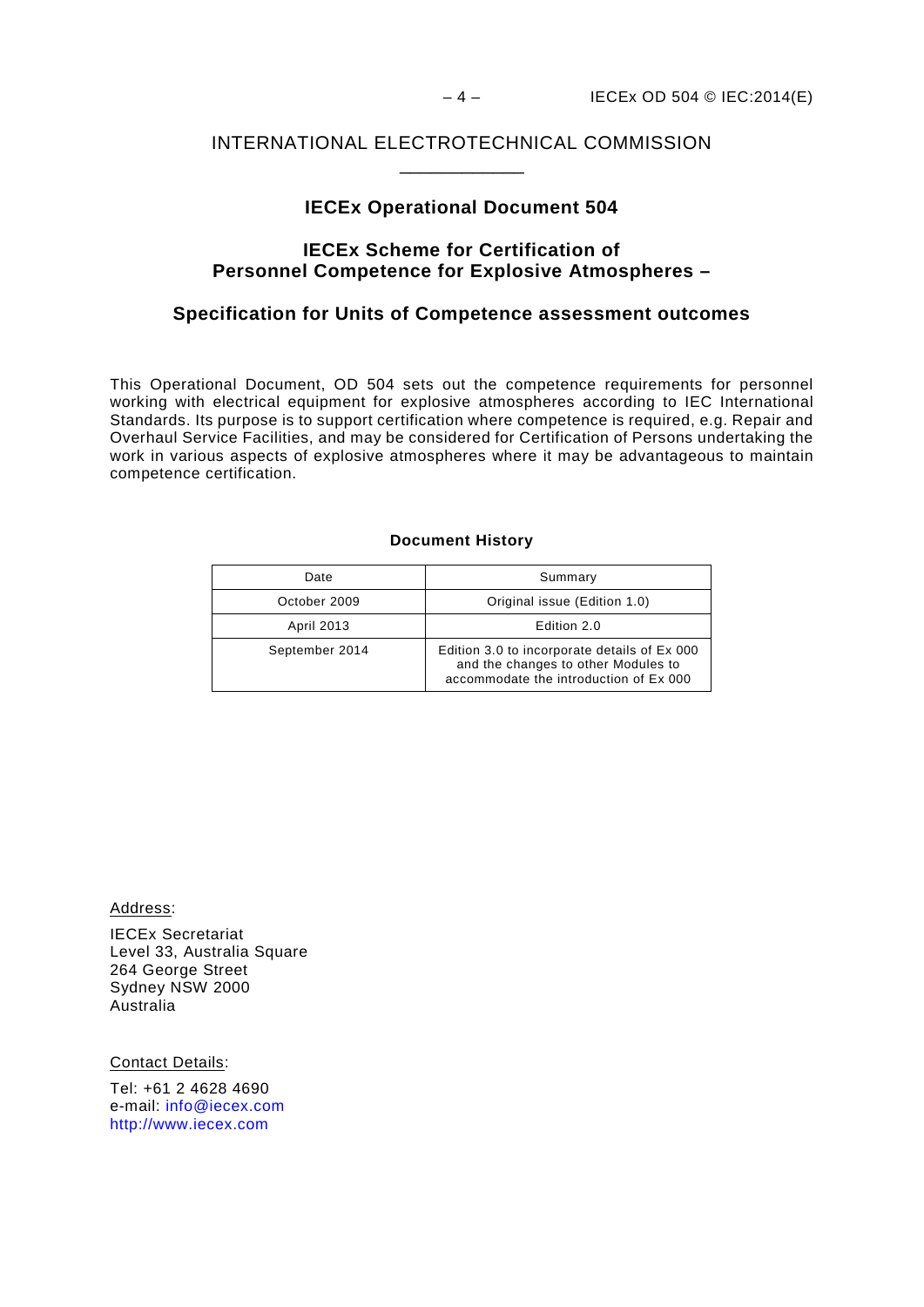### INTRODUCTION

The objective of this IECEx Operational Document is to set out the generic cross-industry competence requirements for work associated with electrical equipment in hazardous areas. These requirements are intended for use by any industry sector or enterprise with regards to explosion-protection related to the relevant functional areas.

The procedures, systems and methods of assessment as set out in this document are to be followed in assessing an application for competence for carrying out work associated with explosive atmospheres and Ex equipment.

Competence of personnel working in explosive atmospheres is necessary. The potential for accidents in Ex areas is increased if personnel are not competent. The need for competence is included in many legal documents (legislation), but is often not clearly defined. Competence includes the ability to carry out specific tasks versus prescribed general requirements specified in regulations and installation procedures.

Competence depends on knowledge, skill, experience and training. Measurement of competence is a difficult task and requires specific assessment methods. Competence evolves with years and may deteriorate, so continued training and assessment is necessary.

This document sets out the specification for the IECEx Units of Competence, according to the application of IEC Standards. Also included are requirements for competence evaluation.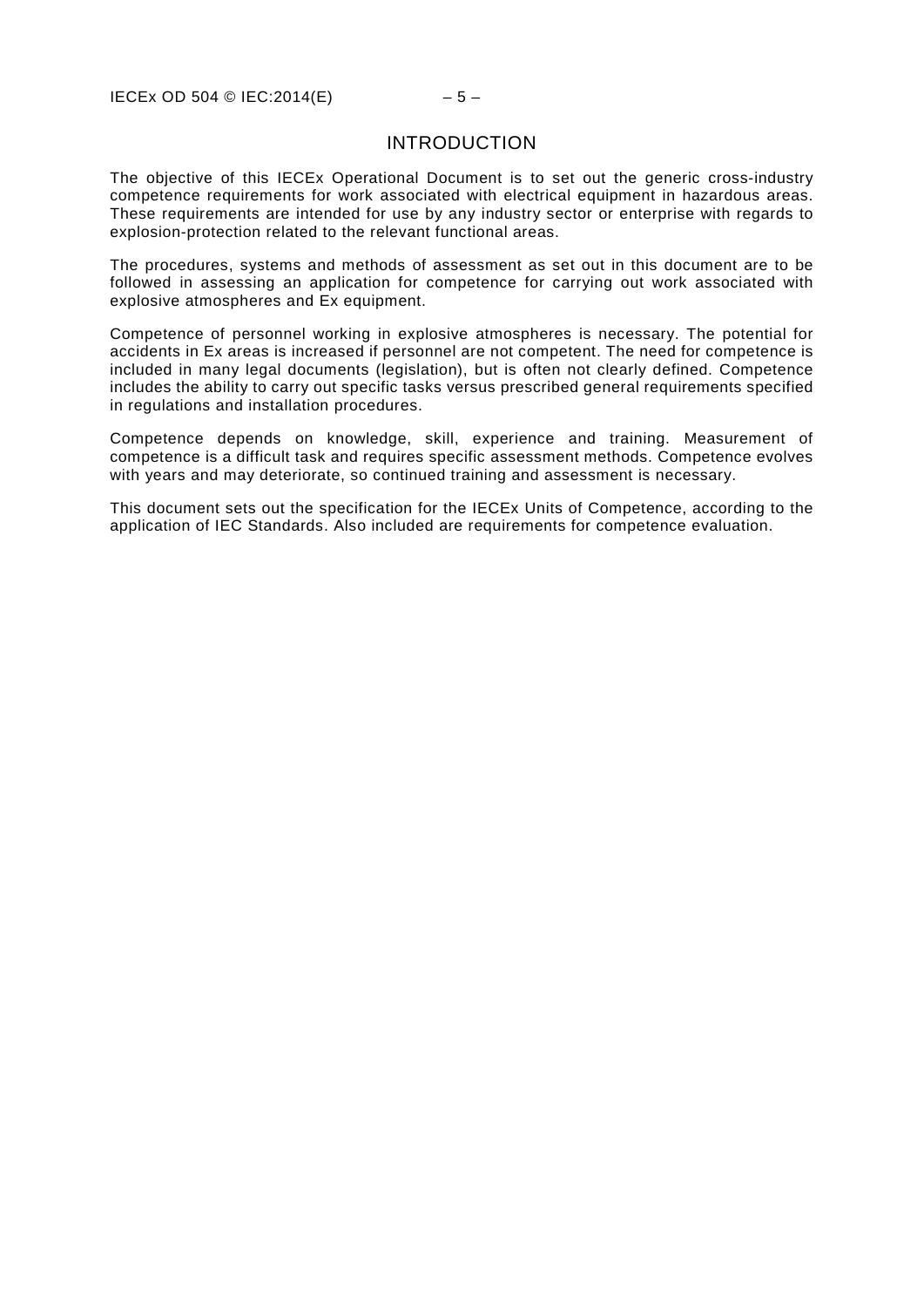### FOREWORD

*The Basic Knowledge Unit 000 covers the safety obligation of person entering a hazardous area, and demonstrates the person has an understanding of the nature of the risks associated with hazardous areas, limitations on devices that may be taken into a hazardous area and the occupational health and safety responsibilities and procedures related to hazardous areas*

Concerns with the variability in skills of electrical workers and others dealing with equipment in hazardous areas has led to the development of these standards of Skills in basic knowledge and Competence for persons entering sites and or working on electrical equipment for use in explosive atmospheres. Although training has been available, it was usually confined to the technical aspects and there is generally no strategy to provide this specific assessment of competence.

The concern over competence is heightened by the trend away from prescriptive regulations towards performance-based regulations. The performance-based approach places the 'duty of care' responsibilities on enterprises and individuals, which, in turn, is said to promote selfmonitored quality assurance. This results in greater compliance with requirements than is the case with the inspectoral methods that accompany prescriptive regulations.

Since the early 1990s industries have expressed the need for an internationally structured qualification system for identification of Competence to be used by any industry sector or enterprise, with regards to explosion-protected equipment for explosive atmospheres.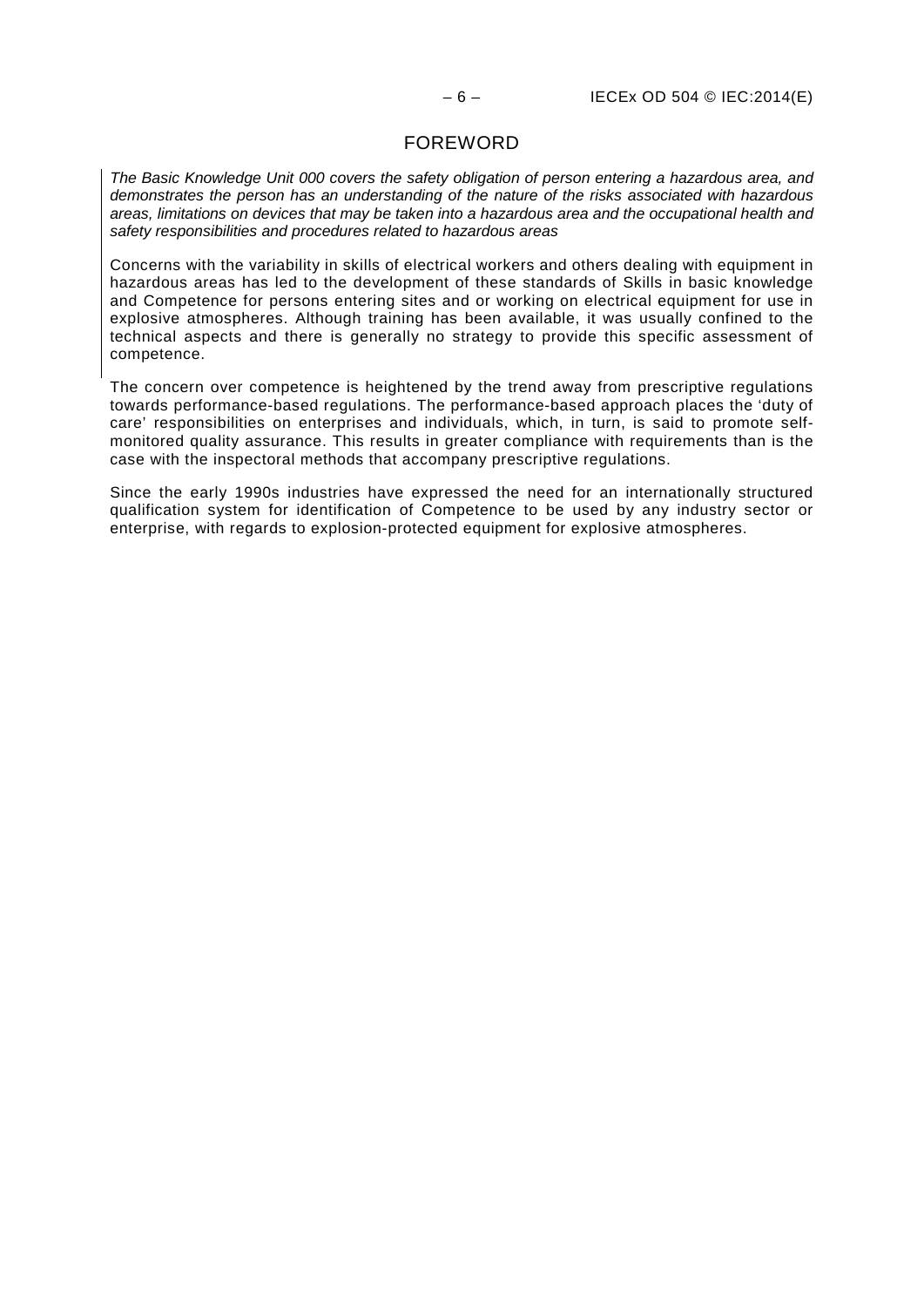### **Specification for Units of Competence assessment outcomes**

### <span id="page-10-0"></span>**1 Scope and general**

This document specifies the basic knowledge required to work in hazardous areas and the specific competence required for work associated with electrical equipment for explosive atmospheres (commonly termed 'Ex' equipment) and the standards to which competence is to be assessed and attributed. It provides guidance to assessing competence based on the knowledge and skills that define the Units of Competence.

The competence specified in this specification is intended as additional competence to those previously acquired for the specific type of work in non-explosive atmospheres.

NOTE Annex A summarizes the specific prerequisite Units and recommended general competence to achieve Units of Competence in this specification.

The principal application of this specification is to personnel dealing with explosion-protected and associated equipment for explosive atmospheres, covering the following work functions:

- Classification of Hazardous Areas
- Producing, processing or servicing functions in a hazardous area and not directly involved in installing, maintaining or repairing explosion-protected equipment and systems
- Installing and maintaining explosion-protected equipment and systems in the hazardous area
- Overhauling, repairing and modifying explosion-protected equipment
- Developing/designing and maintaining explosion-protection strategies
- Inspecting hazardous area equipment, systems and installations

The specification sets the minimum requirements for Certification Bodies who issue certificates for the competence described in this specification. However, this specification may also be referenced by:

- i) bodies certifying overhaul and repair workshops; and
- ii) enterprises in establishing the competence of their personnel.

NOTE A single unit of competence is not to be confused with a job description, which will invariably comprise a number of units.

### <span id="page-10-1"></span>**2 Normative references**

The following publications contain provisions, which, through reference in this text, constitute provisions of this Operational Document. At the time of publication, the editions indicated were valid. The Ex Management Committee shall decide the timetable for the introduction of revised editions of the publications.

IEC 60079 Series, *Equipment for explosive atmospheres*

IEC 60050-426, *International Electrotechnical Vocabulary – Part 426: Equipment for explosive atmospheres*

IEC 61241, *Electrical apparatus for use in the presence of combustible dust*

ISO/IEC 17024, *Conformity Assessment – General requirements for bodies operating certification of persons*

### <span id="page-10-2"></span>**3 Terms and definitions**

For the purposes of this document, the definitions 3.1 to 3.50 and explanatory information applies.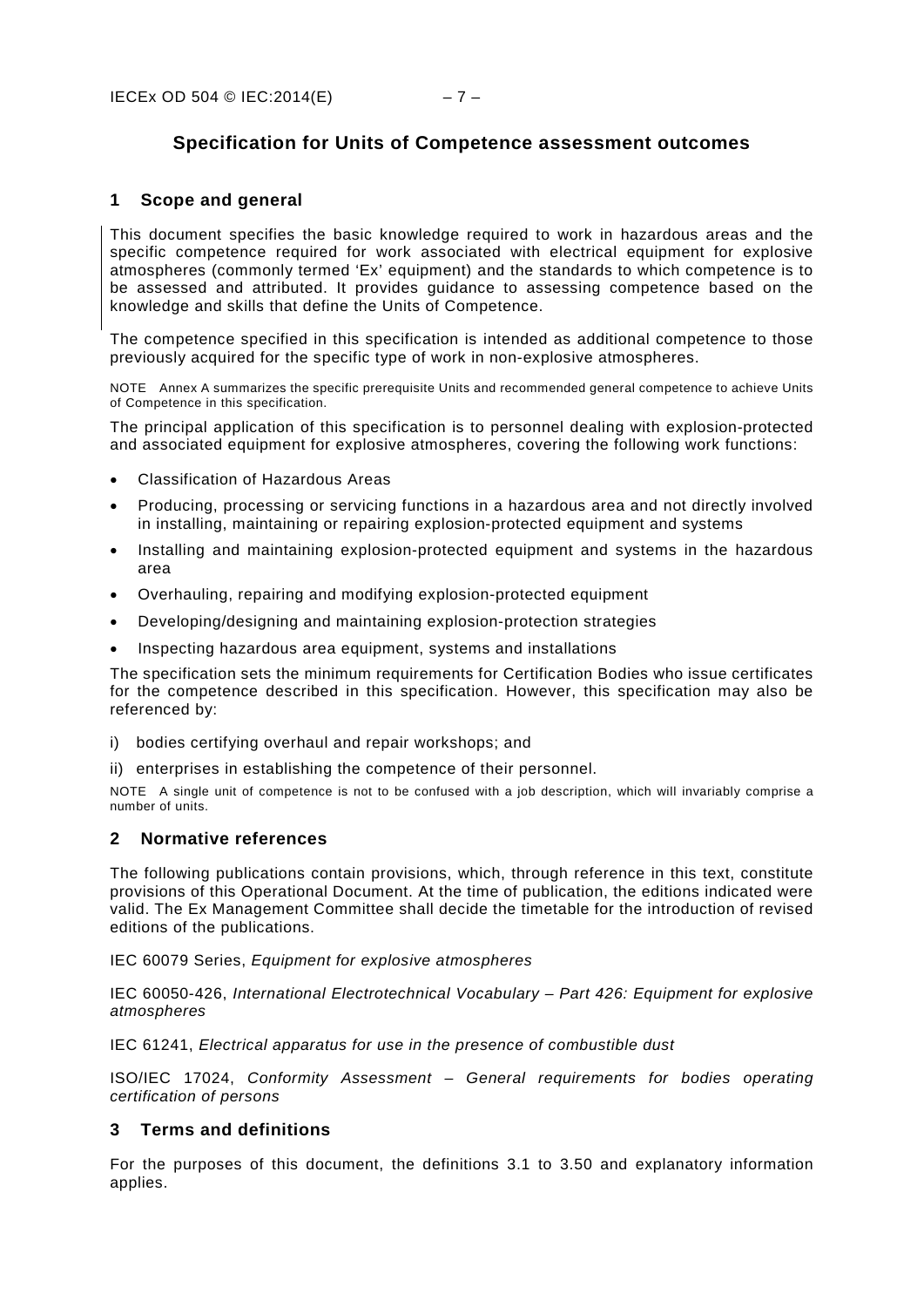For the definitions of any other terms, particularly those of a more general nature, reference should be made to IEC 60050-426 or other appropriate parts of the IEV (International Electrotechnical Vocabulary).

### **3.1**

### **Actions to limit risk of an explosion**

organizational arrangements for rectifying defects, shutting down plant or machinery under emergency conditions, evacuating a hazardous area, reporting defects and conditions of plant and machinery, monitoring the hazardous area for presence of an explosive atmosphere and meeting Occupational Health & Safety (OH&S) obligations.

### **3.2**

### **Appropriate personnel**

the person who is the recipient of the output provided by a Competent person.

NOTE Examples of appropriate personnel are Site Managers, Project Managers, Line Managers, Maintenance managers, Supervisors and Team Leaders etc.

### **3.3**

### **Approved, approval**

with the approval of, acceptable to the authority having jurisdiction.

### **3.4**

### **Assessment of competence**

the process of checking and confirming the ability to carry out specific work activities and/or functions based on evidence that shows a person can carry out such work safely and to stated requirements.

### **3.5**

### **Authority, regulatory**

a government agency responsible for relevant legislation and its application.

### **3.6**

### **Certification**

procedure by which a third party gives written assurance that a product, process or service conforms to specified requirements.

### **3.7**

### **Classification of explosive atmospheres**

a method of analysing and classifying the environment where an explosive atmosphere may occur to allow the proper selection of equipment, particularly electrical equipment, to be installed and used safely in that environment.

### **3.8**

### **competence**

ability to apply knowledge and skills to achieve intended results [ISO/IEC 17024:2012, 3.6].

NOTE The concept of competence focuses on what is expected of an employee in the workplace rather than on the learning process, and embodies the ability to transfer and apply skills and knowledge to new situations and environments.

### **3.9**

### **Ex Competent Person**

person who can demonstrate a combination of knowledge and skills to effectively, efficiently and safely carry out activities in or associated with hazardous areas, covered by IECEx requirements.

NOTE Competence is specified by activity (e.g. classification, selection of equipment, installation, maintenance, testing and inspection, etc.) and may be limited by types of protection, product types, groups etc. as detailed in IECEx OD 502.

### **3.10**

### **Competence, Unit of**

the competence required for a useful work function and which resides with an individual.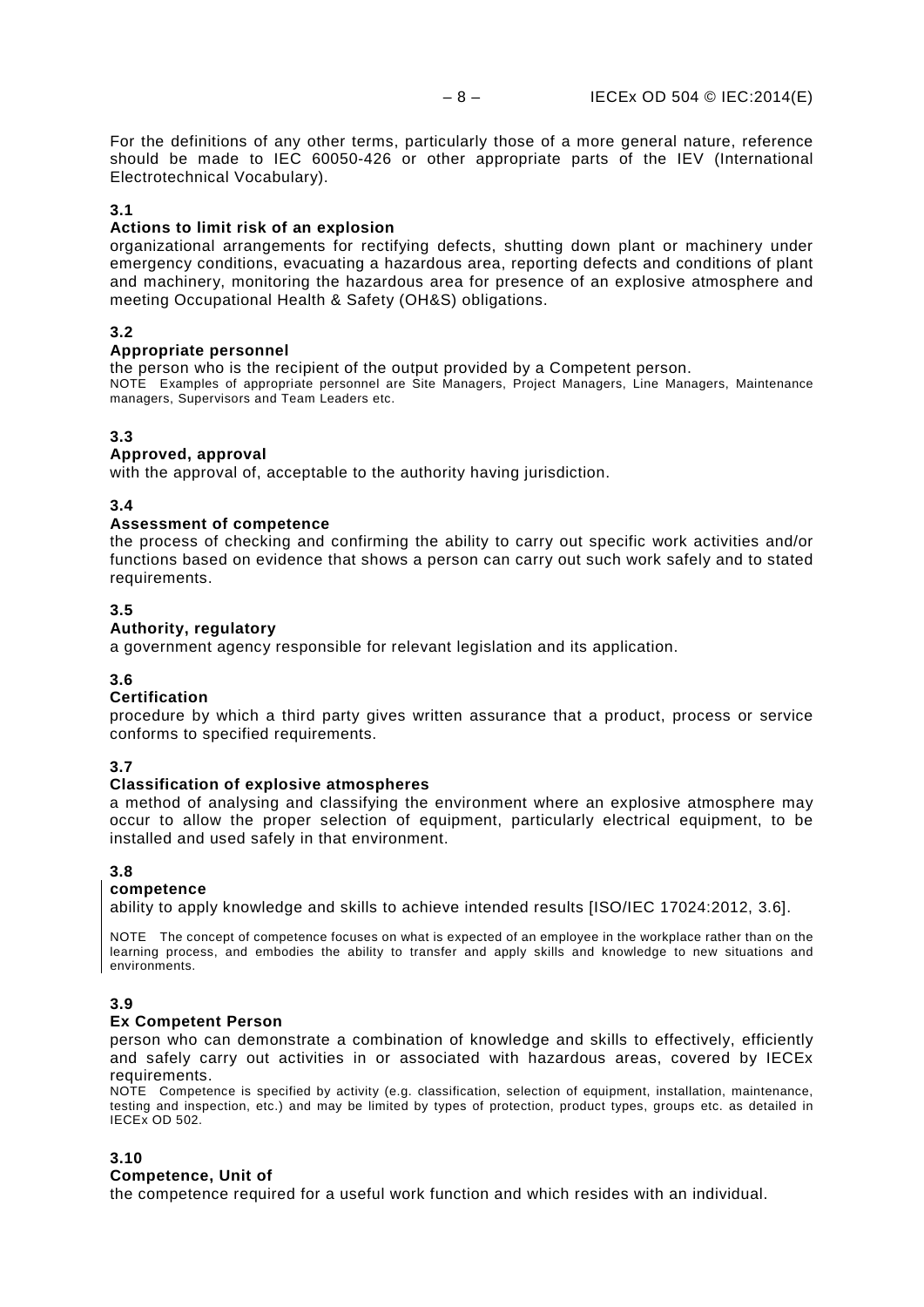### **Basic Knowledge, Unit of**

the basic knowledge required by an individual for entering a Hazardous Area.

### **3.12**

### **Defects**

visual damage or corrosion of the explosion-protection aspect of the installation or apparatus.

### **3.13**

### **Equipment marking**

information with regards to certification that is required to be marked on each item of equipment incorporating an explosion-protection technique.

### **3.14**

### **equipment protection level**

### **EPL**

level of protection assigned to equipment based on its likelihood of becoming a source of ignition and distinguishing the differences between explosive gas atmospheres, explosive dust atmospheres, and the explosive atmospheres in mines susceptible to firedamp.

### **3.15**

### **Established procedures**

formal arrangements of an organization, enterprise or statutory authority of how work is to be done and by whom.

NOTE Examples of established procedures are documented in quality management systems, safety management systems, work clearance systems, work instructions, reporting systems and arrangements for dealing with emergencies.

### **3.16**

### **Explosion properties of hazardous materials**

there are two sets of properties:

- a) for gases, vapours, flammable liquids and mists: vapour pressure; boiling point; flashpoint; ignition temperature; explosive limits; relative vapour density; minimum ignition energy
- b) for dusts: layer ignition temperature; cloud ignition temperature; minimum ignition energy

NOTE Explosive limits (lower/LEL and upper/UEL) and flammability limits (lower/LFL and upper/UFL) are deemed to be synonymous. It should be recognized that some particular authorities having jurisdiction may have overriding requirements that dictate the use of one of these sets of terms and not the other.

### **3.17**

### **Explosion-protected equipment**

equipment to which specific measures are applied to avoid ignition of a surrounding explosive atmosphere.

NOTE The word 'equipment' includes 'apparatus', as mentioned in many relevant Standards.

### **3.18**

### **Explosion-protection techniques**

techniques applied to the design of electrical equipment, components and systems to prevent the electrical energy from becoming an ignition source in the presence of flammable vapours and gases or combustible dusts in explosive atmospheres.

NOTE Some of these techniques and also alternative techniques may be applied to the design of non-electrical equipment for the avoidance of non-electrical ignition sources. These techniques are not yet standardised at international level and are currently outside the scope of this document.

### **3.19**

### **Group (of equipment for explosive atmospheres)**

classification of electrical equipment related to the explosive atmosphere for which it is to be used

NOTE 1 Equipment for use in explosive gas atmospheres is divided into two groups:

– Group I: Equipment for mines susceptible to firedamp; and

– Group II (which can be divided into subgroups IIA, IIB, IIC): Equipment for places with an explosive gas atmosphere, other than mines susceptible to firedamp.

NOTE 2 This has also been known as 'gas grouping'

– Group III (which can be divided into subgroups IIA, IIB, IIC): Equipment for places with an explosive dust atmosphere, other than mines susceptible to firedamp.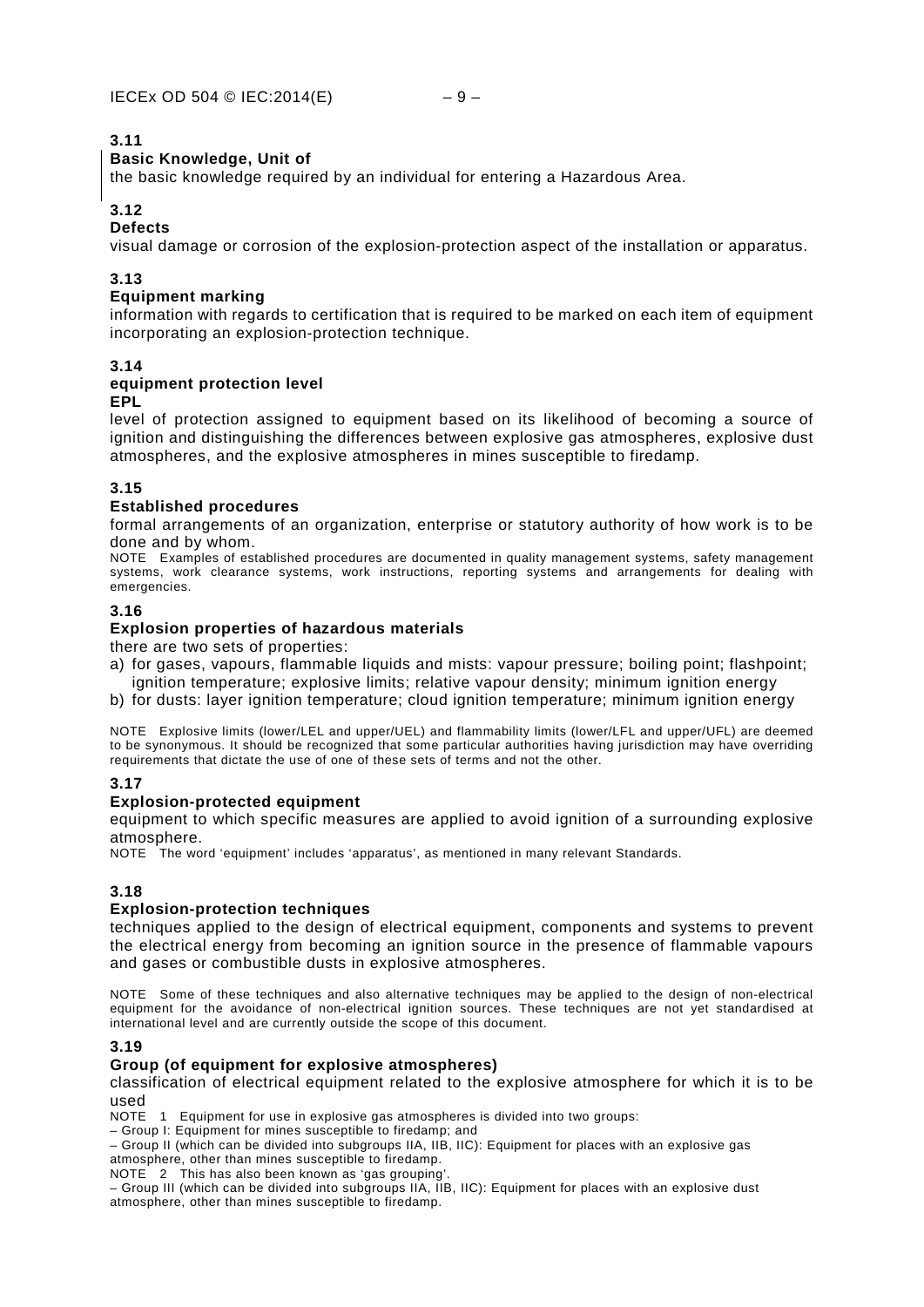### **Hazard and risk assessment**

any recognized methodology of identifying hazards and assessing risks such as 'hazard and operability study' (HAZOP) and 'fault tree analysis' (HAZAN).

### **3.21**

### **Hazardous area**

area in which an explosive atmosphere is present or may be expected to be present in quantities such as to require special precautions for the construction, installation and use of electrical equipment.

NOTE Explosive atmospheres may include a variety of adverse environmental conditions such as those encountered in coal mines, shipping, oil/gas platforms and the like, which commonly require further specifications stated in legislation or regulatory requirements.

### **3.22**

### **Hazardous materials**

in the context of this specification hazardous materials are flammable gases and vapours and combustible dusts.

NOTE All vapours of flammable liquids are flammable vapours.

### **3.23**

### **Inspection, close**

an inspection which encompasses those aspects covered by a visual inspection and, in addition, identifies those defects, such as loose bolts, which will be apparent only by the use of access equipment, such as steps (where necessary) and tools. Close inspections do not normally require the enclosure to be opened or the equipment to be de-energized.

### **3.24**

### **Inspection, detailed**

an inspection which encompasses those aspects covered by a close inspection and, in addition, identifies those defects, such as loose terminations, which will only be apparent by opening the enclosure, and using (where necessary) tools and test equipment.

### **3.25**

### **Inspection, initial**

an inspection of all electrical equipment, systems and installations before they are brought into service.

### **3.26**

### **Inspection, periodic**

an inspection of all electrical equipment, systems and installations carried out on routine basis.

### **3.27**

### **Inspection, sample**

an inspection of a proportion of the electrical equipment, systems and installations.

### **3.28**

### **Inspection, schedule**

a formal arrangement for conducting inspections that details the extent, grade and frequency of the inspections and the explosion-protected characteristics and compliances to be checked.

### **3.29**

### **Inspection, visual**

an inspection which identifies, without the use of access equipment or tools, those defects, such as missing bolts, which will be apparent to the eye.

### **3.30**

### **Inspector, actions taken by an**

actions taken by an inspector in relation to defects, non-conformities, faults in a hazardous area installation.

NOTE Examples of such actions are: disconnection or non-connection of supply until a defect or fault or nonconformity is rectified, notice of period in which it has to be rectified, other actions within the scope of statutory regulations.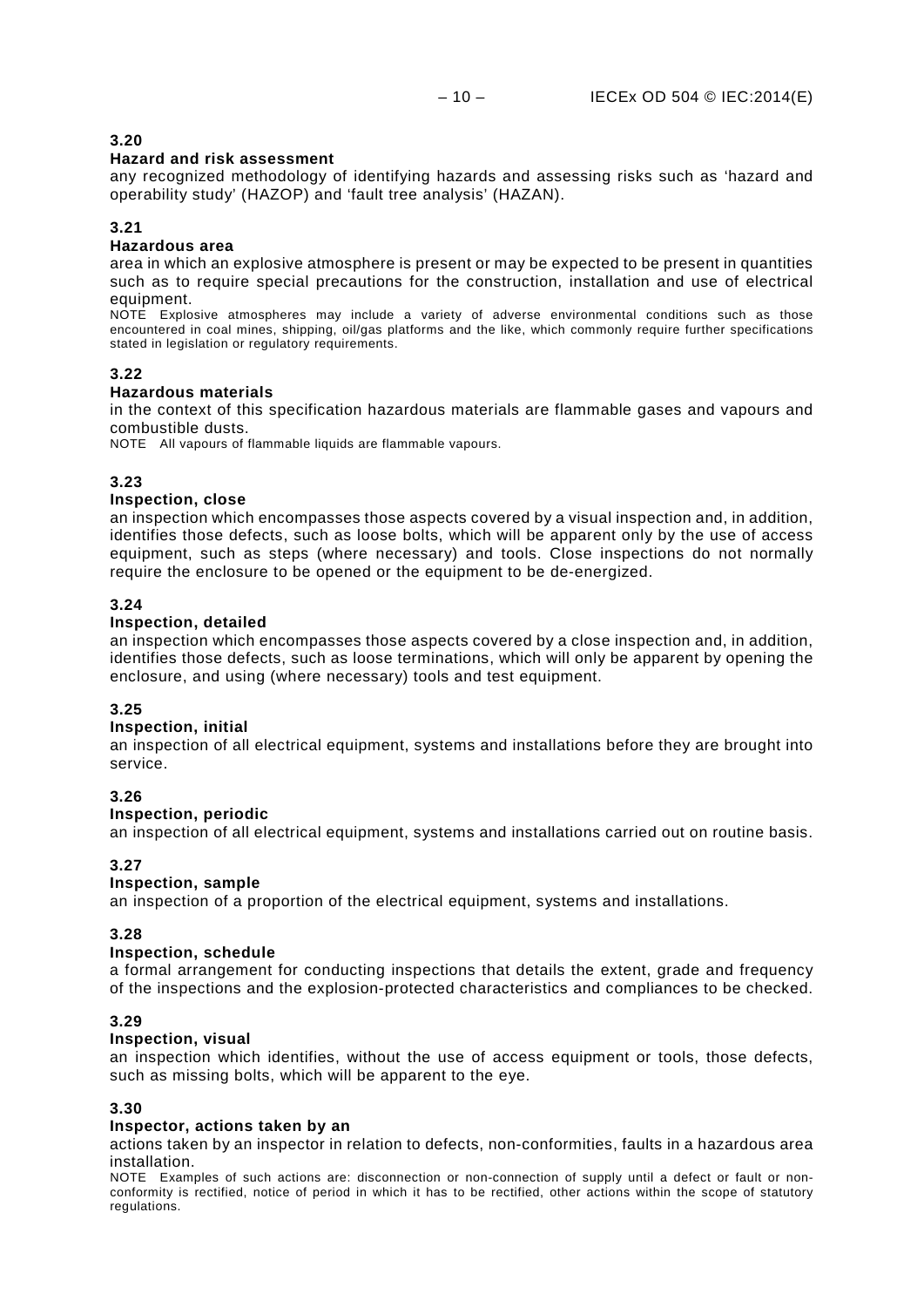### **Installation**

in the context of this specification an installation includes explosion-protected equipment, wiring and other required items as they are fixed in place and connected as necessary, to operate as intended.

### **3.32**

### **Integrity (of explosion-protected equipment)**

aspects of the equipment design and use that afford explosion-protection.

### **3.33**

### **Non-conformance**

equipment that does not satisfy the applicable Standards or requirements.

### **3.34**

### **OH&S (Occupational Health and Safety) policies and procedures**

arrangements of an organization or enterprise to meet its legal and ethical obligations of ensuring the workplace is safe and without risk to health.

NOTE Ensuring a workplace is safe will include hazard identification and risk assessment mechanisms, implementation of safety regulations, safety training, safety systems incorporating work clearance procedures, isolation procedures, use of protective equipment and clothing and use of codes of practice.

### **3.35**

### **Other items**

items that are not in themselves explosion-protected but have an influence on the integrity of the explosion-protection technique used. For example, an overload device for a motor or associated apparatus in the case of the increased safety technique Ex 'e'.

### **3.36**

### **Pre-commission testing**

tests specified, such as, performance and setting of protection devices and systems, earth loop impedance, insulation resistance, and earth continuity equipment connection and operation tests at no load.

### **3.37**

### **Process specialist personnel**

responsible persons with expertise in the technical aspects that relate to explosive hazards and include chemical engineers, process engineers, mining engineers, safety managers, and the like.

### **3.38**

### **Re-certification/Supplementary approval**

submission of previously certified/approved equipment/personnel to an accredited certification body or authority, to determine whether the equipment/personnel continue to comply with the relevant requirements.

### **3.39**

### **Requirements**

those to which equipment and procedures and their outcomes shall conform and include statutory obligations and regulations and Standards called-up by legislation or regulations. NOTE Requirements may include codes of practice, job specifications, Standards called up in specifications, procedures and work instructions and quality management systems.

### **3.40**

### **Scope Limitation**

where personnel demonstrate competence relevant to a Unit of Competence for specific aspect that may relate to the Explosion protection technique, Product Type, Group, Voltage etc. Any scope limitation of a Unit of Competence is shown in the scope of the certificate. NOTE The available scope limitations are given in OD 502.

### **3.41**

### **Servicing**

maintaining, fault finding and repair of equipment, plant machinery and installations.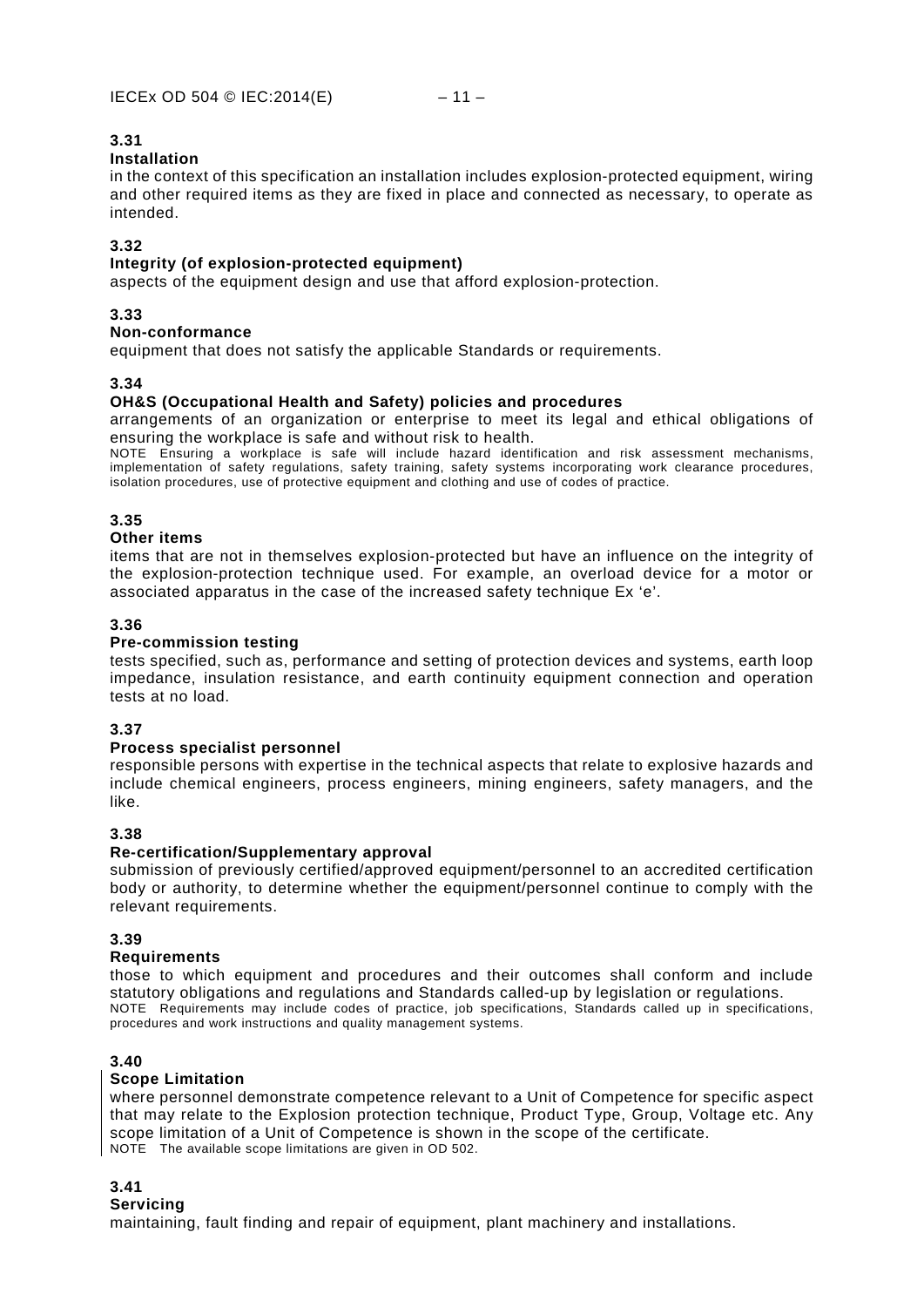### **Special tools, equipment and testing devices**

tools for the removal of enclosure covers and connecting conductors, measuring devices such as feeler gauges and micrometer, gas and vapour sensors, electrical testing devices approved for use in a particular hazardous area.

### **3.43**

### **Specifications**

all those attributes that define accurately the nature of the involved hazards, materials/products, processes, equipment and installation design

NOTE Examples of specifications are design and manufacturer's specifications defining all the necessary parameters and tolerances, process flow diagrams, explosive characteristics and technical data sheets for hazardous materials and products, and the like.

### **3.44**

### **Standards**

technical documents which set out specifications and other criteria for equipment, materials and methods, to ensure they consistently perform as intended. The Standards referred to in this specification are those published by International Electrotechnical Commission.

### **3.45**

### **Temperature classification**

system of classification by which electrical equipment is allocated one of six temperature classes according to its maximum surface temperature.

### **3.46**

### **Verification dossier**

a set of documents showing the compliance of electrical equipment and installations NOTE The information in a 'Verification Dossier' is subject to audit under a formal inspection process.

### **3.47**

### **Wiring system**

permitted wiring and accessories for power, measurement, control or communications purposes.

### **3.48**

### **Zones, hazardous**

the zones into which explosive atmospheres are classified based upon the frequency of the appearance and duration of an explosive atmosphere.

### **3.49**

### **Zones in explosive gas atmospheres**

see IEC 60079-10-1 for the definitions of Zones 0, 1 and 2.

### **3.50**

**Zones in explosive dusts atmospheres** see IEC 60079-10-2 for the definitions of Zones 20, 21 and 22.

### <span id="page-15-0"></span>**4 Units of Competence**

### <span id="page-15-1"></span>**4.1 Scope**

This Section describes the Units of Competence for working with electrical equipment for explosive atmospheres and to ensure the risk of any explosion hazard in such areas has been minimized. The specific Units of Competence are described in detail in Clauses [4.2](#page-17-0) to 4.12 and a list of such Units is shown in Table 4.1.

It is likely that multiple Units of Competence will be assessed and under these circumstances, where the elements of the 'Evidence guide – Critical aspects of evidence it' are repeated in each unit, is not expected that the assessment requires any of the elements to be repeated. A table showing the cross reference of these repeated elements is give in Section 6.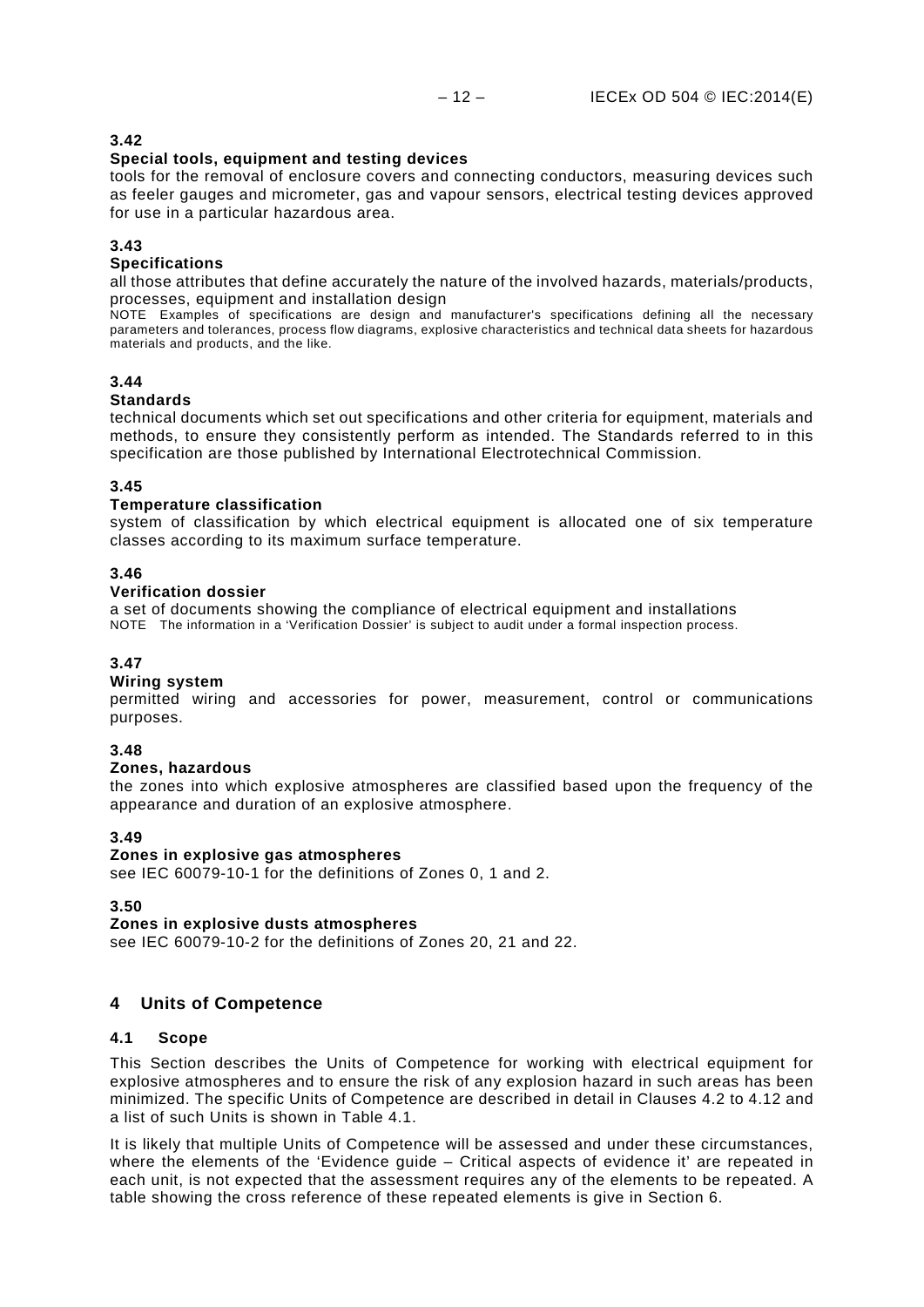| <b>Reference</b><br>Title                                                                                                    | Scope limitation <sup>a)</sup> |
|------------------------------------------------------------------------------------------------------------------------------|--------------------------------|
| Unit Ex 000 – Basic knowledge and awareness to enter a site that includes a classified<br>hazardous area.                    | Not applicable                 |
| Unit Ex 001 – Apply basic principles of protection in explosive atmospheres                                                  | 1                              |
| Unit Ex 002 - Perform classification of hazardous areas                                                                      | 3                              |
| Unit Ex 003 – Install explosion-protected equipment and wiring systems                                                       | 1, 2, 3, 4                     |
| Unit Ex 004 - Maintain equipment in explosive atmospheres                                                                    | 1, 2, 3, 4                     |
| Unit Ex 005 – Overhaul and repair of explosion-protected equipment                                                           | 1, 2, 3, 4                     |
| Unit Ex 006 – Test electrical installations in or associated with explosive atmospheres                                      | 1, 3, 4                        |
| Unit Ex 007 - Perform visual and close inspection of electrical installations in or<br>associated with explosive atmospheres | 3, 4                           |
| Unit Ex 008 – Perform detailed inspection of electrical installations in or associated with<br>explosive atmospheres         | 1, 3, 4                        |
| Unit Ex 009 - Design electrical installations in or associated with explosive atmospheres                                    | 1, 3, 4                        |
| Unit Ex 010 – Perform audit inspection of electrical installations in or associated with<br>explosive atmospheres            | 3                              |
| a) Limitation by:<br>1. Explosion-protection technique or<br>2. Product Type<br>3. Group<br>4. Voltage                       |                                |

### **Table 4.1 – List of Units of Competence**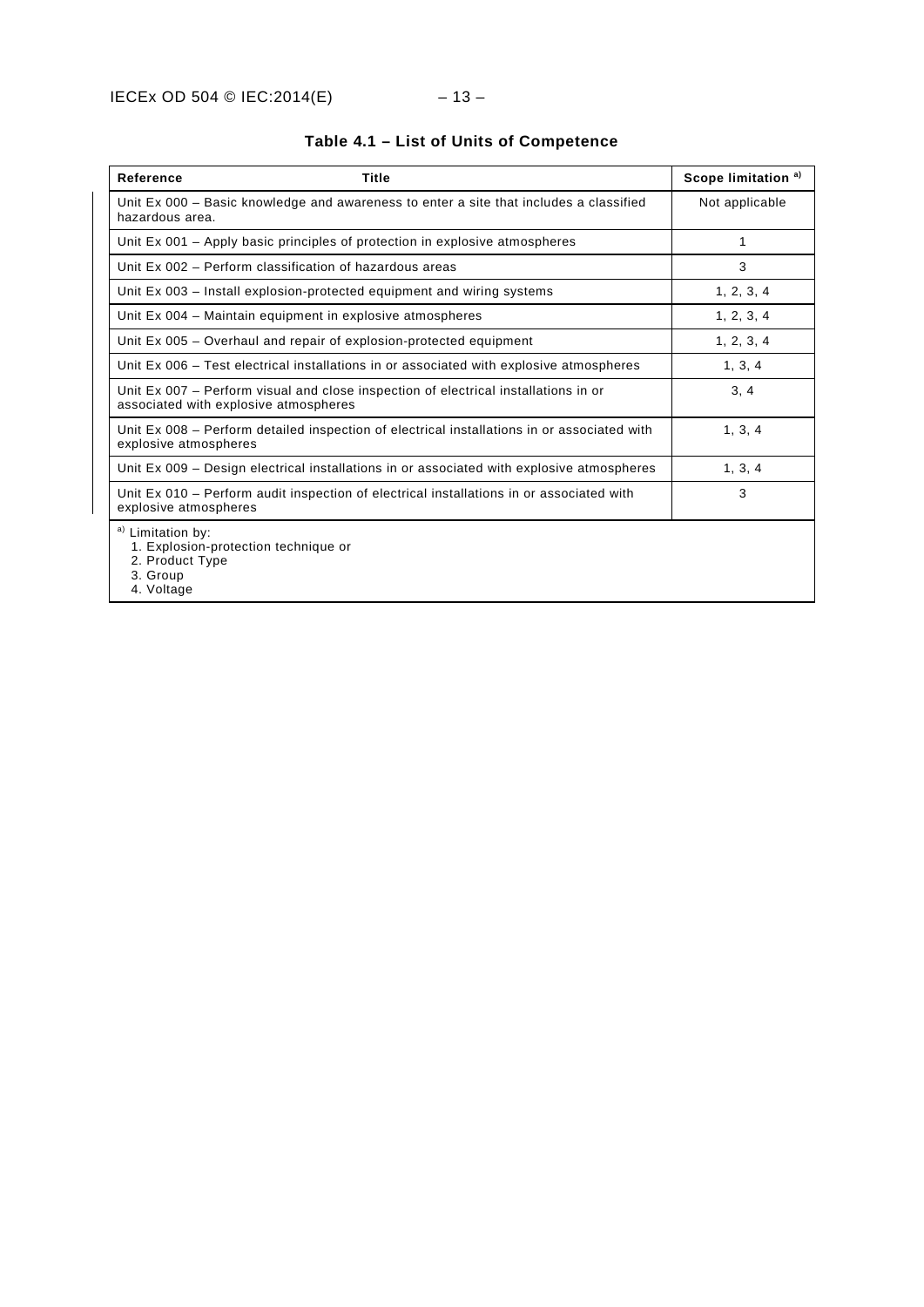### <span id="page-17-0"></span>**4.2 Unit Ex 000 – Basic knowledge and awareness to enter a site that includes a classified hazardous area**

#### <span id="page-17-1"></span> $4.2.1$ **Scope**

This Unit of Knowledge covers the safety obligations and minimum basic knowledge of persons entering a site that has classified hazardous areas. It requires an understanding of the nature of hazardous areas, limitations on devices that may be taken into a hazardous area and the occupational health and safety responsibilities and procedures related to hazardous areas. This unit does not include requirements for ensuring the explosion protection aspects of plant and machinery.

Note. This unit covers the hazardous area aspects of occupational health and safety (OHS) and does not negate the other competencies required for general and functional OHS.

#### <span id="page-17-2"></span> $4.2.2$ **Prerequisites**

Typically this unit would be used in relation to any job function that may be performed in or associated with hazardous area and does not require any prerequisites.

#### <span id="page-17-3"></span> $4.2.3$ **Elements and performance criteria**

| <b>Elements</b>                                |                                                     | Performance criteria |                                                                                                                                                                    |  |
|------------------------------------------------|-----------------------------------------------------|----------------------|--------------------------------------------------------------------------------------------------------------------------------------------------------------------|--|
| 0.1<br>Undertake hazardous<br>area orientation |                                                     | 0.1.1                | Safety procedures in relation the hazardous area are obtained and<br>understood.                                                                                   |  |
|                                                |                                                     | 0.1.2                | Nature of the explosion hazard in the area and risks are known<br>and the status of the explosion hazard is ascertained through<br>established procedures.         |  |
|                                                |                                                     | 0.1.3                | Established procedures for use of equipment, with regards to<br>explosion protection, are followed.                                                                |  |
| 0.2                                            | Follow all safety<br>instructions and<br>procedures | 0.2.1                | Entry and permits to work are obtained through established<br>procedures and followed                                                                              |  |
|                                                |                                                     | 0.2.2                | Devices and equipment to be taken into a hazardous area are<br>submitted to an authorised person for compliance with the<br>explosive protection methods required. |  |
|                                                |                                                     | 0.2.3                | All instructions and signage related to the hazardous area are<br>followed                                                                                         |  |
|                                                |                                                     | 0.2.4                | In the case of an emergency all procedures and instructions are<br>followed                                                                                        |  |

#### <span id="page-17-4"></span> $4.2.4$ **Scope limitations**

Scope limitations are not applicable to Unit Ex 000 (refer Table 4.1).

#### <span id="page-17-5"></span> $4.2.5$ **Evidence guide – Critical aspects of evidence**

Evidence of competence in this unit shall show:

- a) proficient performance associated with each element of knowledge by employing the techniques, procedures, information and resources available in the workplace according to Table in [4.2.3.](#page-17-3)
- b) a basic understanding of the required knowledge and associated skills essential to performance as given in:
	- 5.1 The nature of explosive hazards and hazardous areas
	- 5.2 Occupational health and safety responsibilities related to hazardous areas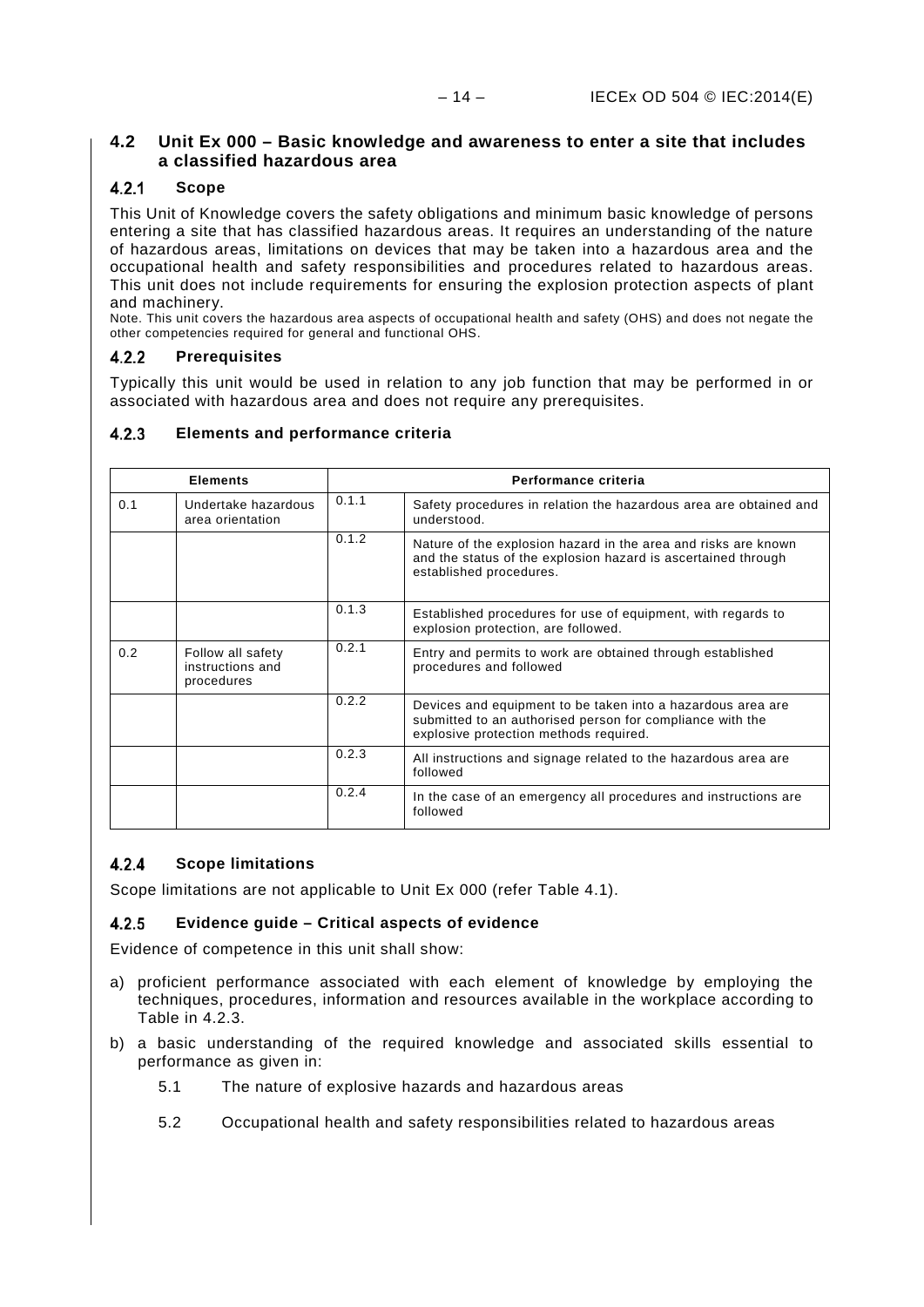### <span id="page-18-0"></span>**4.3 Unit Ex 001 – Apply basic principles of protection in explosive atmospheres**

#### <span id="page-18-1"></span> $4.3.1$ **Scope**

This Unit of Competence covers the basic principles of protection in explosive atmospheres of plant and machinery.

This unit of competence is based on various parts of IEC 60079 series.

#### <span id="page-18-2"></span> $4.3.2$ **Prerequisites**

There is no minimum level of technical education applicable for this unit of Competence.

Competence in this unit shall be assessed in combination with, or after gaining other competence required by a given industry or enterprise for plant or machinery operation or installations, maintenance or service functions. (see [Annex](#page-61-1) A).

NOTE [Annex](#page-61-1) A sets out the specific prerequisite Units and the recommended general competence and level assumed to be held by a person before undertaking assessment to achieve a Unit of Competence.

|     | <b>Elements</b>                                             |       | Performance criteria                                                                                                                                                                                                                      | <b>Critical aspects of evidence</b>                                                               |
|-----|-------------------------------------------------------------|-------|-------------------------------------------------------------------------------------------------------------------------------------------------------------------------------------------------------------------------------------------|---------------------------------------------------------------------------------------------------|
| 1.1 | Prepare to work in<br>hazardous area                        | 1.1.1 | Nature of the explosion hazard in the area<br>and risks are known and the status of the<br>explosion hazard is ascertained through<br>established procedures.                                                                             | Following work permits and<br>clearance procedures.                                               |
|     |                                                             | 1.1.2 | Operation and condition of plant and<br>machinery, with regards to explosion-<br>protection, is ascertained through<br>established procedures.                                                                                            | Following work permits and<br>clearance procedure.<br>Correctly operating plant and<br>machinery. |
|     |                                                             | 1.1.3 | Established procedures for use of the<br>plant and machinery, with regards to<br>explosion-protection techniques used in<br>the area, are followed.                                                                                       | Correctly operating plant and<br>machinery.                                                       |
| 1.2 | Observe condition of<br>explosion-protection<br>system area | 1.2.1 | OH&S policies and procedures, with<br>regards to explosion-protection, are<br>followed.                                                                                                                                                   | Following work permits and<br>clearance procedures.                                               |
|     |                                                             | 1.2.2 | Performance of plant and machinery is<br>monitored to identify faults that may affect<br>the integrity of the explosion-protected<br>equipment and wiring system.                                                                         | Monitoring hazards and<br>following evacuation<br>procedures.                                     |
|     |                                                             | 1.2.3 | Observations of explosion-protected<br>equipment and wiring are made during<br>normal operations and visual and audible<br>non-conformances that may affect the<br>integrity of the explosion-protection<br>technique are identified.     | Identifying visual damage or<br>deterioration of explosion-<br>protected equipment.               |
|     |                                                             | 1.2.4 | Explosion hazard monitoring equipment is<br>observed and a dangerous state of the<br>hazard is identified (e.g. by using gas<br>detectors).                                                                                               | Monitoring hazards and<br>following evacuation<br>procedures.                                     |
| 1.3 | Take actions to limit<br>risk of an explosion               | 1.3.1 | Variations outside normal operating<br>conditions are reported and documented<br>in accordance with established<br>procedures.                                                                                                            |                                                                                                   |
|     |                                                             | 1.3.2 | Established procedures are followed in<br>the event of a potential or immediate<br>hazardous condition arising from any non-<br>conformance identified in<br>equipment/wiring or changes in the<br>explosion hazard to a dangerous state. | Following plant and electrical<br>isolation procedures.                                           |

<span id="page-18-3"></span> $4.3.3$ **Elements and performance criteria**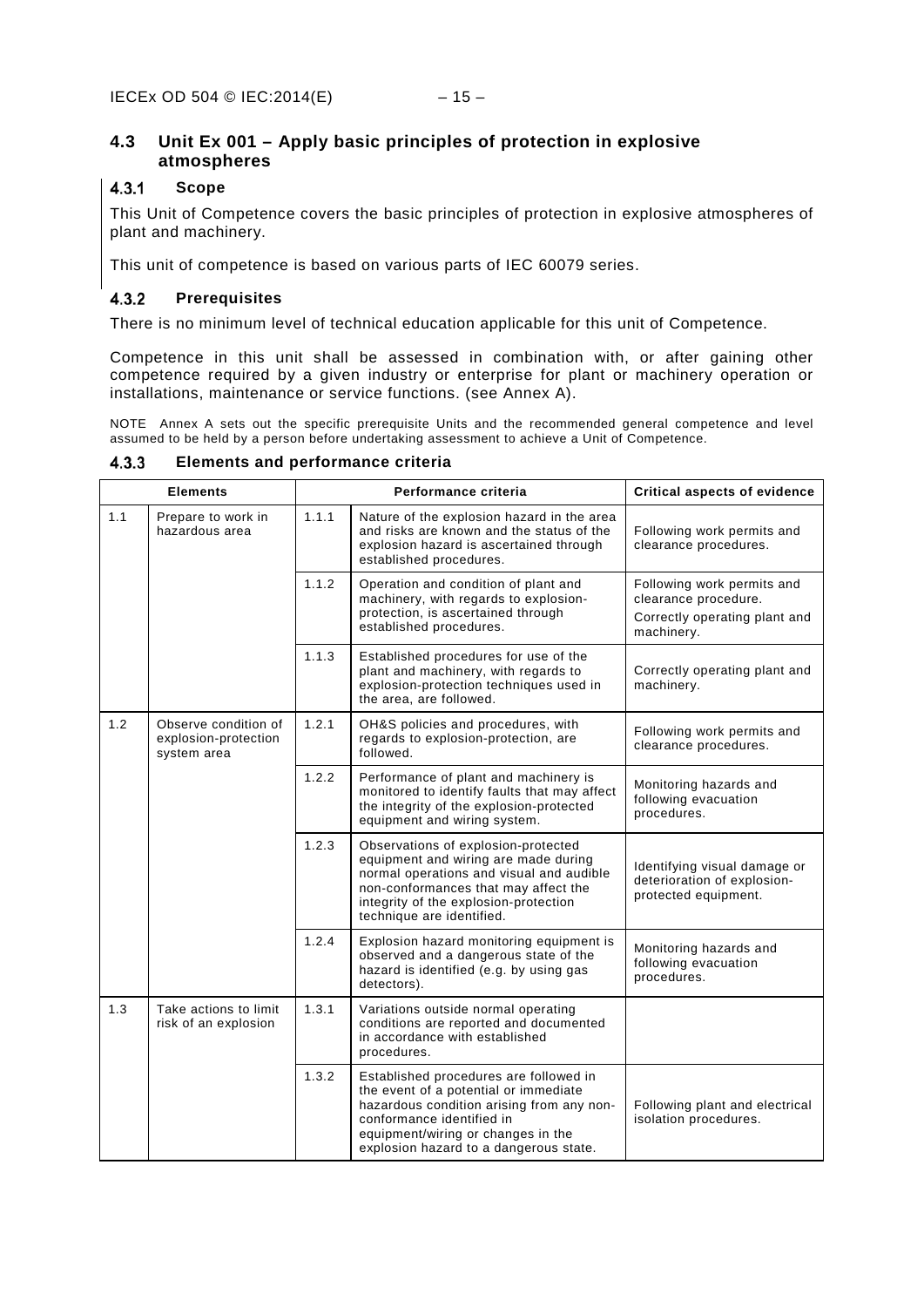#### <span id="page-19-0"></span> $4.3.4$ **Scope limitations**

Scope limitations by Explosion protection technique are applicable to Unit Ex 001 (refer Table 4.1).

#### <span id="page-19-1"></span> $4.3.5$ **Evidence guide – Critical aspects of evidence**

Evidence of competence in this unit shall show:

- a) proficient performance associated with each element of competence by employing the techniques, procedures, information and resources available in the workplace according to Table in [4.3.3.](#page-18-3)
- b) a basic understanding of the knowledge and associated skills essential to performance as given in:
	- [5.3](#page-42-3) [Explosive atmospheres and explosion-protection principles](#page-42-3)
	- [5.4](#page-44-0) [Explosion-protected equipment –](#page-44-0) Ex certification schemes
	- [5.5](#page-44-1) [Explosion-protected equipment –](#page-44-1) Principles
	- [5.6](#page-44-2) [Explosion-protection visual checks](#page-44-2)
	- [5.9](#page-45-1) [Flameproof \(Ex 'd'\) explosion-protection technique](#page-45-1)
	- [5.10](#page-45-2) [Increased safety \(Ex 'e'\) explosion-protection technique](#page-45-2)
	- [5.11](#page-46-0) [Type of protection 'n' \(Ex 'n'\)](#page-46-0)
	- [5.12](#page-46-1) [Encapsulation \(Ex 'm'\) explosion-protection technique](#page-46-1)
	- [5.13](#page-46-2) [Oil immersion \(Ex 'o'\) explosion-protection technique](#page-46-2)
	- [5.14](#page-46-3) [Powder filled \(Ex 'q'\) explosion-protection technique](#page-46-3)
	- [5.15](#page-47-0) [Intrinsic safety \(Ex 'i'\) explosion-protection technique](#page-47-0)
	- [5.16](#page-47-1) [Pressurization \(Ex 'p'\) explosion-protection technique](#page-47-1)
	- [5.17](#page-47-2) [Dust protection by enclosures \(Ex 't'\) explosion-protection technique](#page-47-2)
	- [5.18](#page-47-3) [Intrinsic safety \(Ex 'iD'\) explosion-protection technique](#page-47-3)
	- [5.19](#page-48-0) [Pressurization \(Ex 'pD'\) explosion-protection technique](#page-48-0)
	- [5.20](#page-48-1) [Encapsulation \(Ex 'mD'\) explosion-protection technique](#page-48-1)
	- [5.21](#page-48-2) [Common characteristics of explosion-protection techniques](#page-48-2)

### <span id="page-19-2"></span>**4.4 Unit Ex 002 – Perform classification of hazardous areas**

#### <span id="page-19-3"></span> $4.4.1$ **Scope**

This Unit of Competence covers knowledge and skills to classify areas where explosive materials may exist. It requires the ability to gather and analyse data relative to explosion hazards, determine the extent of risk and establish and document zones (noting that the zoning of hazardous areas can be different depending on national regulations and rules).

This unit of competence is based on IEC 60079-10-1 and IEC 60079-10-2 and any other relevant standard that apply to this Unit of Competence.

#### <span id="page-19-4"></span> $4.4.2$ **Prerequisites**

Competence in this unit requires a degree, diploma or equivalent in a technical subject.

The area classification should be carried out by those who understand the relevance and significance of properties of flammable materials and those who are familiar with the process and the equipment along with safety, electrical, mechanical and other qualified engineering personnel.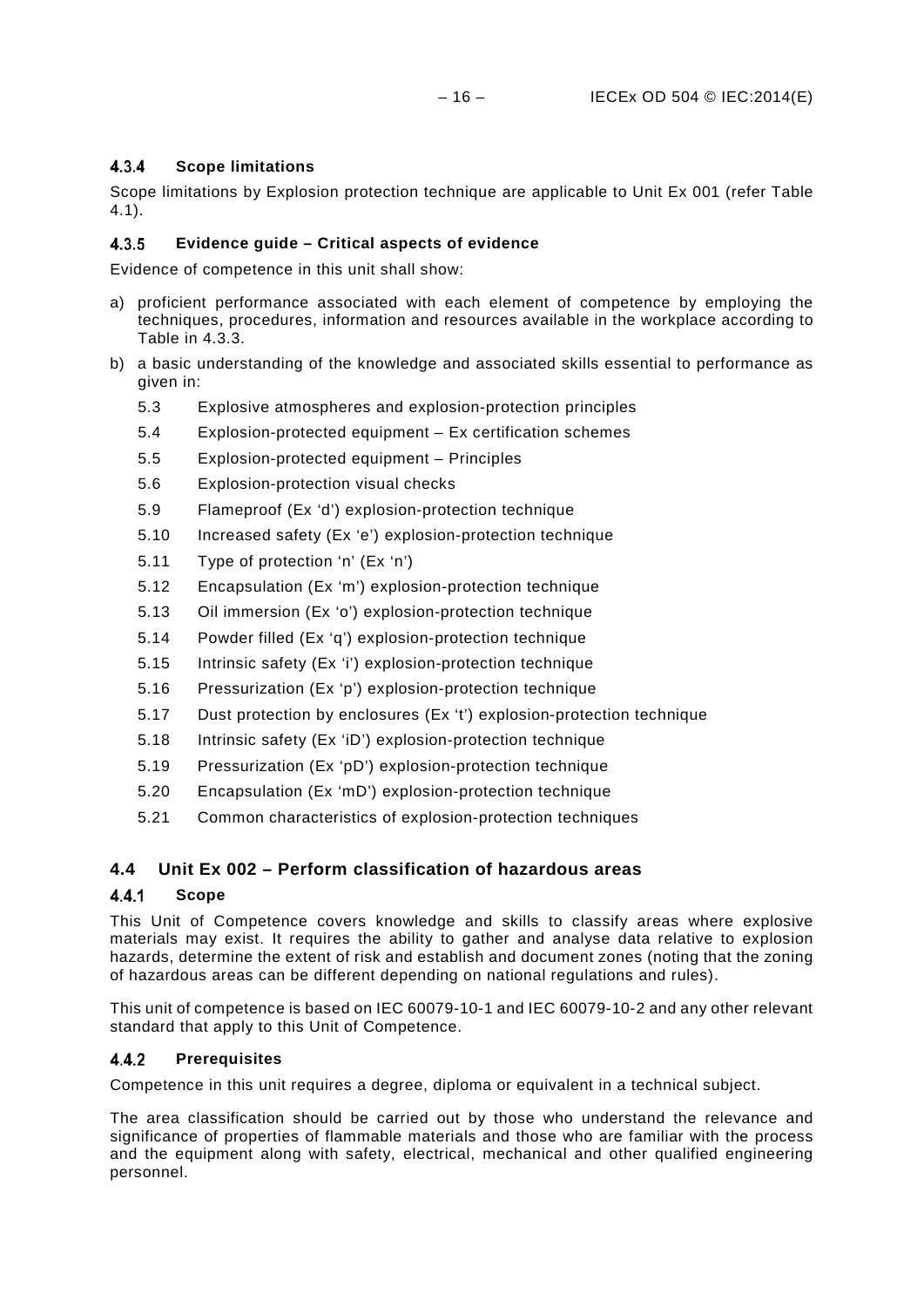|     | <b>Elements</b>                                         |       | Performance criteria                                                                                                                                                                                             | <b>Critical aspects of evidence</b>                                                                                                                                                                                                                                |
|-----|---------------------------------------------------------|-------|------------------------------------------------------------------------------------------------------------------------------------------------------------------------------------------------------------------|--------------------------------------------------------------------------------------------------------------------------------------------------------------------------------------------------------------------------------------------------------------------|
| 2.1 | Determine the type<br>and extent of<br>explosion hazard | 2.1.1 | Functions and process equipment in the<br>area are determined and hazardous<br>materials identified from specifications,<br>hazard and risk and/or written<br>consultation with process specialist<br>personnel. | Accessing necessary<br>information and identifying<br>hazardous products involved<br>in a given process, explosive<br>properties of materials<br>involved in a given process,<br>and potential sources and<br>characteristics of release of<br>hazardous products. |
|     |                                                         | 2.1.2 | Explosion and physical properties of<br>hazardous materials are listed, together<br>with the title of the authority from which<br>the data is obtained.                                                          |                                                                                                                                                                                                                                                                    |
|     |                                                         | 2.1.3 | Gas groupings and temperature class of<br>flammable gases, vapours and/or dusts<br>that may be present in the area are<br>established from collected data.                                                       |                                                                                                                                                                                                                                                                    |
|     |                                                         | 2.1.4 | Potential sources of release and/or<br>dusts layering are identified from<br>specifications, and/or written<br>consultation with process specialist<br>personnel.                                                | Analysing data in the context<br>of explosion risk.                                                                                                                                                                                                                |
| 2.2 | Establish the type<br>and extent of zones               | 2.2.1 | Zones are determined by similarity to<br>examples in Standards or from first<br>principles.                                                                                                                      | Determining area delineation<br>and documenting area<br>classifications.                                                                                                                                                                                           |
|     |                                                         | 2.2.2 | Where first principles are used, grades,<br>sources and magnitude of release and<br>dusts layering are established from<br>specifications and diagrams and<br>reviewed with process specialist<br>personnel.     |                                                                                                                                                                                                                                                                    |
| 2.3 | Document<br>classification and<br>delineation of zones  | 2.3.1 | Area classification documentation is<br>completed in accordance with<br>requirements and submitted to<br>appropriate personnel.                                                                                  |                                                                                                                                                                                                                                                                    |
|     |                                                         | 2.3.2 | Classification documentation records<br>are filed for future reference and for<br>incorporation in the verification dossier.                                                                                     |                                                                                                                                                                                                                                                                    |

#### <span id="page-20-0"></span> $4.4.3$ **Elements and performance criteria**

#### <span id="page-20-1"></span> $4.4.4$ **Scope limitations**

Scope limitations by Group are applicable to Unit Ex 002 (refer Table 4.1).

#### <span id="page-20-2"></span> $4.4.5$ **Evidence guide – Critical aspects of evidence**

Evidence of competence in this unit shall show:

- a) Competent performance associated with each element of competence by employing the techniques, procedures, information and resources available in the workplace and encompassing the aspects for which competence is sought according to Table in 4.4.3
- b) An understanding of the knowledge and associated skills essential to performance as given in:
	- [5.3](#page-42-3) [Explosive atmospheres and explosion-protection principles](#page-42-3)
	- [5.7](#page-44-3) [Explosive atmospheres classification techniques](#page-44-3)
- c) A practical application of the knowledge and skills essential to performance as given in:
	- [5.8](#page-45-0) [Hazardous area classification work performance](#page-45-0)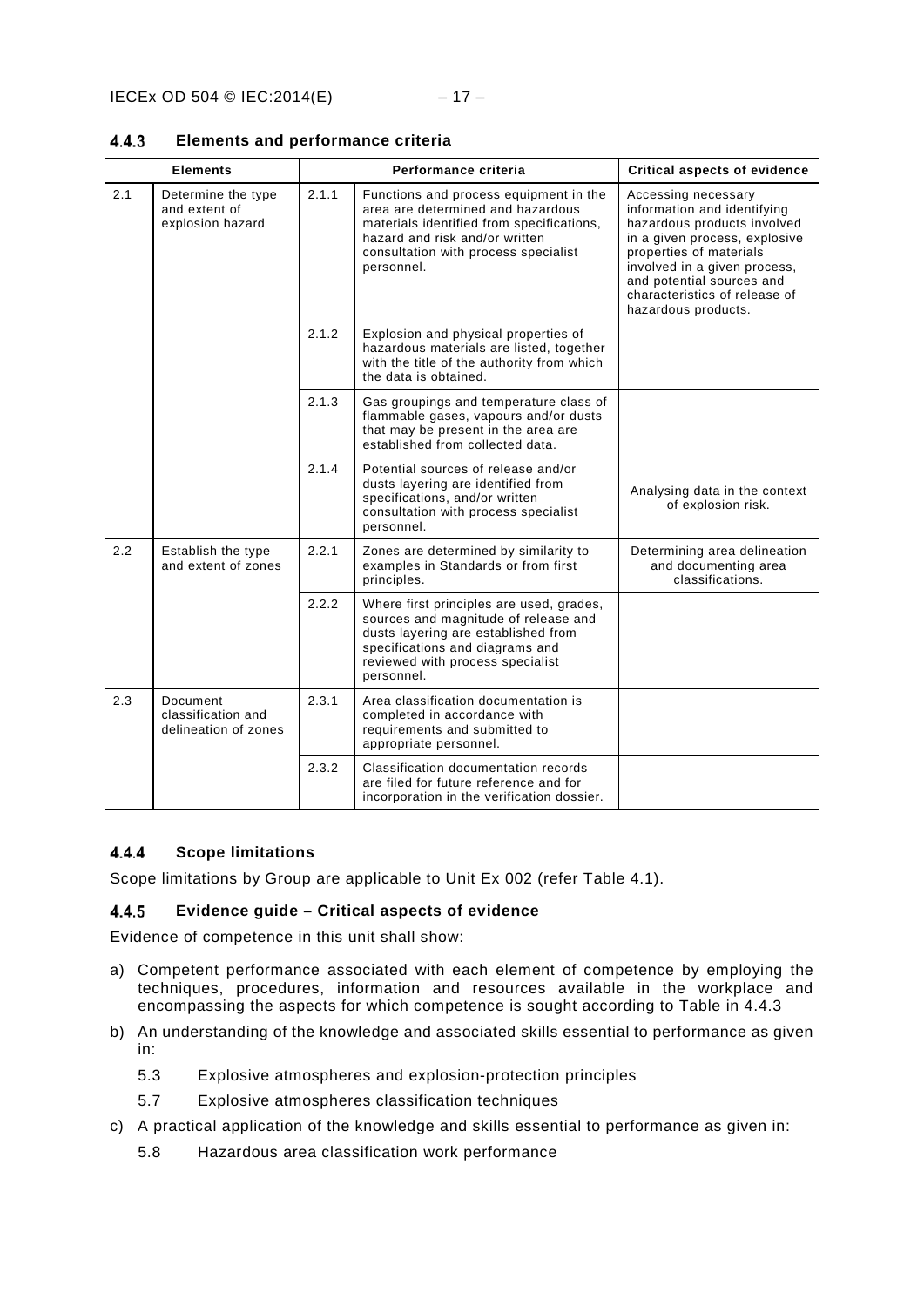### <span id="page-21-0"></span>**4.5 Unit Ex 003 – Install explosion-protected equipment and wiring systems**

#### <span id="page-21-1"></span> $4.5.1$ **Scope**

This Unit of Competence covers the explosion-protection aspects for installing explosionprotected and associated equipment and wiring systems. It requires the ability to match equipment with that specified for a given location, work safely, and to installation Standards and complete the necessary installation documentation.

This unit of competence is based on IEC 60079-14 and any other relevant standard that apply to this Unit of Competence.

For installation all types of protection shall be understood.

#### <span id="page-21-2"></span> $4.5.2$ **Prerequisites**

The applicant shall have the level of technical education (or equivalent) attained, relevant to the application, through documents such as College Certificates and Vocational qualifications etc.

For an operative a minimum 3 years experience in industrial electrical installation practice.

For a responsible person a minimum 3 years experience in Ex industrial electrical installation practice relevant to the scope of the unit of competence being applied for taking into account the scope limitations.

Competence in this unit shall be assessed either concurrently with or after *Unit Ex 001 – Apply basic principles of protection in explosive atmospheres* (see Annex A).

NOTE This experience can include time spent under general supervision.

#### <span id="page-21-3"></span> $4.5.3$ **Elements and performance criteria**

### **4.5.3.1 Criteria for an operative**

| <b>Elements</b> |                                                        |       | Performance criteria                                                                                                                                          | <b>Critical aspects of evidence</b>                                                                                                                                                      |       |                                                                                            |                                                                                                                                                                                          |
|-----------------|--------------------------------------------------------|-------|---------------------------------------------------------------------------------------------------------------------------------------------------------------|------------------------------------------------------------------------------------------------------------------------------------------------------------------------------------------|-------|--------------------------------------------------------------------------------------------|------------------------------------------------------------------------------------------------------------------------------------------------------------------------------------------|
| 3.1             | Prepare for<br>installation of<br>equipment and wiring |       |                                                                                                                                                               |                                                                                                                                                                                          | 3.1.1 | OH&S policies and procedures for<br>preparing to work in a hazardous area<br>are followed. | Working safely in a<br>hazardous area including, the<br>use of work permits and<br>clearances, hazard<br>monitoring and evacuation<br>procedures, and plant and<br>electrical isolation. |
|                 |                                                        | 3.1.2 | Types of explosion-protected<br>equipment and wiring systems to be<br>installed are verified from design<br>documents.                                        | Checking equipment against<br>certification documents<br>including conditions of<br>certification relating to the<br>safe use.                                                           |       |                                                                                            |                                                                                                                                                                                          |
|                 |                                                        | 3.1.3 | Location in which specific items of<br>equipment and circuits are to be<br>installed is determined from design<br>documents.                                  | Checking equipment against<br>certification documents<br>including conditions of<br>certification relating to the<br>safe use.                                                           |       |                                                                                            |                                                                                                                                                                                          |
|                 |                                                        | 3.1.4 | Explosion-protected equipment<br>markings are checked to ensure they<br>conform to design specifications and<br>certification documents.                      | Checking equipment against<br>certification documents<br>including conditions of<br>certification relating to the<br>safe use.                                                           |       |                                                                                            |                                                                                                                                                                                          |
|                 |                                                        | 3.1.5 | Certification document supplied with<br>each item of equipment is collected<br>and collated.                                                                  | Preparation of installation<br>documentation.                                                                                                                                            |       |                                                                                            |                                                                                                                                                                                          |
|                 |                                                        | 3.1.6 | Special tools, equipment and testing<br>devices needed to carry out the<br>installation work are obtained and<br>checked for correct operation and<br>safety. | Working safely in a<br>hazardous area including, the<br>use of work permits and<br>clearances, hazard<br>monitoring and evacuation<br>procedures, and plant and<br>electrical isolation. |       |                                                                                            |                                                                                                                                                                                          |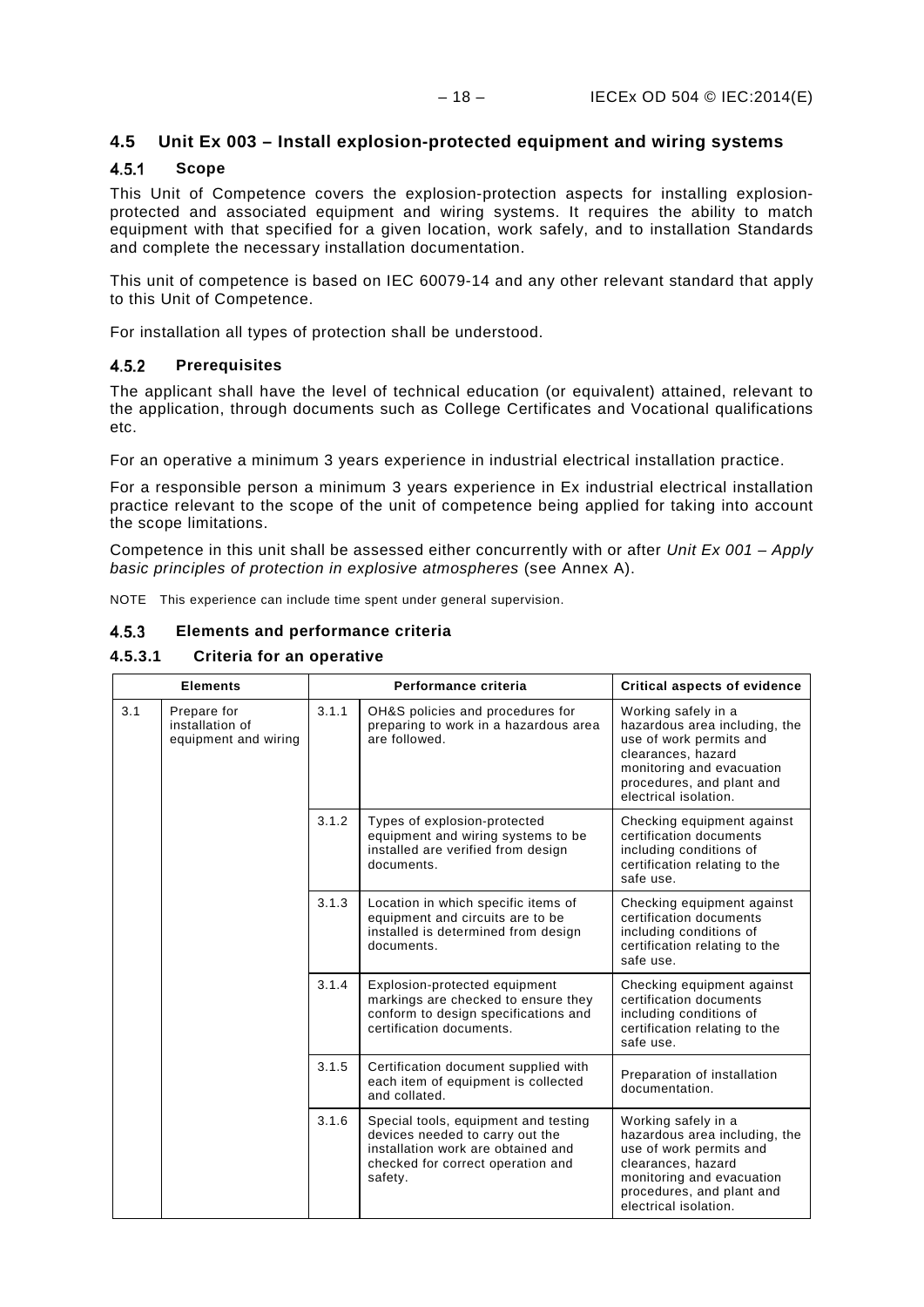|     | <b>Elements</b>                             |       | Performance criteria                                                                                                                                                                                                                       | <b>Critical aspects of evidence</b>                                                                                                                                                                            |
|-----|---------------------------------------------|-------|--------------------------------------------------------------------------------------------------------------------------------------------------------------------------------------------------------------------------------------------|----------------------------------------------------------------------------------------------------------------------------------------------------------------------------------------------------------------|
| 3.2 | Install the equipment<br>and wiring systems | 3.2.1 | OH&S policies and procedures for<br>working in a hazardous area are<br>followed.                                                                                                                                                           | Working safely in a<br>hazardous area including, the<br>use of work permits and<br>clearances, hazard<br>monitoring and evacuation<br>procedures, and plant and<br>electrical isolation.                       |
|     |                                             | 3.2.2 | Equipment is installed to conform with<br>design specifications, Standards and<br>within the limits specified by the<br>equipment certification.                                                                                           | Handling and installing<br>equipment and wiring in a<br>manner that does not reduce<br>the type of protection<br>afforded by the equipment<br>design.<br>Checking equipment against<br>certification documents |
|     |                                             |       |                                                                                                                                                                                                                                            | including conditions of<br>certification relating to the<br>safe use.                                                                                                                                          |
|     |                                             | 3.2.3 | Equipment and wiring system<br>components are dismantled where<br>necessary and parts stored to protect<br>them against loss or damage.                                                                                                    | Handling and installing<br>equipment and wiring in a<br>manner that does not reduce<br>the type of protection<br>afforded by the equipment<br>design.                                                          |
|     |                                             | 3.2.4 | Equipment and wiring are installed in<br>a manner that does not reduce the<br>type of protection afforded by the<br>equipment design.                                                                                                      | Handling and installing<br>equipment and wiring in a<br>manner that does not reduce<br>the type of protection<br>afforded by the equipment<br>design.                                                          |
|     |                                             | 3.2.5 | Circuits are tested prior to connection<br>to devices to ensure resistance of<br>earthing is sufficiently low, installation<br>resistance is safe, polarity and<br>connections are correct and each<br>circuit complies with requirements. | <b>Testing installed</b><br>cables/circuits to ensure they<br>are safe.                                                                                                                                        |

### **4.5.3.2 Criteria for a responsible person**

|     | <b>Elements</b>                                        |       | Performance criteria                                                                                                                                                | <b>Critical aspects of evidence</b>                                                              |
|-----|--------------------------------------------------------|-------|---------------------------------------------------------------------------------------------------------------------------------------------------------------------|--------------------------------------------------------------------------------------------------|
| 3.3 | Prepare for<br>installation of<br>equipment and wiring | 3.3.1 | Certification document supplied with<br>each item of equipment is collected for<br>forwarding to appropriate personnel.                                             | Documenting installation<br>completion.                                                          |
| 3.4 | Confirm that the<br>installation is<br>completed       | 3.4.1 | Arrangements are made, in<br>accordance with requirements, for an<br>initial inspection to be carried out on<br>the installation.                                   | Documenting installation<br>completion.                                                          |
|     |                                                        | 3.4.2 | Appropriate action is taken to rectify<br>non-conformances found during the<br>initial inspection to ensure the<br>installation complies with<br>requirements.      | Verifying equipment has<br>been installed according to<br>installation design<br>specifications. |
|     |                                                        | 3.4.3 | The completed installation is<br>documented in accordance with<br>requirements and forwarded to<br>personnel responsible for compiling<br>the verification dossier. | Documenting installation<br>completion.                                                          |

#### <span id="page-22-0"></span> $4.5.4$ **Scope limitations**

Scope limitation by Explosion protection technique, Product Type, Group or Voltage are applicable to Unit Ex 003 (refer Table 4.1). Any scope limitations shall be included in the application according to OD 502.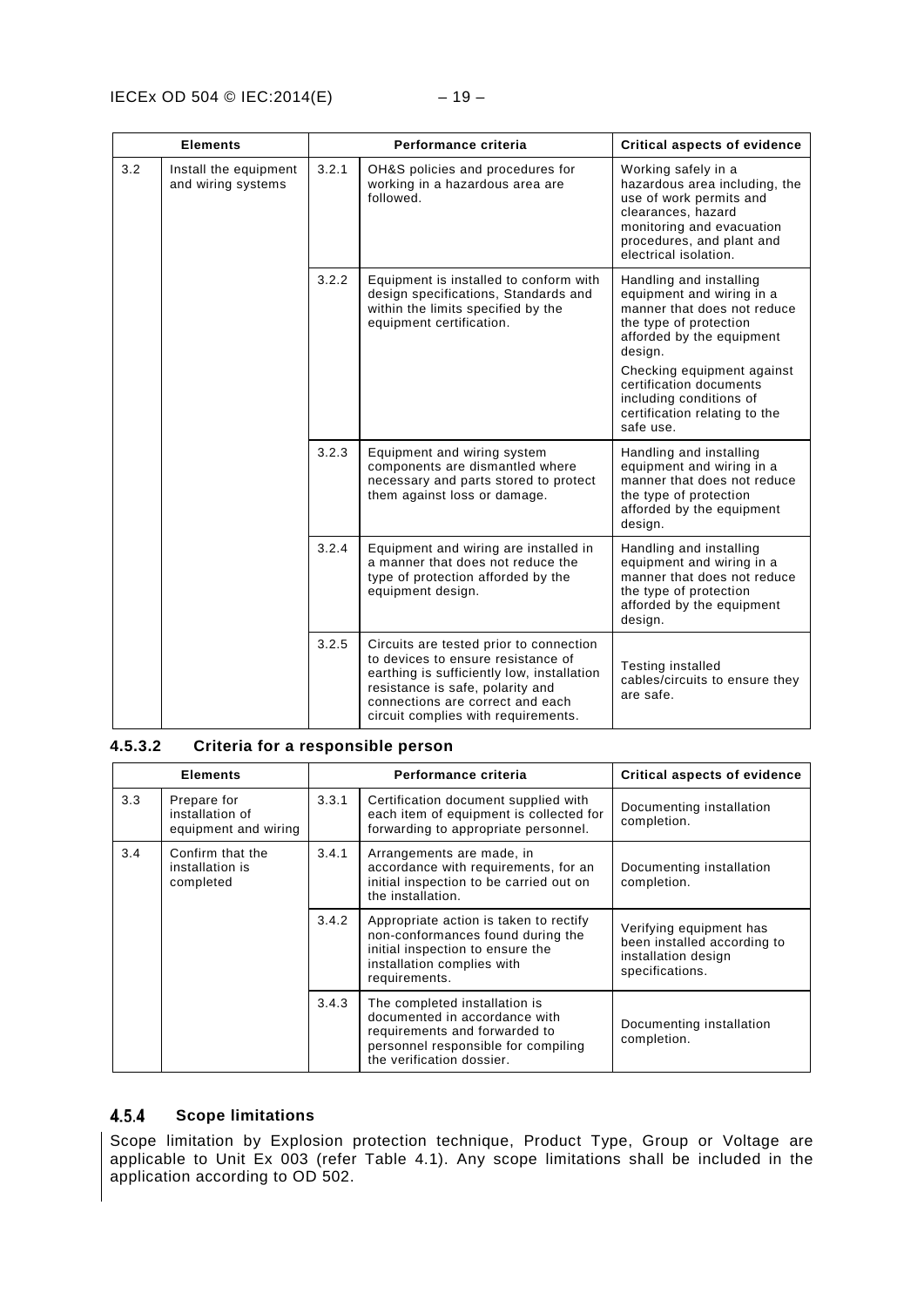#### <span id="page-23-0"></span> $4.5.5$ **Evidence guide – Critical aspects of evidence**

In addition to the requirements of 4.3.5 evidence of competence in this unit shall show:

- a) Competent performance associated with each element of competence by employing the techniques, procedures, information and resources available in the workplace and encompassing the following aspects for which competence is sought according to the Tables in 4.5.3.
- b) An understanding of the knowledge and associated skills essential to performance as given in:
	- [5.9](#page-45-1) [Flameproof \(Ex 'd'\) explosion-protection technique](#page-45-1)
	- [5.10](#page-45-2) [Increased safety \(Ex 'e'\) explosion-protection technique](#page-45-2)
	- [5.11](#page-46-0) [Type of protection 'n' \(Ex 'n'\)](#page-46-0)
	- [5.12](#page-46-1) [Encapsulation \(Ex 'm'\) explosion-protection technique](#page-46-1)
	- [5.13](#page-46-2) [Oil immersion \(Ex 'o'\) explosion-protection technique](#page-46-2)
	- [5.14](#page-46-3) [Powder filled \(Ex 'q'\) explosion-protection technique](#page-46-3)
	- [5.15](#page-47-0) [Intrinsic safety \(Ex 'i'\) explosion-protection technique](#page-47-0)
	- [5.16](#page-47-1) [Pressurization \(Ex 'p'\) explosion-protection technique](#page-47-1)
	- [5.17](#page-47-2) [Dust protection by enclosures \(Ex 't'\) explosion-protection technique](#page-47-2)
	- [5.18](#page-47-3) [Intrinsic safety \(Ex 'iD'\) explosion-protection technique](#page-47-3)
	- [5.19](#page-48-0) [Pressurization \(Ex 'pD'\) explosion-protection technique](#page-48-0)
	- [5.20](#page-48-1) [Encapsulation \(Ex 'mD'\) explosion-protection technique](#page-48-1)
	- [5.21](#page-48-2) [Common characteristics of explosion-protection techniques](#page-48-2)
	- [5.22](#page-48-3) [Explosive atmospheres installation requirements](#page-48-3)
	- [5.23](#page-49-0) [Explosive atmospheres cable termination techniques](#page-49-0)
- c) A practical application of the knowledge and skills essential to performance as given in:
	- [5.24](#page-49-1) [Hazardous area installation work performance](#page-49-1)
	- [5.25](#page-49-2) [Hazardous area maintenance work performance](#page-49-2)
	- [5.26](#page-50-0) [Hazardous area operations reporting work performance](#page-50-0)

### <span id="page-23-1"></span>**4.6 Unit Ex 004 – Maintain equipment in explosive atmospheres**

#### <span id="page-23-2"></span> $4.6.1$ **Scope**

This Unit of Competence covers the explosion-protection aspects for maintaining explosionprotected and associated equipment and wiring systems including plant maintenance schemes. It requires the ability to develop and manage maintenance programs incorporating strategies for inspections, repair/overhaul/replacement of components and recording of maintenance outcomes. This includes the ability to follow a maintenance program, work safely, carry out maintenance to Standards and manufacturer's instructions and complete the necessary maintenance documentation.

This unit of competence is based on IEC 60079-17 and any other relevant standards that apply to this Unit of Competence.

#### <span id="page-23-3"></span> $4.6.2$ **Prerequisites**

The applicant shall have the level of technical education (or equivalent) attained, relevant to the application, through documents such as College Certificates and Trade Credentials etc.

For an operative a minimum 3 years experience in industrial maintenance practice.

For a responsible person a minimum 3 years experience in Ex maintenance practice relevant to the scope of the unit of competence being applied for taking into account the scope limitations.

NOTE 1 This experience can include time spent under general supervision.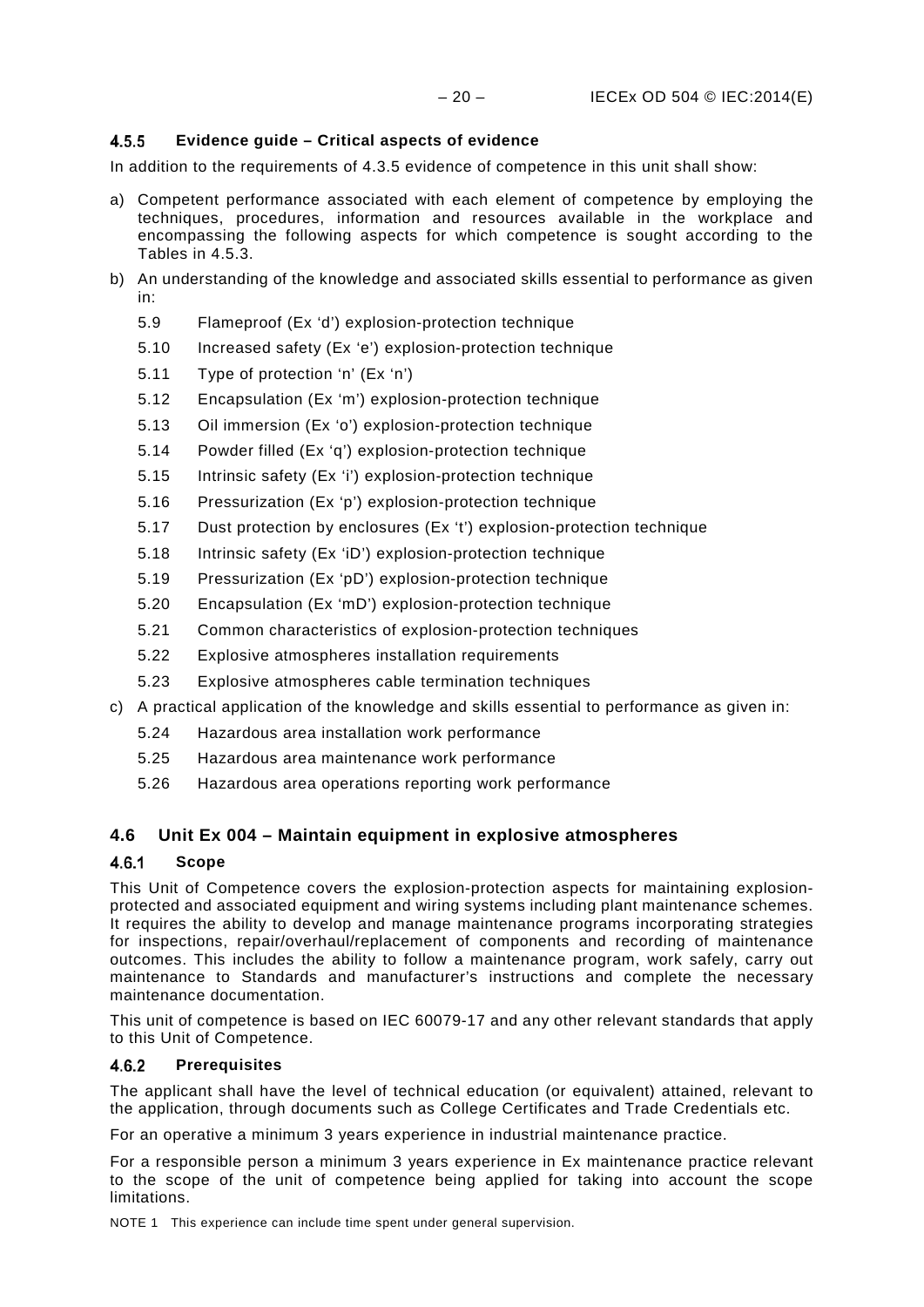Competence in this unit shall be assessed either concurrently with or after *Unit Ex 001 – Apply basic principles of protection in explosive atmospheres* (see Annex A). In addition, if the scope limitation requires, the achievement of competence in developing and managing general electrical/instrumentation maintenance programs will satisfy the prerequisite (see Annex A).

NOTE 2 For work on wiring and equipment operating above 1000 V a.c. or 1500 V d.c. competence in high voltage switching and safe isolation should be held.

#### <span id="page-24-0"></span>**Elements and performance criteria** 4.6.3

### **4.6.3.1 Criteria for an operative**

| <b>Elements</b> |                                     |       | Performance criteria                                                                                                                                                                                                      | Critical aspects of evidence                                                                                                                                                                                                        |
|-----------------|-------------------------------------|-------|---------------------------------------------------------------------------------------------------------------------------------------------------------------------------------------------------------------------------|-------------------------------------------------------------------------------------------------------------------------------------------------------------------------------------------------------------------------------------|
| 4.1             | Prepare to carry out<br>maintenance | 4.1.1 | OH&S policies and procedures for<br>preparing to work in a hazardous<br>area are followed.                                                                                                                                | Working safely in a hazardous<br>area in relation to, work permits<br>and clearances, hazard<br>monitoring and evacuation<br>procedures, and plant and<br>electrical isolation. Following<br>established maintenance<br>procedures. |
|                 |                                     | 4.1.2 | Area classification and details of<br>explosion-protected equipment and<br>wiring are ascertained from<br>hazardous area layout drawings and<br>equipment certification documents<br>held in the verification dossier.    | Following established<br>maintenance procedures.                                                                                                                                                                                    |
|                 |                                     | 4.1.3 | Extent of maintenance to be<br>conducted is established from the<br>maintenance schedule and reports<br>held in the verification dossier.                                                                                 | Following established<br>maintenance procedures.                                                                                                                                                                                    |
|                 |                                     | 4.1.4 | Special tools, equipment and testing<br>devices needed to carry out the<br>maintenance work are obtained and<br>checked for correct operation and<br>safety.                                                              | Following established<br>maintenance procedures.                                                                                                                                                                                    |
| 4.2             | Carry out<br>maintenance            | 4.2.1 | OH&S policies and procedures for<br>working in a hazardous area are<br>followed.                                                                                                                                          | Working safely in a hazardous<br>area in relation to, work permits<br>and clearances, hazard<br>monitoring and evacuation<br>procedures, and plant and<br>electrical isolation. Following<br>established maintenance<br>procedures. |
|                 |                                     | 4.2.2 | Work is carried out to planned<br>schedule to ensure all items are<br>correctly maintained.                                                                                                                               | Following established<br>maintenance procedures.                                                                                                                                                                                    |
|                 |                                     | 4.2.3 | Equipment is checked and tested in<br>accordance with established<br>procedures to determine whether it<br>functions correctly, complies with<br>approval documentation and is not<br>subject to deterioration or damage. | Identifying defects and faults.<br>Following established<br>maintenance procedures.<br>Applying relevant contingency<br>management skills.                                                                                          |
|                 |                                     | 4.2.4 | Equipment is adjusted or repaired<br>within the limits permitted by the<br>equipment certification and in<br>accordance with manufacturers'<br>instructions.                                                              | Identifying defects and faults.<br>Following established<br>maintenance procedures.<br>Applying relevant contingency<br>management skills.                                                                                          |
|                 |                                     | 4.2.5 | Certification documentation for<br>replacement equipment is sighted to<br>ensure that it is identical to the<br>equipment it replaces and is in<br>accordance with the explosion-<br>protection system design.            | Following established<br>maintenance procedures.<br>Applying relevant contingency<br>management skills.                                                                                                                             |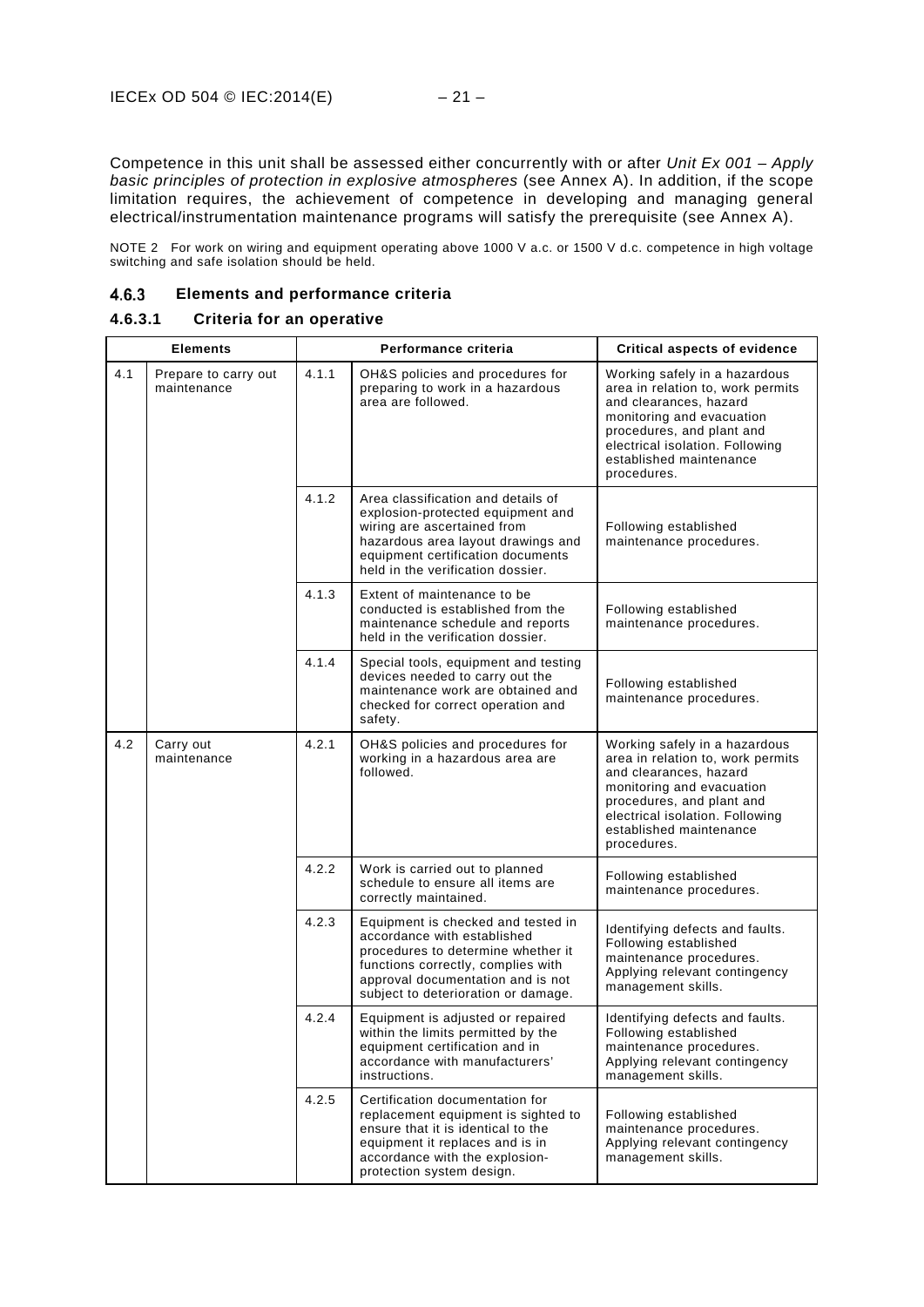|     | <b>Elements</b>                                                  |       | Performance criteria                                                                                                                                                                                                                                   | <b>Critical aspects of evidence</b>                                                                     |
|-----|------------------------------------------------------------------|-------|--------------------------------------------------------------------------------------------------------------------------------------------------------------------------------------------------------------------------------------------------------|---------------------------------------------------------------------------------------------------------|
|     |                                                                  | 4.2.6 | Circuits of equipment being<br>withdrawn from service are<br>terminated or isolated safely and in<br>the manner approved for the<br>classification of the area.                                                                                        | Documenting maintenance<br>details. Applying relevant<br>contingency management skills.                 |
|     |                                                                  | 4.2.7 | Flexible cables and cords are<br>examined and removed from service<br>if they are not in immediate use or<br>are found to be defective or<br>damaged.                                                                                                  | Following established<br>maintenance procedures.<br>Applying relevant contingency<br>management skills. |
|     |                                                                  | 4.2.8 | Spare equipment, flexible cables and<br>cords are maintained and suitably<br>stored where they are not likely to<br>suffer deterioration or damage.                                                                                                    | Following established<br>maintenance procedures.<br>Applying relevant contingency<br>management skills. |
| 4.3 | Complete<br>maintenance work<br>inspections and<br>documentation | 4.3.1 | Detailed inspection of explosion-<br>protected equipment and systems<br>subject to the maintenance work is<br>arranged in accordance with<br>established procedures and<br>requirements.                                                               | Following established<br>maintenance procedures.<br>Applying relevant contingency<br>management skills. |
|     |                                                                  | 4.3.2 | Results of inspections and<br>maintenance activities are recorded<br>in accordance with established<br>procedures and requirements.                                                                                                                    | Following established<br>maintenance procedures.<br>Applying relevant contingency<br>management skills. |
|     |                                                                  | 4.3.3 | Appropriate personnel are notified of<br>the completion of maintenance and<br>details are documented in<br>accordance with established<br>procedures and requirements.                                                                                 | Following established<br>maintenance procedures.                                                        |
| 4.4 | Establish<br>maintenance<br>requirements                         | 4.4.1 | Policies and procedures are<br>developed to include OH&S<br>practices, skills required and<br>frequency and level of maintenance<br>work.                                                                                                              | Following established<br>maintenance procedures.<br>Applying relevant contingency<br>management skills. |
|     |                                                                  | 4.4.2 | Systems are established to manage<br>and record maintenance work and<br>up-to-date verification dossier, in<br>accordance with requirements.                                                                                                           | Following established<br>maintenance procedures.<br>Applying relevant contingency<br>management skills. |
|     |                                                                  | 4.4.3 | Level of repair to be done under<br>maintenance work is established in<br>accordance with requirements.                                                                                                                                                | Following established<br>maintenance procedures.<br>Applying relevant contingency<br>management skills. |
|     |                                                                  | 4.4.4 | Arrangements are made to check<br>that the hazardous area, explosion-<br>protected equipment and installation<br>comply with the verification dossier.                                                                                                 | Following established<br>maintenance procedures.<br>Applying relevant contingency<br>management skills. |
|     |                                                                  | 4.4.5 | Discrepancies between the<br>explosion-protected equipment and<br>installation and the verification<br>dossier are documented and<br>arrangements made to ensure that<br>the explosion-protection systems are<br>adequate for the area classification. | Identify and report details to a<br>responsible person.                                                 |

## **4.6.3.2 Criteria for a responsible person**

| <b>Elements</b> |                                     | Performance criteria |                                                                                            | <b>Critical aspects of evidence</b>                                                                                                                                                                                                                                                     |
|-----------------|-------------------------------------|----------------------|--------------------------------------------------------------------------------------------|-----------------------------------------------------------------------------------------------------------------------------------------------------------------------------------------------------------------------------------------------------------------------------------------|
| 4.5             | Prepare to carry out<br>maintenance | 4.5.1                | OH&S policies and procedures for<br>preparing to work in a hazardous<br>area are followed. | Working safely in a hazardous<br>area in relation to, work permits<br>and clearances, hazard<br>monitoring and evacuation<br>procedures, and plant and<br>electrical isolation. Following<br>established maintenance<br>procedures. Applying relevant<br>contingency management skills. |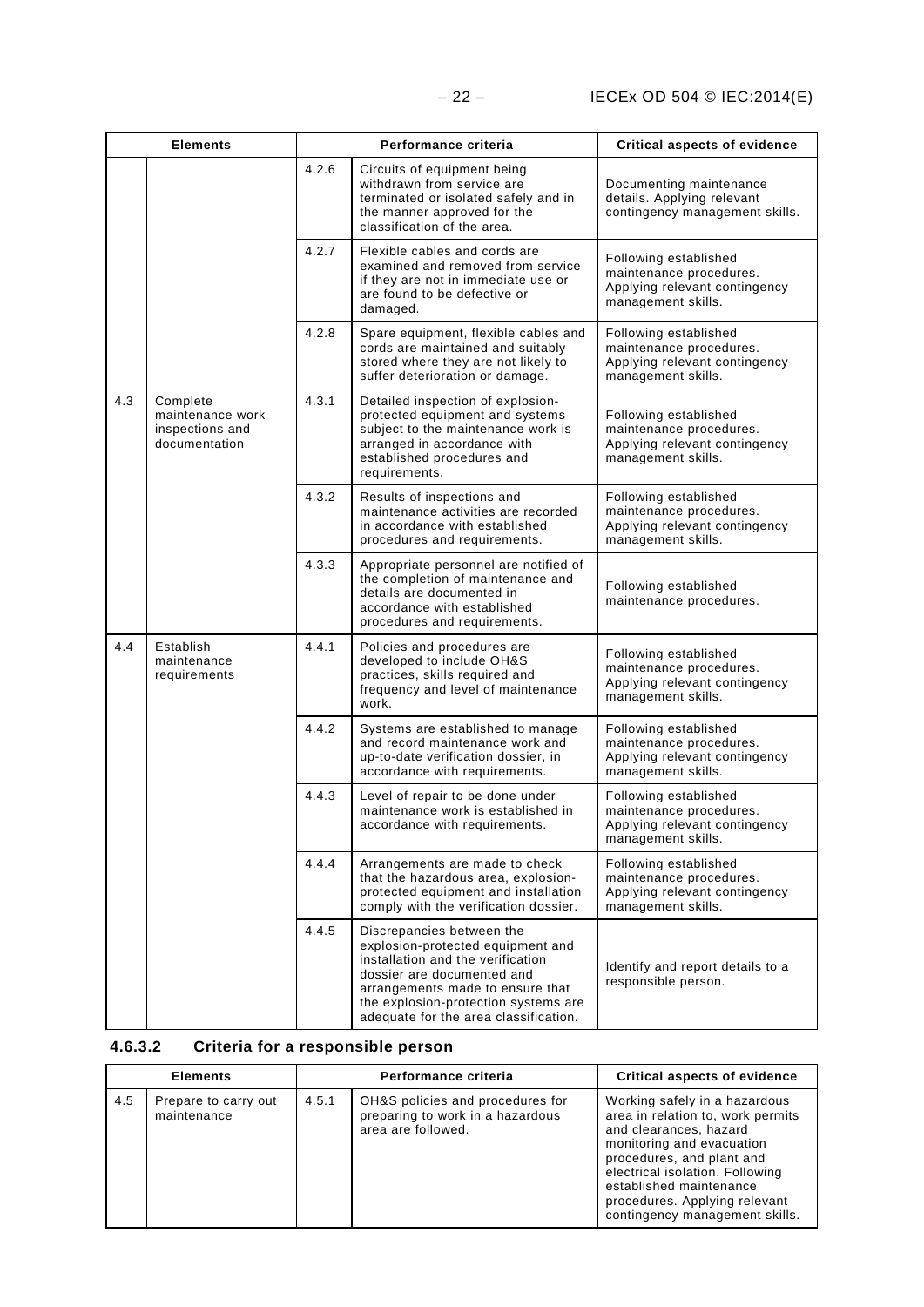|      | <b>Elements</b>                                                  | Performance criteria |                                                                                                                                                                                                                                                        | <b>Critical aspects of evidence</b>                                                                                                                                                                                                                                                     |
|------|------------------------------------------------------------------|----------------------|--------------------------------------------------------------------------------------------------------------------------------------------------------------------------------------------------------------------------------------------------------|-----------------------------------------------------------------------------------------------------------------------------------------------------------------------------------------------------------------------------------------------------------------------------------------|
|      |                                                                  | 4.5.2                | Area classification and details of<br>explosion-protected equipment and<br>wiring are ascertained from<br>hazardous area layout drawings and<br>equipment certification documents<br>held in the verification dossier.                                 | Following established<br>maintenance procedures.<br>Applying relevant contingency<br>management skills.                                                                                                                                                                                 |
|      |                                                                  | 4.5.3                | Extent of maintenance to be<br>conducted is established from the<br>maintenance schedule and reports<br>held in the verification dossier.                                                                                                              | Following established<br>maintenance procedures.<br>Applying relevant contingency<br>management skills.                                                                                                                                                                                 |
|      |                                                                  | 4.5.4                | Special tools, equipment and testing<br>devices needed to carry out the<br>maintenance work are obtained and<br>checked for correct operation and<br>safety.                                                                                           | Following established<br>maintenance procedures.<br>Applying relevant contingency<br>management skills.                                                                                                                                                                                 |
| 4.6  | Carry out<br>maintenance                                         | 4.6.1                | OH&S policies and procedures for<br>working in a hazardous area are<br>followed.                                                                                                                                                                       | Working safely in a hazardous<br>area in relation to, work permits<br>and clearances, hazard<br>monitoring and evacuation<br>procedures, and plant and<br>electrical isolation. Following<br>established maintenance<br>procedures. Applying relevant<br>contingency management skills. |
|      |                                                                  | 4.6.2                | Work is carried out to planned<br>schedule to ensure all items are<br>correctly maintained.                                                                                                                                                            | Following established<br>maintenance procedures.<br>Applying relevant contingency<br>management skills.                                                                                                                                                                                 |
| 4.7  | Complete<br>maintenance work<br>inspections and<br>documentation | 4.7.1                | Appropriate personnel are notified of<br>the completion of maintenance and<br>details are documented in<br>accordance with established<br>procedures and requirements.                                                                                 | Following established<br>maintenance procedures.<br>Applying relevant contingency<br>management skills.                                                                                                                                                                                 |
| 4.8  | Establish<br>maintenance<br>requirements                         | 4.8.5                | Discrepancies between the<br>explosion-protected equipment and<br>installation and the verification<br>dossier are documented and<br>arrangements made to ensure that<br>the explosion-protection systems are<br>adequate for the area classification. | Following established<br>maintenance procedures.<br>Applying relevant contingency<br>management skills.                                                                                                                                                                                 |
| 4.9  | Develop and<br>implement<br>maintenance<br>schedule              | 4.9.1                | Maintenance schedules are<br>developed from recommendations of<br>Standards and equipment<br>manufacturers and in accordance<br>with requirements.                                                                                                     | Following established<br>maintenance procedures.<br>Applying relevant contingency<br>management skills.                                                                                                                                                                                 |
|      |                                                                  | 4.9.2                | Procedures are developed and<br>implemented to ensure the<br>maintenance program is followed in<br>accordance with the planned<br>schedule and site requirements.                                                                                      | Following established<br>maintenance procedures.<br>Applying relevant contingency<br>management skills.                                                                                                                                                                                 |
|      |                                                                  | 4.9.3                | Procedures are developed and<br>implemented to ensure the<br>verification dossier is maintained in<br>accordance with planned schedule<br>and site requirements.                                                                                       | Following established<br>maintenance procedures.<br>Applying relevant contingency<br>management skills.                                                                                                                                                                                 |
| 4.10 | Evaluate<br>maintenance program                                  | 4.10.1               | Periodic and sample inspection<br>reports are used to ascertain<br>maintenance quality and the need for<br>revision of maintenance schedule<br>and frequency.                                                                                          | Following established<br>maintenance procedures.<br>Applying relevant contingency<br>management skills.                                                                                                                                                                                 |
|      |                                                                  | 4.10.2               | Maintenance schedule is periodically<br>reviewed and revised to maintain the<br>integrity of the explosion-protection<br>system.                                                                                                                       | Following established<br>maintenance procedures.<br>Applying relevant contingency<br>management skills.                                                                                                                                                                                 |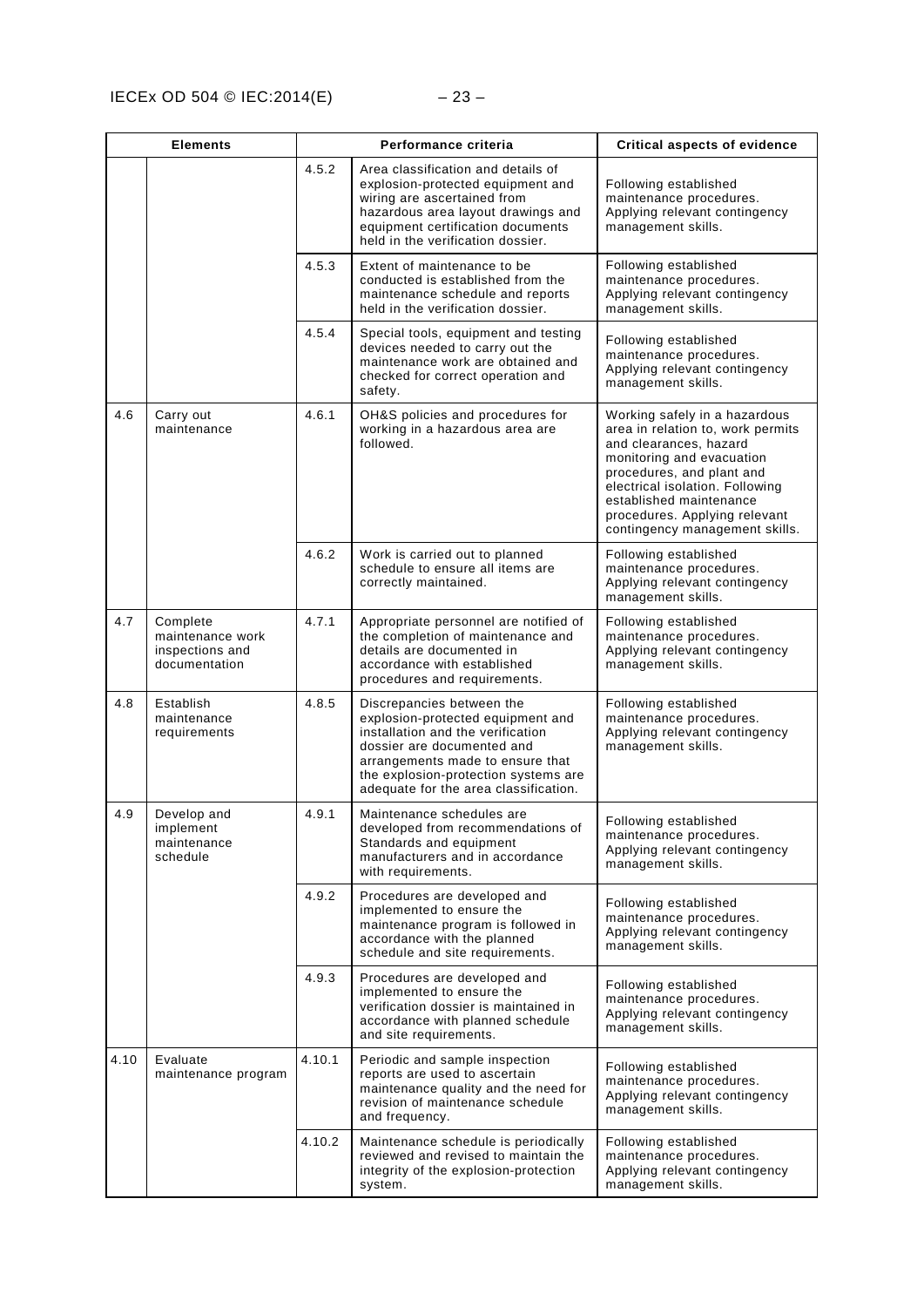#### <span id="page-27-0"></span> $4.6.4$ **Scope limitations**

Scope limitation by Explosion protection technique, Product Type, Group or Voltage are applicable to Unit Ex 004 (refer Table 4.1). Any scope limitations shall be included in the application according to OD 502.

#### <span id="page-27-1"></span>**Evidence guide – Critical aspects of evidence** 4.6.5

In addition to the requirements of 4.3.5 evidence of competence in this unit shall show:

- a) Competent performance associated with each element of competence by employing the techniques, procedures, information and resources available in the workplace and encompassing the following aspects for which competence is sought according to the Tables in 4.6.3.
- b) An understanding of the knowledge and associated skills essential to performance as given in
	- [5.9](#page-45-1) [Flameproof \(Ex 'd'\) explosion-protection technique](#page-45-1)
	- [5.10](#page-45-2) [Increased safety \(Ex 'e'\) explosion-protection technique](#page-45-2)
	- [5.11](#page-46-0) [Type of protection 'n' \(Ex 'n'\)](#page-46-0)
	- [5.12](#page-46-1) [Encapsulation \(Ex 'm'\) explosion-protection technique](#page-46-1)
	- [5.13](#page-46-2) [Oil immersion \(Ex 'o'\) explosion-protection technique](#page-46-2)
	- [5.14](#page-46-3) [Powder filled \(Ex 'q'\) explosion-protection technique](#page-46-3)
	- [5.15](#page-47-0) [Intrinsic safety \(Ex 'i'\) explosion-protection technique](#page-47-0)
	- [5.16](#page-47-1) [Pressurization \(Ex 'p'\) explosion-protection technique](#page-47-1)
	- [5.17](#page-47-2) [Dust protection by enclosures \(Ex 't'\) explosion-protection technique](#page-47-2)
	- [5.18](#page-47-3) [Intrinsic safety \(Ex 'iD'\) explosion-protection technique](#page-47-3)
	- [5.19](#page-48-0) [Pressurization \(Ex 'pD'\) explosion-protection technique](#page-48-0)
	- [5.20](#page-48-1) [Encapsulation \(Ex 'mD'\) explosion-protection technique](#page-48-1)
	- [5.21](#page-48-2) [Common characteristics of explosion-protection techniques](#page-48-2)
	- [5.23](#page-49-0) [Explosive atmospheres cable termination techniques](#page-49-0)
	- [5.27](#page-50-1) [Explosive atmospheres maintenance requirements](#page-50-1)
	- [5.28](#page-50-2) [Explosive atmospheres management](#page-50-2)
- c) A practical application of the knowledge and skills essential to performance as given in:
	- [5.25](#page-49-2) [Hazardous area maintenance work performance](#page-49-2)
	- [5.26](#page-50-0) [Hazardous area operations reporting](#page-50-0) work performance
	- [5.29](#page-50-3) [Hazardous area maintenance work performance](#page-50-3)

### <span id="page-27-2"></span>**4.7 Unit Ex 005 – Overhaul and repair of explosion-protected equipment**

#### <span id="page-27-3"></span> $4.7.1$ **Scope**

This Unit of Competence covers the explosion-protection aspects of overhauling and repairing explosion-protected equipment both at a craftsperson (operative) level and as the responsible person for verifying compliance after such overhaul and/or repair. For the operative it requires the ability to identify and select authorized components, follow repair specifications to effect the overhaul/repair of equipment and complete repair documentation. For the Responsible Person it requires the ability to establish and document the level of work required, arranging for the overhaul/repair to be carried out, verify compliance of overhauled/repaired equipment and complete the necessary documentation.

This unit of competence is based on IEC 60079-19 and any other relevant standards that may apply.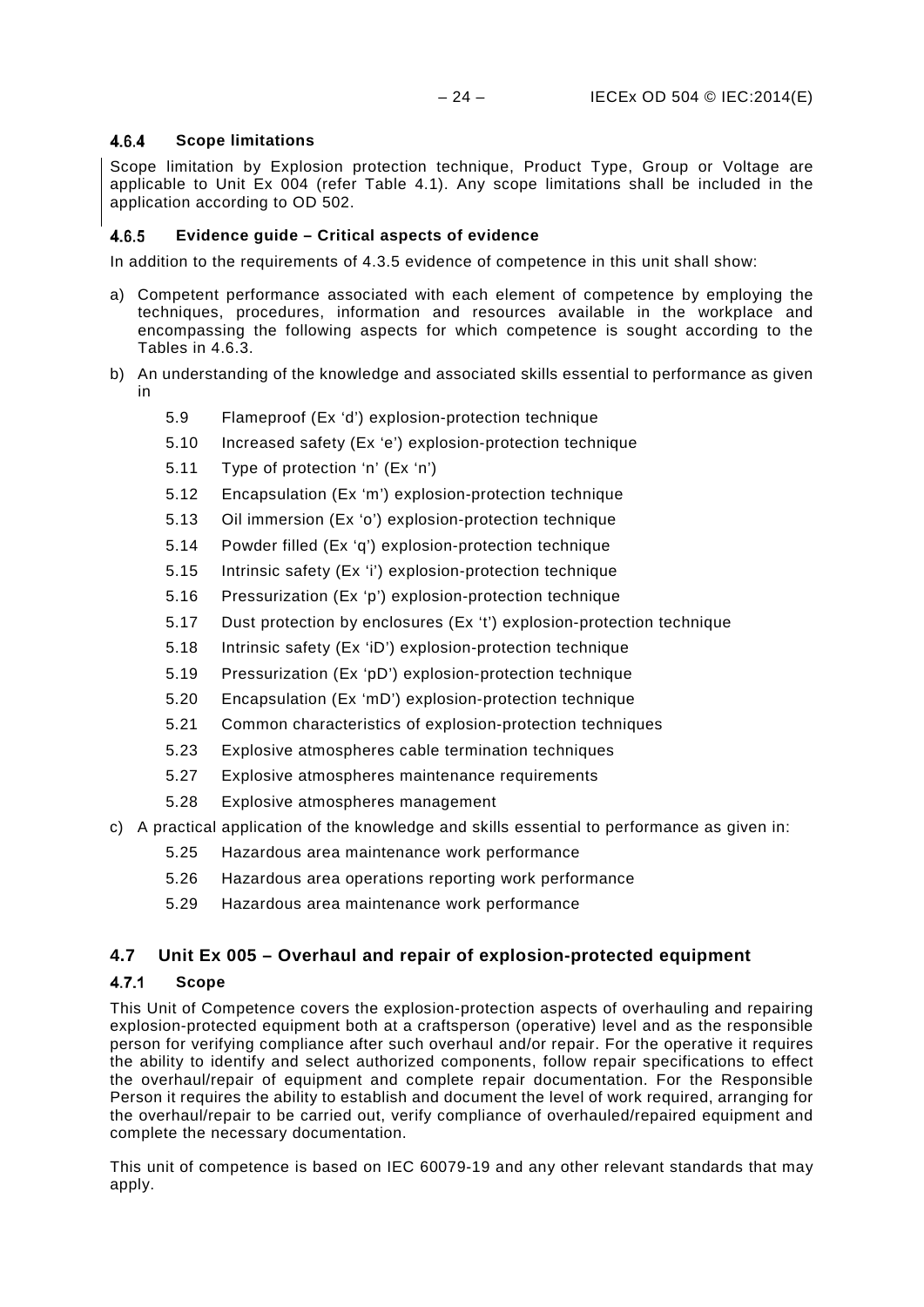#### <span id="page-28-0"></span> $4.7.2$ **Prerequisites**

The applicant shall have the level of technical education (or equivalent) attained, relevant to the application, through documents such as College Certificates and Trade Credentials etc.

For an operative a minimum 3 years experience in the overhaul and repair of general electrical, electronic and/or mechanical equipment relevant to the scope of the unit of competence being applied for taking into account the scope limitations.

For a responsible person a minimum 3 years experience in the servicing of Ex electrical, electronic and/or mechanical equipment relevant to the scope of the unit of competence being applied for taking into account the scope limitations.

#### <span id="page-28-1"></span> $4.7.3$ **Elements and performance criteria**

### **4.7.3.1 Criteria for an operative**

| <b>Elements</b> |                                                | Performance criteria |                                                                                                                                                                                                               | <b>Critical aspects of evidence</b>                                                                      |
|-----------------|------------------------------------------------|----------------------|---------------------------------------------------------------------------------------------------------------------------------------------------------------------------------------------------------------|----------------------------------------------------------------------------------------------------------|
| 5.1             | Prepare for<br>overhaul/repair of<br>equipment | 5.1.1                | Equipment to be overhauled or repaired<br>is identified by its markings and<br>certification documentation.                                                                                                   | Identifying equipment from its<br>marking and certification<br>documentation.                            |
|                 |                                                | 5.1.2                | Specifications and instructions for the<br>overhaul/repair work are received and<br>expected outcomes of the work<br>confirmed with the responsible person*.                                                  | Confirming the expected<br>outcomes of the<br>overhaul/repair work.                                      |
|                 |                                                | 5.1.3                | Special tools, equipment and testing<br>devices needed to carry out the<br>overhaul or repair work are obtained<br>and checked for correct operation,<br>safety and currency of calibration<br>certification. | Checked for correct<br>operation, safety and<br>currency of calibration<br>certification.                |
| 5.2             | Carry out the<br>overhaul or repair<br>work    | 5.2.1                | Specifications and instructions for the<br>overhaul/repair work are followed in<br>accordance with established<br>procedures.                                                                                 | Following overhaul/repair<br>specifications and<br>instructions.                                         |
|                 |                                                | 5.2.2                | Replacement parts and components<br>used in the overhaul or repair are<br>identified as being authorized by the<br>equipment manufacturer.                                                                    | Identifying replacement parts<br>and components as being<br>authorized by the equipment<br>manufacturer. |
|                 |                                                | 5.2.3                | Overhaul/repair of equipment is done in<br>a manner that does not reduce the type<br>of protection afforded by the equipment<br>design.                                                                       | Following overhaul/repair<br>specifications and<br>instructions.                                         |
|                 |                                                | 5.2.4                | Quality checks are made to ensure that<br>the overhaul/repair of the equipment<br>complies with the overhaul/repair<br>specifications and instruction.                                                        | Using quality systems.                                                                                   |
| 5.3             | Document<br>overhaul/repair work               | 5.3.1                | Overhaul/repair work carried out is<br>documented in accordance with<br>established quality procedures.                                                                                                       | Documenting overhaul/repair<br>work.                                                                     |
|                 |                                                | 5.3.2                | The responsible person is notified of the<br>completion of the work in accordance<br>with established quality procedures.                                                                                     | Documenting overhaul/repair<br>work.                                                                     |

### **4.7.3.2 Criteria for a Responsible Person**

In addition to the requirements detailed in 4.7.3.1 the responsible person shall demonstrate the following:

| <b>Elements</b> |                                                | Performance criteria | <b>Critical aspects of evidence</b>                                                                                                  |                                                                                                             |
|-----------------|------------------------------------------------|----------------------|--------------------------------------------------------------------------------------------------------------------------------------|-------------------------------------------------------------------------------------------------------------|
| 5.4             | Prepare for<br>overhaul/repair of<br>equipment | 5.4.1                | Instructions on overhaul and/or repair<br>are received and expected outcomes<br>of the work confirmed with appropriate<br>personnel. | Establishing contract<br>requirements with owner or<br>operator of the equipment.<br>Using quality systems. |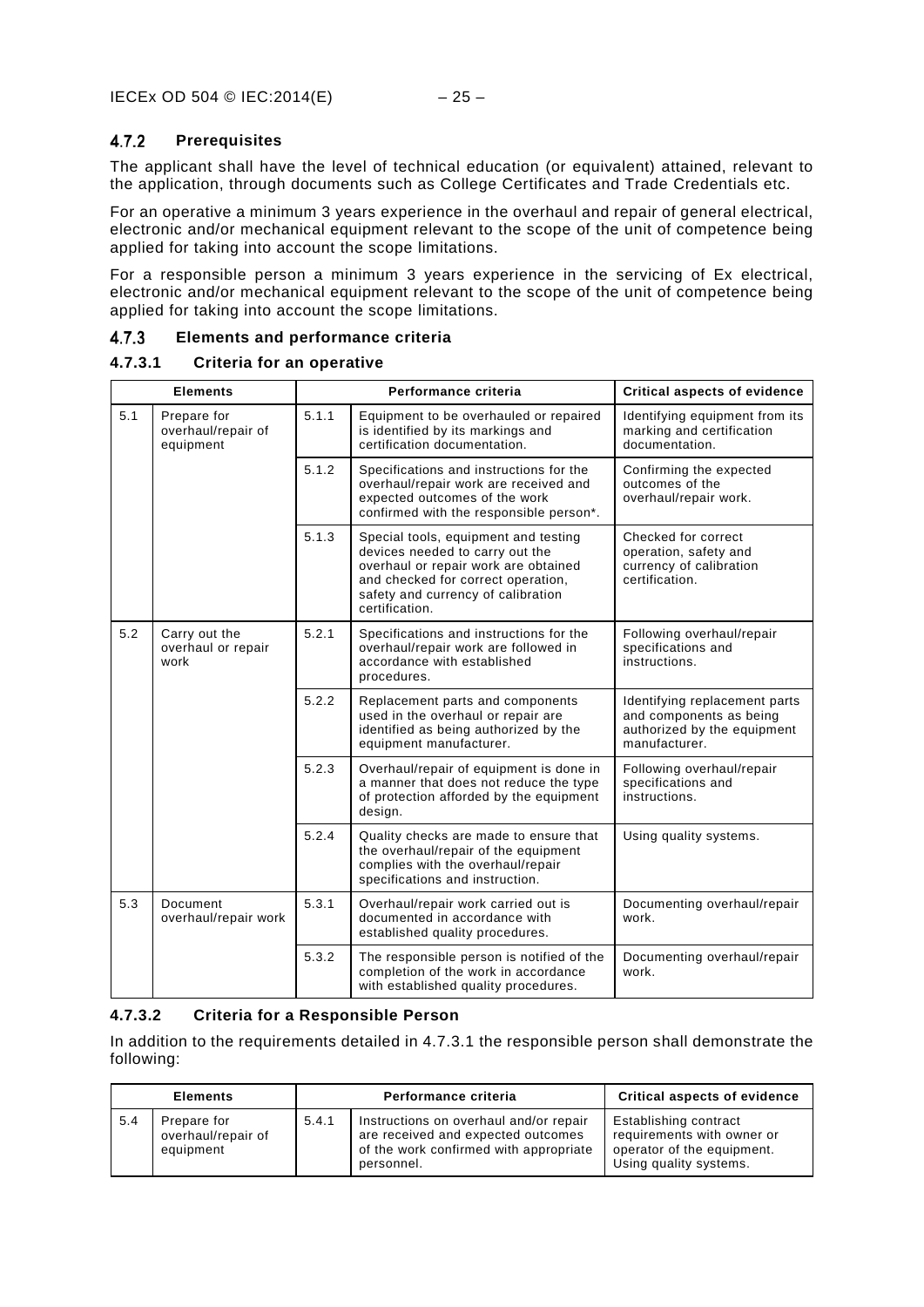|     | <b>Elements</b>                                                     |       | Performance criteria                                                                                                                                                                                                                                                                   | <b>Critical aspects of evidence</b>                                                                                                                                                          |
|-----|---------------------------------------------------------------------|-------|----------------------------------------------------------------------------------------------------------------------------------------------------------------------------------------------------------------------------------------------------------------------------------------|----------------------------------------------------------------------------------------------------------------------------------------------------------------------------------------------|
|     |                                                                     | 5.4.2 | Certification documents for the<br>equipment are sought and received in<br>order to check that the equipment<br>complies with the certification.                                                                                                                                       | Interpreting certification<br>documentation and Standards.<br>Measuring, testing and<br>inspecting equipment for<br>compliance with certification<br>and Standards using quality<br>systems. |
| 5.5 | Establish the level<br>of overhaul required                         | 5.5.1 | The extent of work to be done is<br>determined from measurement, test<br>and inspection results and their<br>correspondence with original<br>certification and the requirements of<br>Standards. Results of measurements,<br>tests and inspection passed to the<br>Responsible Person. | Measuring, testing and<br>inspecting equipment for<br>compliance with certification<br>and Standards. Using quality<br>systems.                                                              |
|     |                                                                     | 5.5.2 | Specifications and instructions for the<br>overhaul/repair work are documented<br>in accordance with requirements.                                                                                                                                                                     | Specifying overhaul/repair<br>work. Using quality systems.                                                                                                                                   |
| 5.6 | Arrange<br>overhaul/repair work                                     | 5.6.1 | Arrangements are made for the<br>overhaul/repair work to be done in<br>accordance with established<br>procedures.                                                                                                                                                                      | Specifying overhaul/repair<br>work. Using quality systems.                                                                                                                                   |
|     |                                                                     | 5.6.2 | A copy of overhaul/repair<br>specifications and instructions is<br>provided to personnel responsible for<br>carrying out the work.                                                                                                                                                     | Specifying overhaul/repair<br>work. Using quality systems.                                                                                                                                   |
| 5.7 | Verify that<br>equipment complies<br>with original<br>certification | 5.7.1 | Level of testing required to verify that<br>overhauled/repaired equipment<br>complies with original certification<br>specifications is determined in<br>accordance with requirements.                                                                                                  | Measuring, testing and<br>inspecting equipment for<br>compliance with certification<br>and Standards. Using quality<br>systems.                                                              |
|     |                                                                     | 5.7.2 | Verification tests are conducted in<br>accordance with established<br>procedures.                                                                                                                                                                                                      | Measuring, testing and<br>inspecting equipment for<br>compliance with certification<br>and Standards. Using quality<br>systems.                                                              |
| 5.8 | Document<br>overhaul/repair work                                    | 5.8.1 | Equipment marking is checked and<br>marked where applicable, in<br>accordance with original certification.                                                                                                                                                                             | Using quality systems.                                                                                                                                                                       |
|     |                                                                     | 5.8.2 | Overhaul/repair work is documented in<br>accordance with requirements stating<br>that the equipment complies with the<br>original certification or type of<br>protection standard.                                                                                                     | Documenting overhaul/repair<br>work. Using quality systems.                                                                                                                                  |
|     |                                                                     | 5.8.3 | Documentation of the repair work is<br>retained, and a copy is issued with the<br>equipment for inclusion in the Repair<br>Facility Records (see 4.4.1.5.3 of<br>IEC 60079-19                                                                                                          | Documenting overhaul/repair<br>work. Using quality systems.                                                                                                                                  |

#### <span id="page-29-0"></span> $4.7.4$ **Scope limitations**

The scope limitations will clearly state the Unit of Competence applies for either an Operative or a Responsible person. Scope limitation by Explosion protection technique, Product Type, Group or Voltage are applicable to Unit Ex 005 (refer Table 4.1). Any scope limitations shall be included in the application according to OD 502.

#### <span id="page-29-1"></span>**Critical aspects of evidence for both operative and responsible person**  $4.7.5$

Evidence of competence in this unit shall show:

a) Competent performance associated with each element by employing the techniques, procedures, information and resources available in the workplace and encompassing the following aspects for which competence is sought according to the Tables in 4.7.3.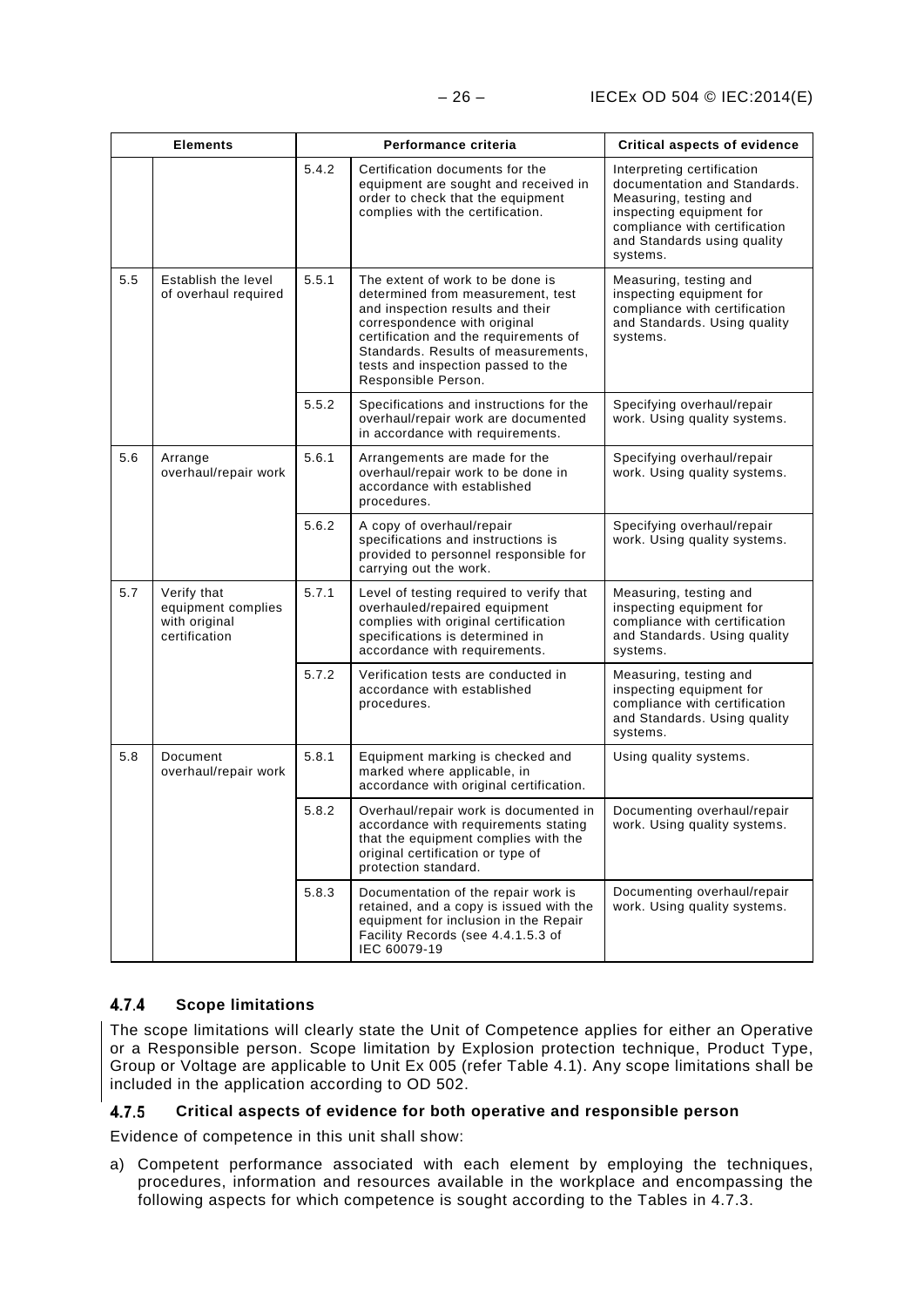b) An understanding of the knowledge and associated skills essential to performance as given in:

Basic elements from:

- [5.3](#page-42-3) [Explosive atmospheres and explosion-protection principles](#page-42-3)
- [5.4](#page-44-0) [Explosion-protected equipment –](#page-44-0) Ex certification schemes
- [5.5](#page-44-1) [Explosion-protected equipment –](#page-44-1) Principles
- [5.6](#page-44-2) [Explosion-protection visual checks](#page-44-2)
- [5.9](#page-45-1) [Flameproof \(Ex 'd'\) explosion-protection technique](#page-45-1)
- [5.10](#page-45-2) [Increased safety \(Ex 'e'\) explosion-protection technique](#page-45-2)
- [5.11](#page-46-0) [Type of protection 'n' \(Ex 'n'\)](#page-46-0)
- [5.12](#page-46-1) [Encapsulation \(Ex 'm'\) explosion-protection technique](#page-46-1)
- [5.13](#page-46-2) [Oil immersion \(Ex 'o'\) explosion-protection technique](#page-46-2)
- [5.14](#page-46-3) [Powder filled \(Ex 'q'\) explosion-protection technique](#page-46-3)
- [5.15](#page-47-0) [Intrinsic safety \(Ex 'i'\) explosion-protection technique](#page-47-0)
- [5.16](#page-47-1) [Pressurization \(Ex 'p'\) explosion-protection technique](#page-47-1)
- [5.17](#page-47-2) [Dust protection by enclosures \(Ex 't'\) explosion-protection technique](#page-47-2)
- [5.18](#page-47-3) [Intrinsic safety \(Ex 'iD'\) explosion-protection technique](#page-47-3)
- [5.19](#page-48-0) [Pressurization \(Ex 'pD'\) explosion-protection technique](#page-48-0)
- [5.20](#page-48-1) [Encapsulation \(Ex 'mD'\) explosion-protection technique](#page-48-1)
- [5.21 Common characteristics of explosion-protection techniques](#page-48-2)
- [5.30](#page-51-0) [Explosion-protected equipment overhaul and repair –](#page-51-0) General requirements
- [5.31](#page-51-1) [Explosion-protected equipment overhaul and repair specific to each technique](#page-51-1)
- c) A practical application of the knowledge and skills essential to performance as given in:
	- [5.32](#page-52-0) [Explosion-protected equipment overhaul and repair work performance –](#page-52-0) operative

#### <span id="page-30-0"></span> $4.7.6$ **Critical aspects of evidence for the Responsible Person**

In addition to the requirements of 4.7.5 the Responsible Person requires an understanding of the knowledge and associated skills essential to performance as follows:

[5.33](#page-52-1) [Explosion-protected equipment overhaul and repair work performance –](#page-52-1) [Responsible Person](#page-52-1)

### <span id="page-30-1"></span>**4.8 Unit Ex 006 – Test electrical installations in or associated with explosive atmospheres**

#### <span id="page-30-2"></span> $4.8.1$ **Scope**

This Unit of Competence covers testing electrical installations for explosive atmospheres. It requires the ability to select, prepare and use appropriate testing devices, work safely and to Standards and to interpret and record test results.

This unit of competence is based on IEC 60079-14 and any other relevant standards that may apply.

#### <span id="page-30-3"></span> $4.8.2$ **Prerequisites**

The applicant shall have the level of technical education (or equivalent) attained, relevant to the application, through documents such as College Certificates and Trade Credentials etc.

A minimum 3 years experience in industrial electrical installation practice is required.

Competence in this unit shall be assessed either concurrently with or after *Unit Ex 001 – Apply basic principles of protection in explosive atmospheres* (see Annex A).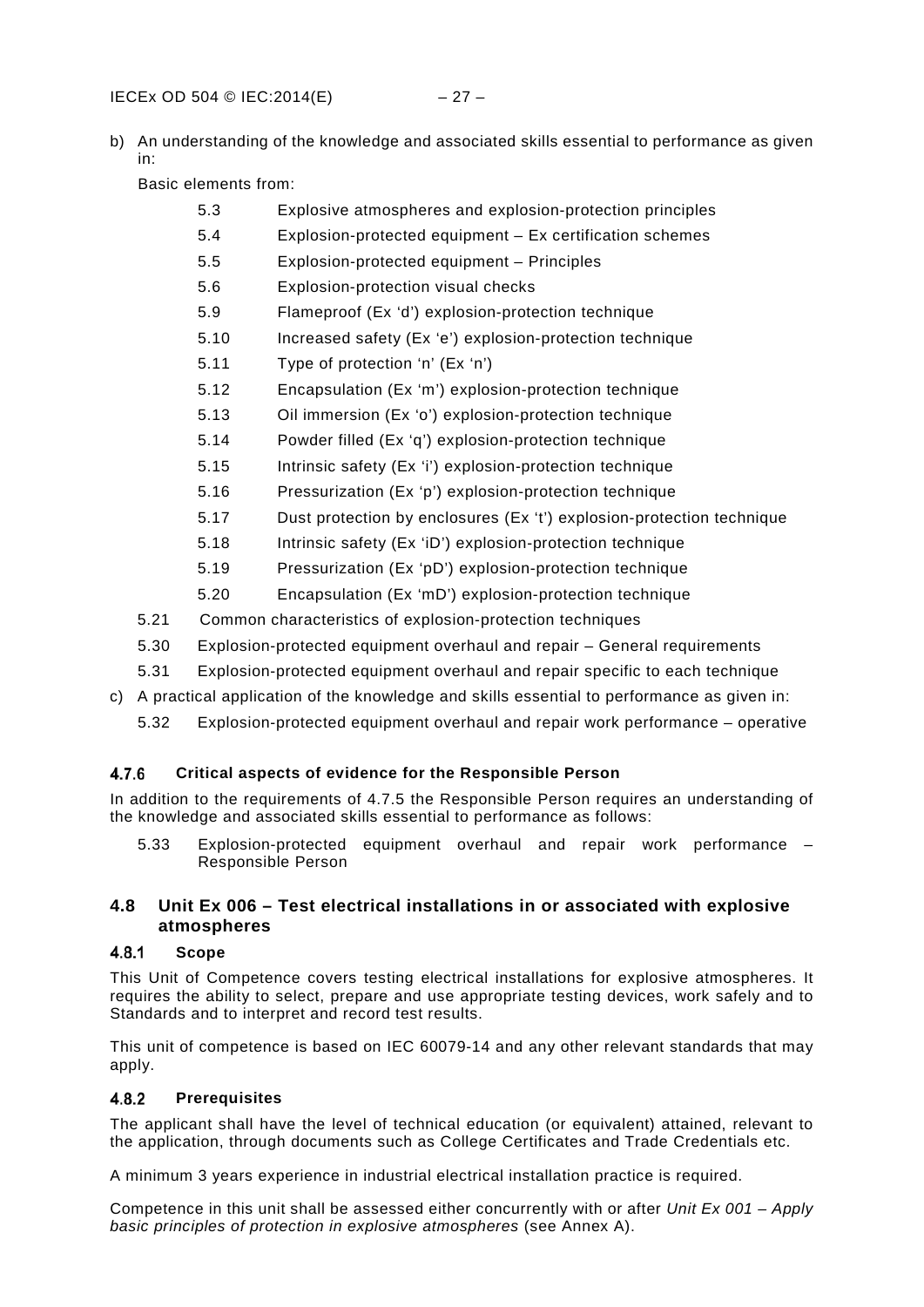NOTE For work on wiring and equipment operating above 1000 V a.c. or 1500 V d.c. competence in high voltage switching and safe isolation should be held.

|     | <b>Elements</b>                         |       | Performance criteria                                                                                                                                                                                                                  | <b>Critical aspects of evidence</b>                                                                                                                                            |
|-----|-----------------------------------------|-------|---------------------------------------------------------------------------------------------------------------------------------------------------------------------------------------------------------------------------------------|--------------------------------------------------------------------------------------------------------------------------------------------------------------------------------|
| 6.1 | Prepare to conduct<br>testing           | 6.1.1 | OH&S policies and procedures for<br>preparing to work in an area where an<br>explosive atmosphere may be present are<br>followed.                                                                                                     | Working safely in a<br>hazardous area in relation to<br>work permits and clearances,<br>hazard monitoring and<br>evacuation procedures, and<br>plant and electrical isolation. |
|     |                                         | 6.1.2 | Area classification is ascertained from the<br>hazardous area layout drawings or other<br>classification documents.                                                                                                                   | Identifying the nature of the<br>hazardous area and location                                                                                                                   |
|     |                                         | 6.1.3 | Location of each item of equipment and of<br>circuits subject to testing are determined<br>from design drawings and documentation.                                                                                                    | of equipment and circuits to<br>be tested.                                                                                                                                     |
|     |                                         | 6.1.4 | Special tools, equipment and testing<br>devices needed for the testing work are<br>obtained and checked for correct<br>operation and safety.                                                                                          | Selecting appropriately<br>certified testing devices and<br>approved tools.                                                                                                    |
| 6.2 | Conduct testing                         | 6.2.1 | OH&S policies and procedures for<br>working in a hazardous area are followed.                                                                                                                                                         | Working safely in a<br>hazardous area in relation to<br>work permits and clearances,<br>hazard monitoring and<br>evacuation procedures, and<br>plant and electrical isolation. |
|     |                                         | 6.2.2 | Parts of equipment that are dismantled in<br>order to conduct testing are stored to<br>protect them against loss or damage.                                                                                                           | Reassembling/reconnecting<br>equipment at the completion<br>of testing that ensures the<br>integrity of the explosion-<br>protection system is<br>maintained.                  |
|     |                                         | 6.2.3 | Certified and approved low energy testing<br>devices are selected and used to test into<br>areas where explosive hazard may be<br>present.                                                                                            | Selecting appropriately<br>certified testing devices and<br>approved tools.                                                                                                    |
|     |                                         | 6.2.4 | Sensitive circuit components required to<br>be tested, which are likely to be damaged<br>by high test voltages, are tested by an<br>appropriate testing method.                                                                       | Conducting required tests<br>correctly and without<br>damaging circuits or<br>equipment.                                                                                       |
|     |                                         | 6.2.5 | Tests necessary to determine whether the<br>installation complies with requirements for<br>the explosion-protection techniques to be<br>used and for electrical safety are<br>conducted in accordance with established<br>procedures. | Conducting required tests<br>correctly and without<br>damaging circuits or<br>equipment.                                                                                       |
|     |                                         | 6.2.6 | When testing has been completed,<br>equipment parts and circuit connections<br>are replaced in a manner that ensures the<br>integrity of the explosion-protection<br>system.                                                          | Reassembling/reconnecting<br>equipment at the completion<br>of testing that ensures the<br>integrity of the explosion-<br>protection system is<br>maintained.                  |
| 6.3 | Confirm and<br>document test<br>results | 6.3.1 | Non-conformances and faults revealed by<br>the testing and the resulting<br>recommended actions are documented<br>and reported to appropriate personnel.                                                                              | Identifying non-conformances<br>and faults from test results.<br>Documenting testing<br>outcomes.                                                                              |
|     |                                         | 6.3.2 | Completion of testing is verified and a<br>copy of the testing documentation<br>submitted to the appropriate personnel for<br>inclusion in the verification dossier in<br>accordance with established procedures.                     | Documenting testing<br>outcomes.                                                                                                                                               |

#### <span id="page-31-0"></span> $4.8.3$ **Elements and performance criteria**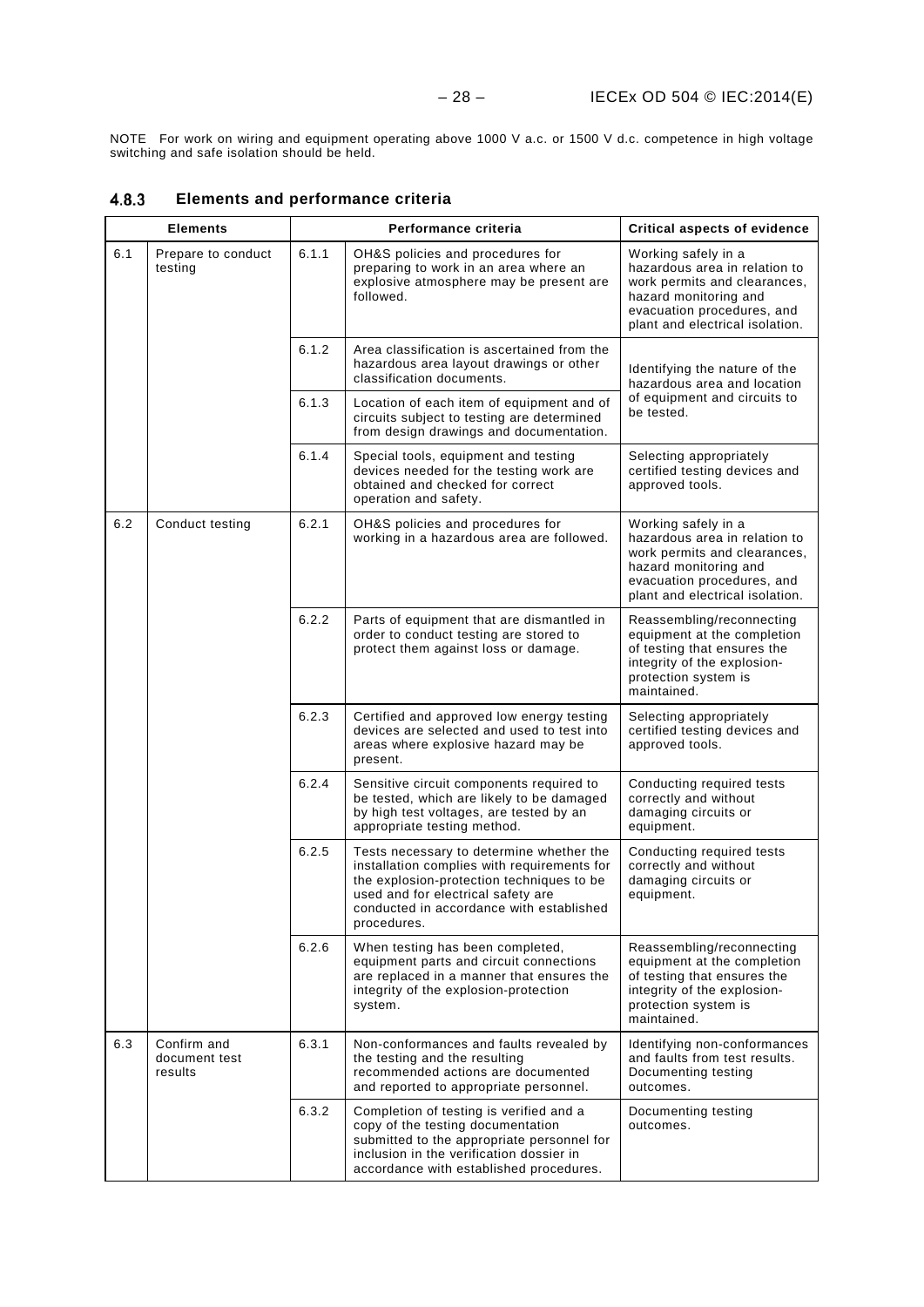#### <span id="page-32-0"></span>4.8.4 **Scope limitations**

The scope limitations will clearly state the Unit of Competence applies for either an Operative or a Responsible person. Scope limitation by Explosion protection technique, Group or Voltage are applicable to Unit Ex 006 (refer Table 4.1). Any scope limitations shall be included in the application according to OD 502

#### <span id="page-32-1"></span>4.8.5 **Critical aspects of evidence**

In addition to the requirements of 4.3.5 evidence of competence in this unit shall show:

- a) Competent performance associated with each element of competence by employing the techniques, procedures, information and resources available in the workplace and encompassing the following aspects for which competence is sought according to Table in 4.8.3.
- b) An understanding of the knowledge and associated skills essential to performance as given in:
	- [5.9](#page-45-1) [Flameproof \(Ex 'd'\) explosion-protection technique](#page-45-1)
	- [5.10](#page-45-2) [Increased safety \(Ex 'e'\) explosion-protection technique](#page-45-2)
	- [5.11](#page-46-0) [Type of protection 'n'](#page-46-0) (Ex 'n')
	- [5.12](#page-46-1) [Encapsulation \(Ex 'm'\) explosion-protection technique](#page-46-1)
	- [5.13](#page-46-2) [Oil immersion \(Ex 'o'\) explosion-protection technique](#page-46-2)
	- [5.14](#page-46-3) [Powder filled \(Ex 'q'\) explosion-protection technique](#page-46-3)
	- [5.15](#page-47-0) Intrinsic safety (Ex ['i'\) explosion-protection technique](#page-47-0)
	- [5.16](#page-47-1) [Pressurization \(Ex 'p'\) explosion-protection technique](#page-47-1)
	- [5.17](#page-47-2) [Dust protection by enclosures \(Ex 't'\) explosion-protection technique](#page-47-2)
	- [5.18](#page-47-3) [Intrinsic safety \(Ex 'iD'\) explosion-protection technique](#page-47-3)
	- [5.19](#page-48-0) [Pressurization \(Ex 'pD'\) explosion-protection technique](#page-48-0)
	- [5.20](#page-48-1) [Encapsulation \(Ex 'mD'\) explosion-protection technique](#page-48-1)
	- [5.21](#page-48-2) [Common characteristics of explosion-protection techniques](#page-48-2)
	- [5.22](#page-48-3) [Explosive atmospheres installation requirements](#page-48-3)
	- [5.23](#page-49-0) [Explosive atmospheres cable termination techniques](#page-49-0)
	- [5.34](#page-52-2) [Explosive atmospheres installation testing](#page-52-2)
- c) A practical application of the knowledge and skills essential to performance as given in:
	- [5.35](#page-53-0) [Hazardous area installation testing work performance](#page-53-0)

### <span id="page-32-2"></span>**4.9 Unit Ex 007 – Perform visual and close inspection of electrical installations in or associated with explosive atmospheres**

#### <span id="page-32-3"></span> $4.9.1$ **Scope**

This Unit of Competence covers evaluating the completeness of a hazardous area verification dossier and compliance of the explosion-protected aspects of the electrical installations within the constraints of a visual or close inspection. It requires the ability to work safely in a hazardous area, evaluate a verification dossier, identify explosion-protected equipment with their certification and specified location, inspect an installation for compliance and report and act on inspection results.

This unit of competence is based on IEC 60079-14 and IEC 60079-17 and any other relevant standards that may apply.

#### <span id="page-32-4"></span> $4.9.2$ **Prerequisites**

The applicant shall have the level of technical education (or equivalent) attained, relevant to the application, through documents such as College Certificates and Trade Credentials etc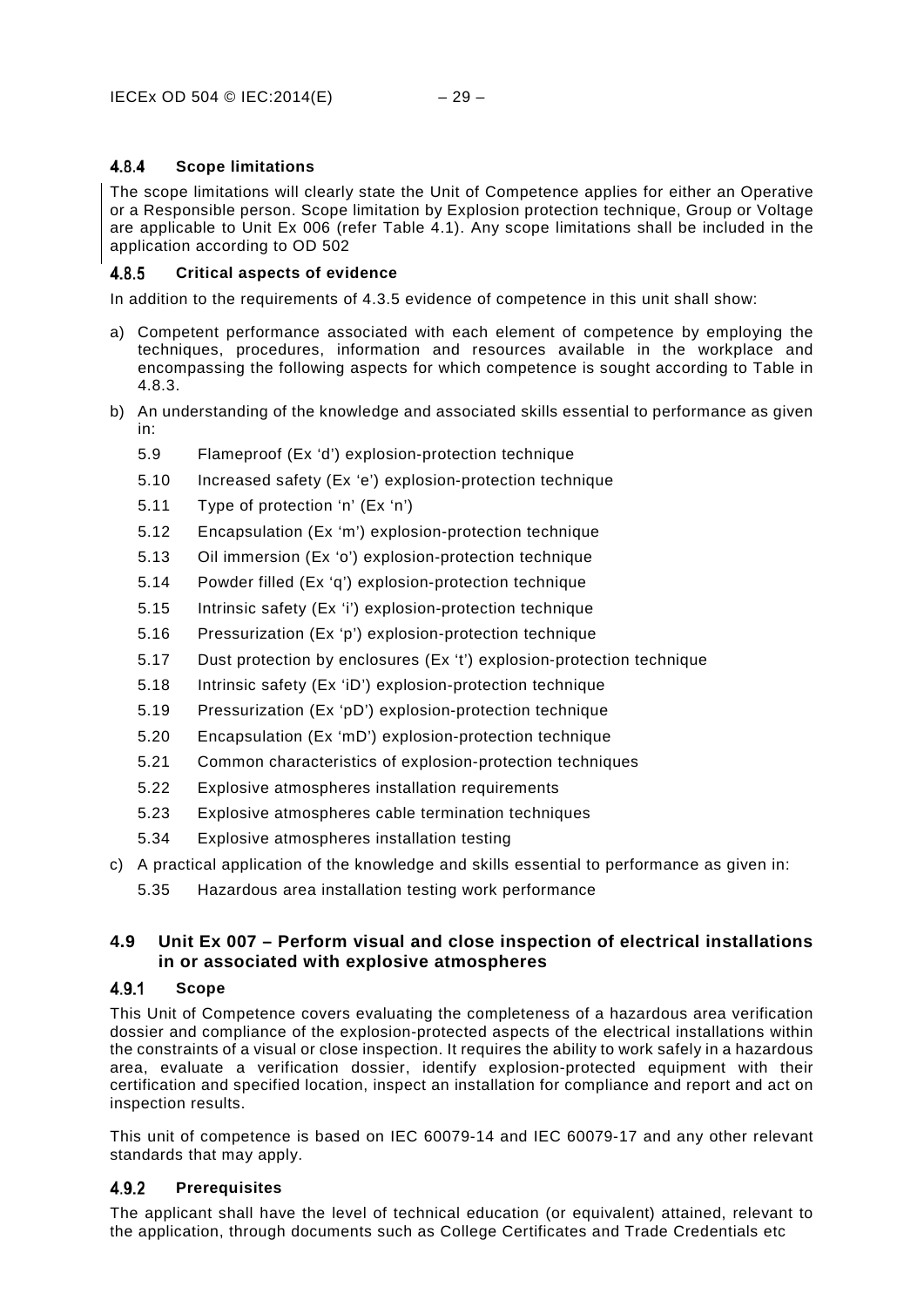For an operative a minimum 3 years experience in industrial electrical installation practice.

For a responsible person a minimum 3 years experience in Ex electrical installation practice relevant to the scope of the unit of competence being applied for taking into account the scope limitations.

Competence in this unit shall be assessed either concurrently with or after *Unit Ex 001 – Apply basic principles of protection in explosive atmospheres* (see Annex A).

NOTE For work on wiring and equipment operating above 1000 V a.c. or 1500 V d.c. competence in high voltage switching and safe isolation should be held.

#### <span id="page-33-0"></span>4.9.3 **Elements and performance criteria**

### **4.9.3.1 Criteria for an operative**

| <b>Elements</b> |                              | Performance criteria |                                                                                                                                                                                                                                          | <b>Critical aspects of evidence</b>                                                                                                                                            |
|-----------------|------------------------------|----------------------|------------------------------------------------------------------------------------------------------------------------------------------------------------------------------------------------------------------------------------------|--------------------------------------------------------------------------------------------------------------------------------------------------------------------------------|
| 7.1             | Prepare for<br>inspection    | 7.1.1                | Type and intended location of each item<br>of equipment and circuits subject to<br>inspection are determined from design<br>drawings and documentation.                                                                                  | Identifying components of an<br>installation and their location<br>from documentation retained<br>in the verification dossier.                                                 |
|                 |                              | 7.1.2                | OH&S policies and procedures for<br>preparing to work in a hazardous area are<br>followed.                                                                                                                                               | Working safely in a<br>hazardous area in relation to,<br>work permits and clearances,<br>hazard monitoring and<br>evacuation procedures, and<br>plant and electrical isolation |
|                 |                              | 7.1.3                | Special tools, equipment and devices<br>needed for the inspection are obtained<br>and checked for correct operation and<br>safety.                                                                                                       | Working safely in a<br>hazardous area in relation to,<br>work permits and clearances,<br>hazard monitoring and<br>evacuation procedures, and<br>plant and electrical isolation |
| 7.2             | Conduct inspection           | 7.2.1                | OH&S policies and procedure for working<br>in a hazardous area are followed.                                                                                                                                                             |                                                                                                                                                                                |
|                 |                              | 7.2.2                | Where necessary, access equipment is<br>used to identify equipment against their<br>certification documentation and specified<br>location.                                                                                               | Working safely in a<br>hazardous area in relation to,<br>work permits and clearances,<br>hazard monitoring and<br>evacuation procedures, and<br>plant and electrical isolation |
|                 |                              | 7.2.3                | Equipment, systems and installation are<br>inspected within the scope of the<br>regulatory requirements for compliance<br>with the design specifications retained in<br>the verification dossier and in accordance<br>with requirements. | Identifying components of an<br>installation and their location<br>from documentation retained<br>in the verification dossier.                                                 |
| 7.3             | Report inspection<br>results | 7.3.1                | Any non-conformances, faults or<br>unauthorized modifications identified by<br>the visual inspection are documented in<br>accordance with established procedures.                                                                        | Identifying compliant and<br>non-compliant explosion-<br>protected aspects of an<br>electrical installation.                                                                   |
|                 |                              | 7.3.2                | Where applicable, a non-conformance<br>report, including the actions taken and a<br>statement on whether circuits have been<br>re-energized, is made and forwarded to<br>the appropriate personnel.                                      | Documenting inspection<br>outcomes.                                                                                                                                            |
|                 |                              | 7.3.3                | Where applicable, documentation in<br>relation to all aspects of the inspection<br>forwarded to the appropriate personnel for<br>inclusion in the verification dossier in<br>accordance with requirements.                               | Documenting inspection<br>outcomes.                                                                                                                                            |

### **4.9.3.2 Criteria for a responsible person**

| <b>Elements</b> |     |                            | Performance criteria | Critical aspects of evidence                                                                                                                                  |                                                               |
|-----------------|-----|----------------------------|----------------------|---------------------------------------------------------------------------------------------------------------------------------------------------------------|---------------------------------------------------------------|
|                 | 7.4 | Evaluate records<br>system | 7.4.1                | Records system is reviewed to verify that<br>essential hazardous area documentation<br>is retained and procedures for maintaining<br>records are established. | Recognizing the<br>completeness of a<br>verification dossier. |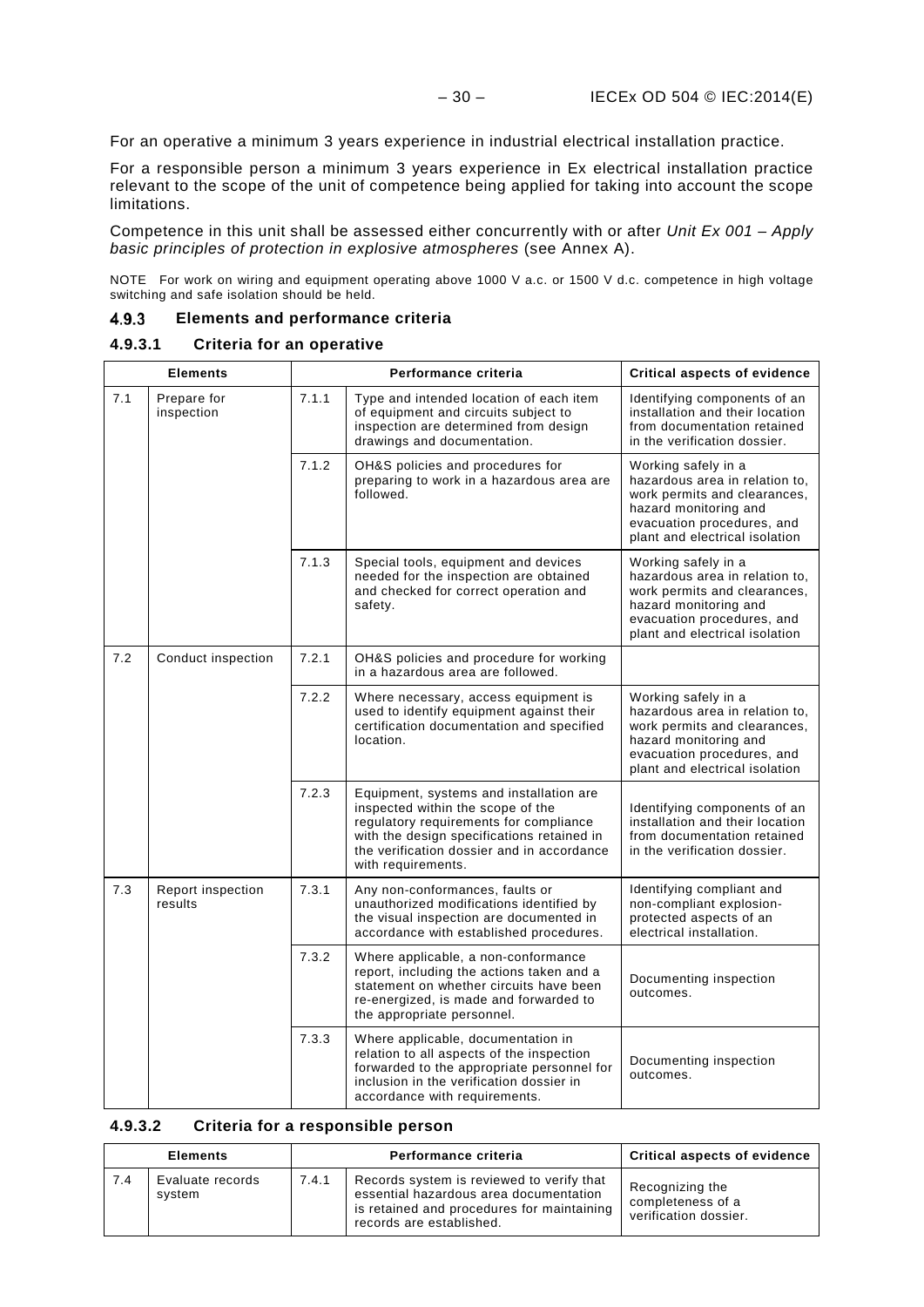| Hazardous area classification and design<br>7.4.2<br>drawings and documentation are checked<br>to verify that appropriate procedures have<br>been followed in assuring the area is<br>safe. | Recognizing the<br>completeness of a<br>verification dossier. |
|---------------------------------------------------------------------------------------------------------------------------------------------------------------------------------------------|---------------------------------------------------------------|
|---------------------------------------------------------------------------------------------------------------------------------------------------------------------------------------------|---------------------------------------------------------------|

#### <span id="page-34-0"></span> $4.9.4$ **Scope limitations**

The scope limitations will clearly state the Unit of Competence applies for either an Operative or a Responsible person. Scope limitation by Group or Voltage are applicable to Unit Ex 007 (refer Table 4.1). Any scope limitations shall be included in the application according to OD 502.

#### <span id="page-34-1"></span> $4.9.5$ **Critical aspects of evidence**

In addition to the requirements of 4.3.5 evidence of competence in this unit shall show:

- a) Competent performance associated with each element of competence by employing the techniques, procedures, information and resources available in the workplace and encompassing the following aspects for which competence is sought according to the Tables in 4.9.3.
- b) An understanding of the knowledge and associated skills essential to performance as given in:
	- [5.9](#page-45-1) [Flameproof \(Ex 'd'\) explosion-protection technique](#page-45-1)
	- [5.10](#page-45-2) [Increased safety \(Ex 'e'\) explosion-protection technique](#page-45-2)
	- [5.11](#page-46-0) [Type of protection 'n' \(Ex 'n'\)](#page-46-0)
	- [5.12](#page-46-1) [Encapsulation \(Ex 'm'\) explosion-protection technique](#page-46-1)
	- [5.13](#page-46-2) [Oil immersion \(Ex 'o'\) explosion-protection technique](#page-46-2)
	- [5.14](#page-46-3) [Powder filled \(Ex 'q'\) explosion-protection technique](#page-46-3)
	- [5.15](#page-47-0) [Intrinsic safety \(Ex 'i'\) explosion-protection technique](#page-47-0)
	- [5.16](#page-47-1) [Pressurization \(Ex 'p'\) explosion-protection technique](#page-47-1)
	- [5.17](#page-47-2) [Dust protection by enclosures \(Ex 't'\) explosion-protection technique](#page-47-2)
	- [5.18](#page-47-3) [Intrinsic safety \(Ex 'iD'\) explosion-protection technique](#page-47-3)
	- [5.19](#page-48-0) [Pressurization \(Ex 'pD'\) explosion-protection technique](#page-48-0)
	- [5.20](#page-48-1) [Encapsulation \(Ex 'mD'\) explosion-protection technique](#page-48-1)
	- [5.21](#page-48-2) [Common characteristics of explosion-protection techniques](#page-48-2)
	- [5.22](#page-48-3) [Explosive atmospheres installation requirements](#page-48-3)
	- [5.36](#page-53-1) [Explosive atmospheres visual and close inspection requirements](#page-53-1)
- c) A practical application of the knowledge and skills essential to performance as given in:
	- [5.37](#page-53-2) [Hazardous area visual and close inspection work performance](#page-53-2)

### <span id="page-34-2"></span>**4.10 Unit Ex 008 – Perform detailed inspection of electrical installations in or associated with explosive atmospheres**

#### <span id="page-34-3"></span>4.10.1 **Scope**

This Unit of Competence covers the explosion-protection aspects of conducting initial, periodic and sample audit inspections of explosion-protected equipment and installations. It requires the ability to audit a verification dossier, work safely in a hazardous area, inspect against Standards and report and act on inspection results.

This unit of competence is based on IEC 60079-14 and IEC 60079-17 and any other relevant standards that may apply.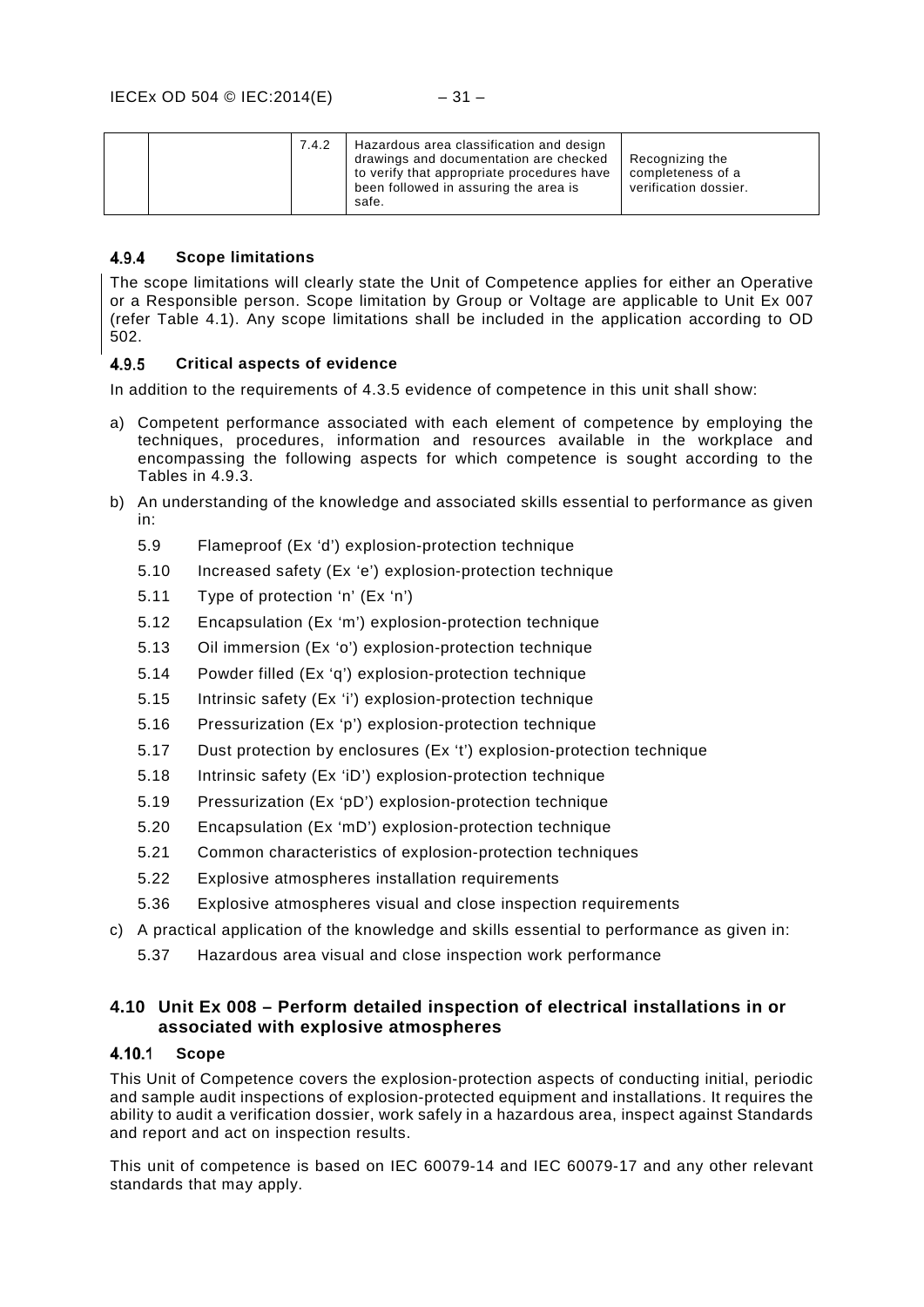### <span id="page-35-0"></span>**Prerequisites**

The applicant shall have the level of technical education (or equivalent) attained, relevant to the application, through documents such as College Certificates and Trade Credentials etc.

For an operative a minimum 3 years experience in general electrical installation practice.

For a responsible person a minimum 3 years experience in Hazardous Area installation practice.

Competence in this unit shall be assessed either concurrently with or after *Unit Ex 001 – Apply basic principles of protection in explosive atmospheres* (see Annex A).

NOTE For work on wiring and equipment operating above 1000 V a.c. or 1500 V d.c. competence in high voltage switching and safe isolation should be held.

### <span id="page-35-1"></span>**Elements and performance criteria**

### **4.10.3.1 Criteria for an operative**

| <b>Elements</b> |                              | Performance criteria |                                                                                                                                                                                                   | Critical aspects of evidence                                                                                                                                                    |
|-----------------|------------------------------|----------------------|---------------------------------------------------------------------------------------------------------------------------------------------------------------------------------------------------|---------------------------------------------------------------------------------------------------------------------------------------------------------------------------------|
| 8.1             | Prepare for                  |                      |                                                                                                                                                                                                   |                                                                                                                                                                                 |
|                 | inspection                   | 8.1.1                | Areas classification is ascertained from<br>hazardous area layout drawings retained<br>in the verification dossier.                                                                               | Working safely in a<br>hazardous area in relation to,<br>work permits and clearances,<br>hazard monitoring and<br>evacuation procedures, and<br>plant and electrical isolation. |
|                 |                              | 8.1.2                | Type and intended location of each item<br>of equipment and circuits subject to<br>inspection are determined from design<br>drawings and documentation.                                           | Working safely in a<br>hazardous area in relation to,<br>work permits and clearances,<br>hazard monitoring and<br>evacuation procedures, and<br>plant and electrical isolation. |
|                 |                              | 8.1.3                | OH&S policies and procedures for<br>preparing to work in a hazardous area are<br>followed.                                                                                                        |                                                                                                                                                                                 |
|                 |                              | 8.1.4                | Special tools, equipment and devices<br>needed for the inspection are obtained<br>and checked for correct operation and<br>safety.                                                                |                                                                                                                                                                                 |
| 8.2             | Conduct inspection           | 8.2.1                | OH&S policies and procedure for working<br>in a hazardous area are followed.                                                                                                                      | Working safely in a<br>hazardous area in relation to.<br>work permits and clearances,<br>hazard monitoring and<br>evacuation procedures, and<br>plant and electrical isolation. |
|                 |                              | 8.2.2                | Parts of equipment that are dismantled in<br>order to conduct inspection are stored to<br>protect them against loss or damage.                                                                    | Handling dismantled parts of<br>equipment appropriately.                                                                                                                        |
|                 |                              | 8.2.3                | Equipment, systems and installation are<br>inspected for compliance with the design<br>specifications retained in the verification<br>dossier and in accordance with<br>requirements.             | Conducting detailed<br>inspections in accordance<br>with requirements and<br>procedures.                                                                                        |
|                 |                              | 8.2.4                | Where applicable, after the inspection of<br>each item, equipment parts and circuit<br>connections are replaced in a manner that<br>ensures the integrity of the explosion-<br>protection system. | Replacing equipment parts<br>and connections at the<br>completion of the inspection<br>of each item that ensures the<br>integrity of the explosion-<br>protection system.       |
| 8.3             | Report inspection<br>results | 8.3.1                | Any non-conformances, faults or<br>unauthorized modifications are<br>documented in accordance with<br>established procedures.                                                                     | Documenting inspection<br>outcomes.                                                                                                                                             |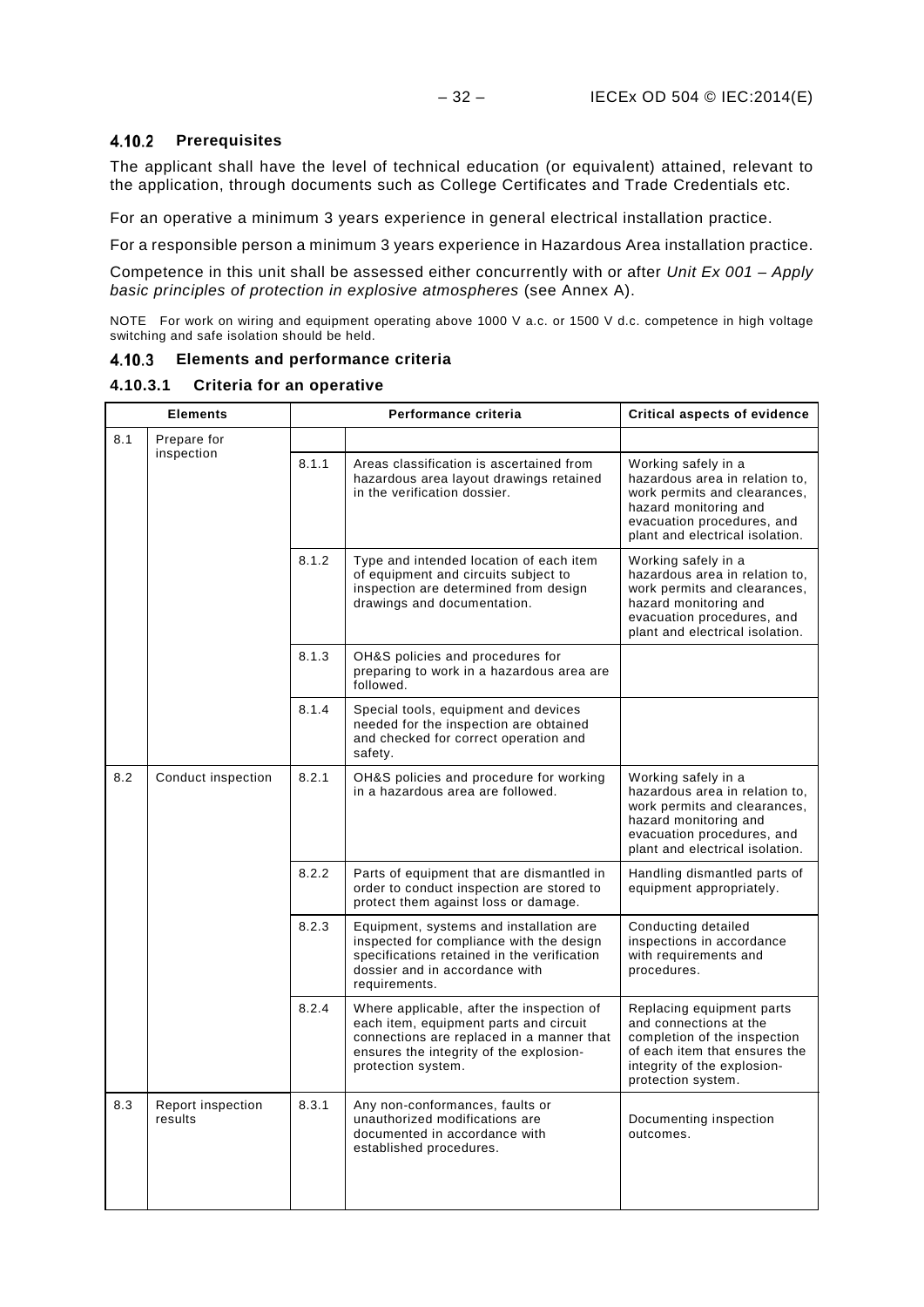| <b>Elements</b> |                              |       | Performance criteria                                                                                                                                                                                | <b>Critical aspects of evidence</b>                                       |
|-----------------|------------------------------|-------|-----------------------------------------------------------------------------------------------------------------------------------------------------------------------------------------------------|---------------------------------------------------------------------------|
| 8.4             | Prepare for<br>inspection    | 8.4.1 | Type of inspection is ascertained from the<br>inspection schedule retained in the<br>verification dossier.                                                                                          | Determining the extent of the<br>inspection and location of<br>equipment. |
| 8.5             | Report inspection<br>results | 8.5.1 | Where applicable, a non-conformance<br>report, including the actions taken and a<br>statement on whether circuits have been<br>re-energized, is made and forwarded to<br>the appropriate personnel. | Documenting inspection<br>outcomes.                                       |
|                 |                              | 8.5.2 | Documentation in relation to all aspects of<br>the inspection forwarded to the<br>appropriate personnel for inclusion in the<br>verification dossier in accordance with<br>requirements.            | Documenting inspection<br>outcomes.                                       |

**4.10.3.2 Criteria for a responsible person**

#### <span id="page-36-0"></span>4.10.4 **Scope limitations**

The scope limitations will clearly state the Unit of Competence applies for either an Operative or a Responsible person. Scope limitation by Explosion protection technique, Group or Voltage are applicable to Unit Ex 008 (refer Table 4.1). Any scope limitations shall be included in the application according to OD 502.

#### <span id="page-36-1"></span>4.10.5 **Critical aspects of evidence**

In addition to the requirements of 4.3.5 evidence of competence in this unit shall show:

- a) Competent performance associated with each element of competence by employing the techniques, procedures, information and resources available in the workplace and encompassing the following aspects for which competence is sought according to the Tables in 4.10.3.
- b) An understanding of the knowledge and associated skills essential to performance as given in
	- [5.9](#page-45-1) [Flameproof \(Ex 'd'\) explosion-protection technique](#page-45-1)
	- [5.10](#page-45-2) [Increased safety \(Ex 'e'\) explosion-protection technique](#page-45-2)
	- [5.11](#page-46-0) [Type of protection 'n' \(Ex 'n'\)](#page-46-0)
	- [5.12](#page-46-1) [Encapsulation \(Ex 'm'\) explosion-protection technique](#page-46-1)
	- [5.13](#page-46-2) [Oil immersion \(Ex 'o'\) explosion-protection technique](#page-46-2)
	- [5.14](#page-46-3) [Powder filled \(Ex 'q'\) explosion-protection technique](#page-46-3)
	- [5.15](#page-47-0) [Intrinsic safety \(Ex 'i'\) explosion-protection technique](#page-47-0)
	- [5.16](#page-47-1) [Pressurization \(Ex 'p'\) explosion-protection technique](#page-47-1)
	- [5.17](#page-47-2) [Dust protection by enclosures \(Ex 't'\) explosion-protection technique](#page-47-2)
	- [5.18](#page-47-3) [Intrinsic safety \(Ex 'iD'\) explosion-protection technique](#page-47-3)
	- [5.19](#page-48-0) [Pressurization \(Ex 'pD'\) explosion-protection technique](#page-48-0)
	- [5.20](#page-48-1) [Encapsulation \(Ex 'mD'\) explosion-protection technique](#page-48-1)
	- [5.21](#page-48-2) [Common characteristics of explosion-protection techniques](#page-48-2)
	- [5.22](#page-48-3) [Explosive atmospheres installation requirements](#page-48-3)
	- [5.23](#page-49-0) [Explosive atmospheres cable termination techniques](#page-49-0)
	- [5.27](#page-50-1) [Explosive atmospheres maintenance requirements](#page-50-1)
	- [5.36](#page-53-1) [Explosive atmospheres visual and close inspection requirements](#page-53-1)
	- [5.38](#page-53-3) [Explosive atmospheres detailed inspection techniques](#page-53-3)
- c) A practical application of the knowledge and skills essential to performance as given in:
	- [5.37](#page-53-2) [Hazardous area visual and close inspection work performance](#page-53-2)
		- [5.39](#page-54-0) [Hazardous area detail inspection work performance](#page-54-0)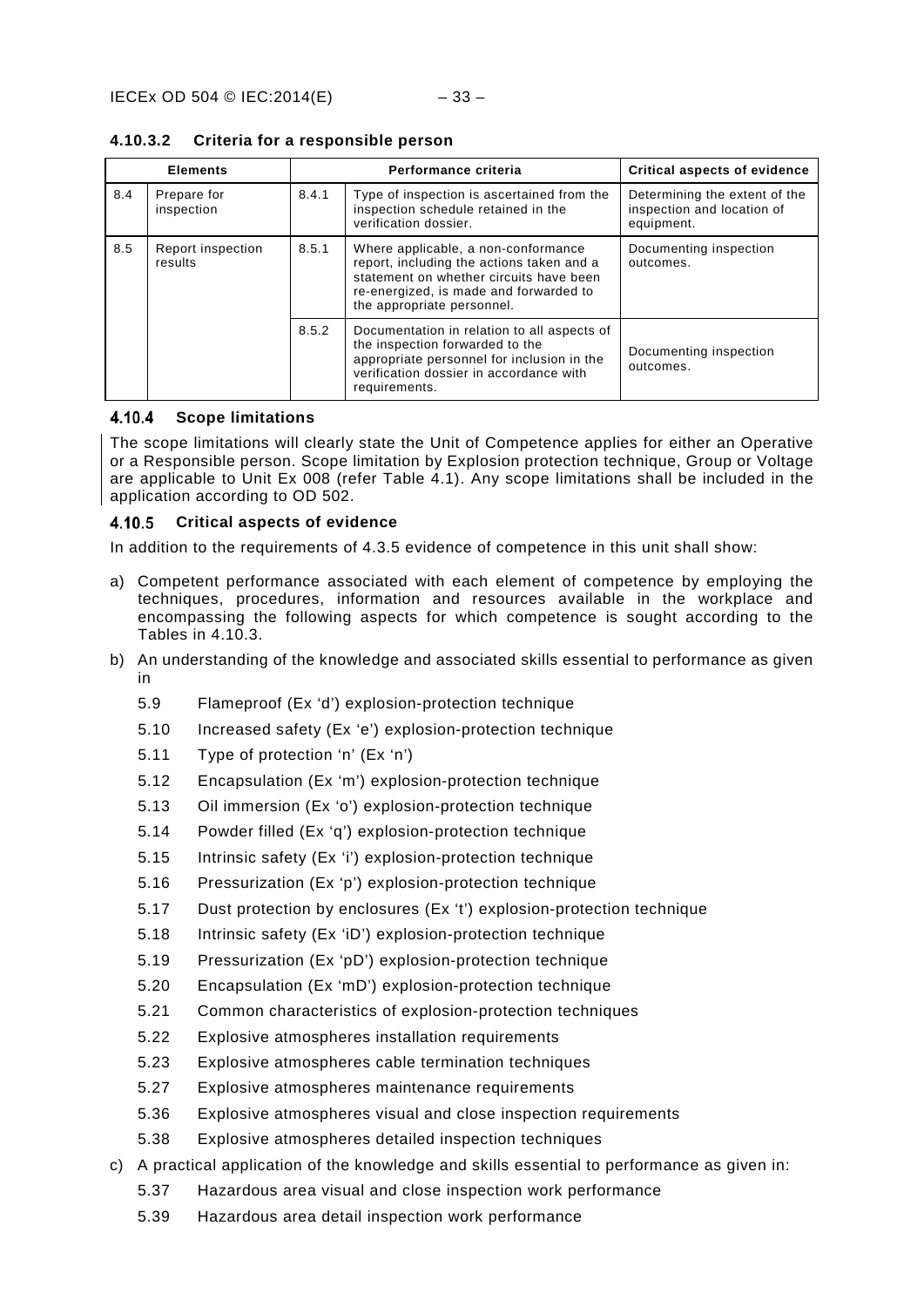### <span id="page-37-0"></span>**4.11 Unit Ex 009 – Design electrical installations in or associated with explosive atmospheres**

#### <span id="page-37-1"></span> $4.11.1$ **Scope**

This Unit of Competence covers the explosion-protection aspects of designing electrical power, control and instrumentation systems and installations. It requires the ability to establish design briefs and to pursue economical and effective explosion-protection design solutions.

This unit of competence is based on IEC 60079-14 and any other relevant standards that may apply.

### <span id="page-37-2"></span>**Prerequisites**

The applicant shall have the level of technical education (or equivalent) attained, relevant to the application, through documents such as Degree, Diploma and College Certificates etc

A minimum 3 years experience in general electrical installation design or supervised Hazardous Area installation design.

Competence in this unit shall be assessed either concurrently with or after *Unit Ex 001 – Apply basic principles of protection in explosive atmospheres* (see Annex A).

|     | <b>Elements</b>                   |       | Performance criteria                                                                                                                                                                                  | <b>Critical aspects of evidence</b>                                                                                    |  |  |  |
|-----|-----------------------------------|-------|-------------------------------------------------------------------------------------------------------------------------------------------------------------------------------------------------------|------------------------------------------------------------------------------------------------------------------------|--|--|--|
| 9.1 | Establish design<br>brief         | 9.1.1 | Site and plant specifications are<br>obtained and reviewed to establish the<br>system requirements.                                                                                                   | Accessing and interpreting<br>relevant information                                                                     |  |  |  |
|     |                                   | 9.1.2 | Classification of the area is obtained<br>from the hazardous area layout drawings<br>or other classification documents.                                                                               | Accessing and interpreting<br>relevant information                                                                     |  |  |  |
|     |                                   | 9.1.3 | Organizational policies and<br>specifications for hazardous area<br>electrical systems are obtained or<br>established with the appropriate<br>personnel.                                              | Accessing and interpreting<br>relevant information                                                                     |  |  |  |
| 9.2 | Design system and<br>installation | 9.2.1 | Safety, functional and economic<br>considerations are incorporated in<br>system design.                                                                                                               | Providing design options and<br>justifications including hazard<br>risk, functionality and<br>economic considerations. |  |  |  |
|     |                                   | 9.2.2 | Design complies with all hazardous area<br>requirements and includes specifications<br>and all other necessary documentation<br>for explosion-protected equipment,<br>accessories and wiring systems. | Providing design options and<br>justifications including hazard<br>risk, functionality and<br>economic considerations. |  |  |  |
| 9.3 | Check and finalise<br>design      | 9.3.1 | Design is checked under established<br>procedures for compliance with all<br>relevant requirements.                                                                                                   | Following checking and<br>documentation procedures.                                                                    |  |  |  |
|     |                                   | 9.3.2 | Design is submitted for appropriate<br>organizational approval and, where<br>applicable, statutory or regulatory<br>approval.                                                                         | Following checking and<br>documentation procedures.                                                                    |  |  |  |
|     |                                   | 9.3.3 | Approved copies of design documents<br>are issued for retention in the<br>verification dossier, in accordance with<br>established procedures and<br>requirements.                                     | Following checking and<br>documentation procedures.                                                                    |  |  |  |

### <span id="page-37-3"></span>**Elements and performance criteria**

### <span id="page-37-4"></span>**Scope limitations**

The scope limitations will clearly state the Unit of Competence applies for either an Operative or a Responsible person. Scope limitation by Explosion protection technique, Group or Voltage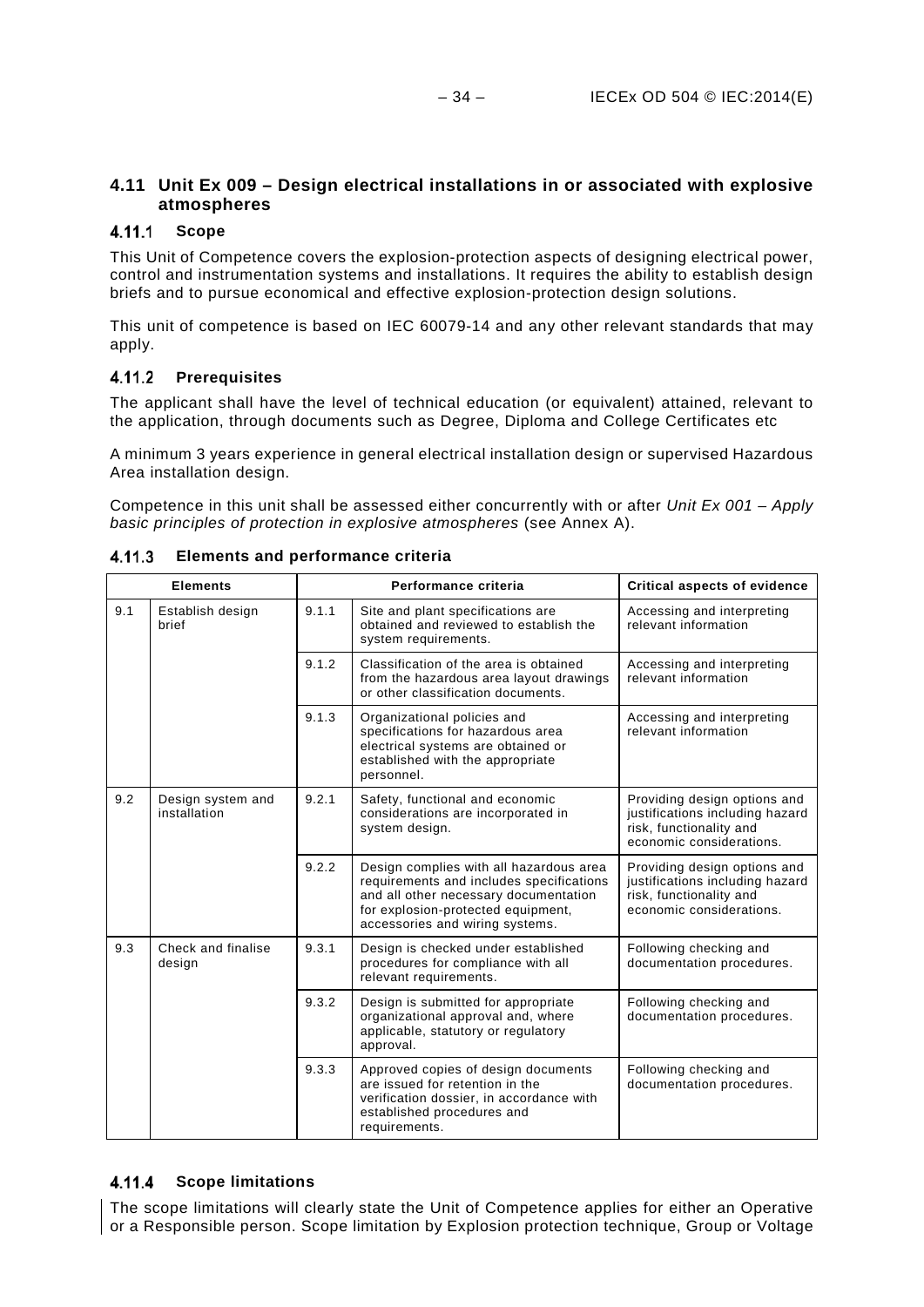are applicable to Unit Ex 009 (refer Table 4.1). Any scope limitations shall be included in the application according to OD 502.

### <span id="page-38-0"></span>**Evidence guide – Critical aspects of evidence**

In addition to the requirements of 4.3.5 evidence of competence in this unit shall show:

- a) Competent performance associated with each element of competence by employing the techniques, procedures, information and resources available in the workplace and encompassing the following aspects for which competence is sought according to Table in 4.11.3.
- b) An understanding of the knowledge and associated skills essential to performance as given in:
	- [5.9](#page-45-1) [Flameproof \(Ex 'd'\) explosion-protection technique](#page-45-1)
	- [5.10](#page-45-2) [Increased safety \(Ex 'e'\) explosion-protection technique](#page-45-2)
	- [5.11](#page-46-0) [Type of protection 'n' \(Ex 'n'\)](#page-46-0)
	- [5.12](#page-46-1) [Encapsulation \(Ex 'm'\) explosion-protection technique](#page-46-1)
	- [5.13](#page-46-2) [Oil immersion \(Ex 'o'\) explosion-protection technique](#page-46-2)
	- [5.14](#page-46-3) [Powder filled \(Ex 'q'\) explosion-protection technique](#page-46-3)
	- [5.15](#page-47-0) [Intrinsic safety \(Ex 'i'\) explosion-protection technique](#page-47-0)
	- [5.16](#page-47-1) [Pressurization \(Ex 'p'\) explosion-protection technique](#page-47-1)
	- [5.17](#page-47-2) [Dust protection by enclosures \(Ex 't'\) explosion-protection technique](#page-47-2)
	- [5.18](#page-47-3) [Intrinsic safety \(Ex 'iD'\) explosion-protection technique](#page-47-3)
	- [5.19](#page-48-0) [Pressurization \(Ex 'pD'\) explosion-protection technique](#page-48-0)
	- [5.20](#page-48-1) [Encapsulation \(Ex 'mD'\) explosion-protection technique](#page-48-1)
	- [5.21](#page-48-2) [Common characteristics of explosion-protection techniques](#page-48-2)
	- [5.22](#page-48-3) [Explosive atmospheres installation requirements](#page-48-3)
	- [5.40](#page-54-1) [Explosive atmospheres installation planning](#page-54-1)
	- [5.41](#page-55-0) [Common classified explosive atmospheres](#page-55-0)
	- [5.42](#page-55-1) [Explosion-protected electrical systems design](#page-55-1)
- c) A practical application of the knowledge and skills essential to performance as given in:
	- [5.43](#page-55-2) [Hazardous area installation design work performance](#page-55-2)
	- [5.44](#page-55-3) [Explosion-protected electrical system design work performance](#page-55-3)

### <span id="page-38-1"></span>**4.12 Unit Ex 010 – Perform audit inspection of electrical installations in or associated with explosive atmospheres**

### <span id="page-38-2"></span>4.12.1 Scope

This Unit of Competence covers the explosion-protection aspects of conducting an audit of an electrical installation. It requires the ability to verify whether an installation complies with the relevant hazardous area Standards for that installation and includes the verification of design and certification documentation (verification dossier), maintenance, overhaul and repair, work safety, inspection against Standards and reporting of audit results.

This unit of competence is based on IEC 60079-14 and IEC 60079-17 and any other relevant standards that may apply.

### <span id="page-38-3"></span>**Prerequisites**

The applicant shall have the level of technical education (or equivalent) attained, relevant to the application, through documents such as Degree, Diploma, College Certificates, Trade Credentials etcetera.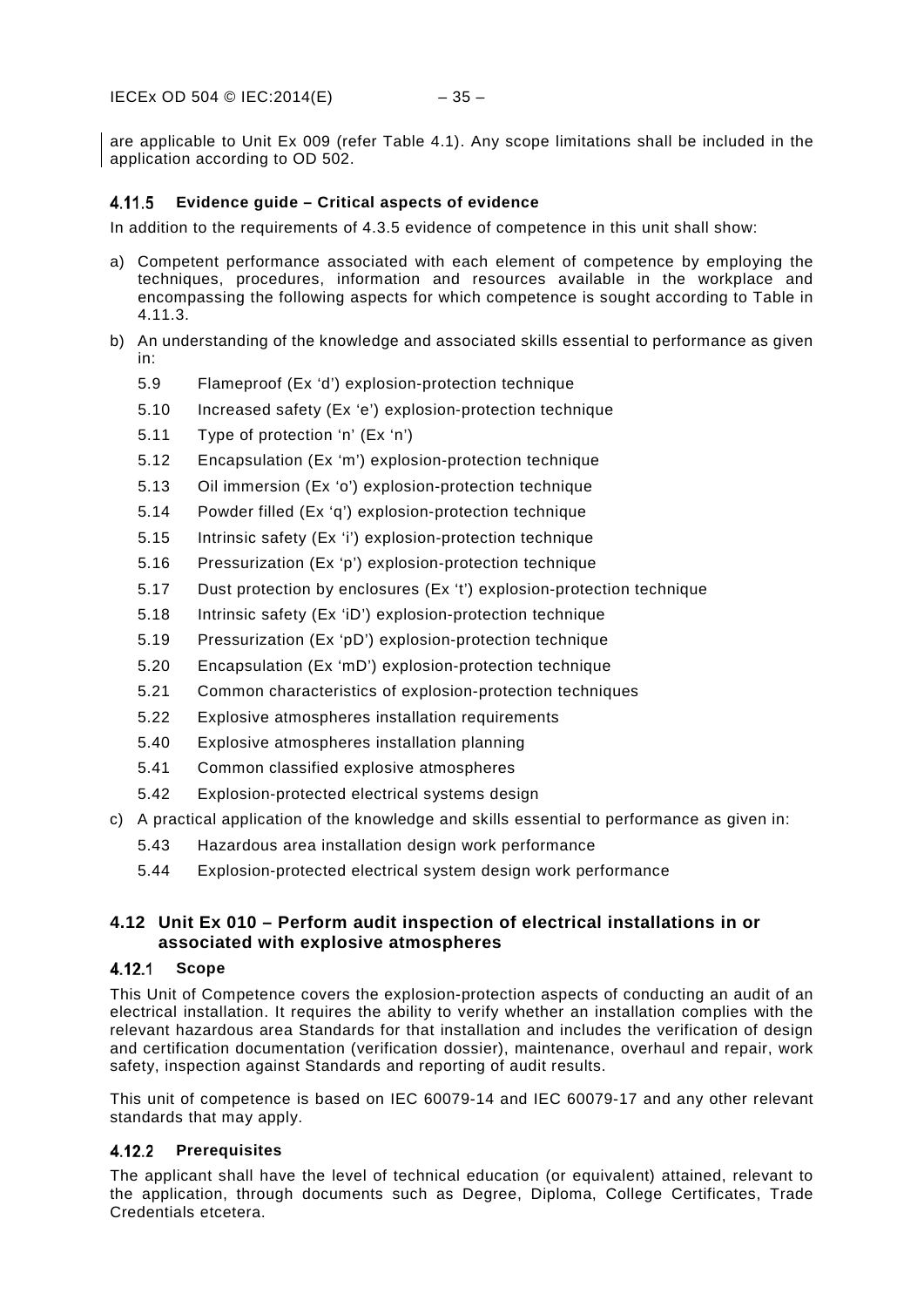A minimum 3 years experience in general electrical installation or inspection practice, a minimum of 2 years experience in Hazardous Area electrical installation inspection practice.

Competence in this unit shall be assessed either concurrently with or after *Units Ex 002, Ex 008 and Ex 009*.

|      | <b>Elements</b>                                                                                                  |        | Performance criteria                                                                                                                                                                                         | <b>Critical aspects of</b><br>evidence                                                                                                                                                                                                            |
|------|------------------------------------------------------------------------------------------------------------------|--------|--------------------------------------------------------------------------------------------------------------------------------------------------------------------------------------------------------------|---------------------------------------------------------------------------------------------------------------------------------------------------------------------------------------------------------------------------------------------------|
| 10.1 | Audit hazardous area<br>documentation<br>(verification dossier)<br>and prepare to audit<br>as-built installation | 10.1.1 | Records system (verification dossier) is<br>reviewed to verify that essential<br>hazardous area documentation is<br>retained and procedures for maintaining<br>records are established.                      | Reviewing hazardous area<br>documentation and<br>identifying the extent of the<br>audit.<br>Handling and installing<br>equipment and wiring in a<br>manner that does not<br>reduce the type of<br>protection afforded by the<br>equipment design. |
|      |                                                                                                                  | 10.1.2 | Hazardous area classification and<br>design drawings and documentation are<br>checked to verify that appropriate<br>procedures have been followed and are<br>checked for traceability and<br>authentication. | Reviewing hazardous area<br>documentation and<br>identifying the extent of the<br>audit.<br>Handling and installing<br>equipment and wiring in a<br>manner that does not<br>reduce the type of<br>protection afforded by the<br>equipment design. |
|      |                                                                                                                  | 10.1.3 | Type and intended location of each item<br>of equipment and circuits subject to<br>audit are determined from design<br>drawings and documentation.                                                           |                                                                                                                                                                                                                                                   |
|      |                                                                                                                  | 10.1.4 | OH&S policies and procedures for<br>preparing to work in a hazardous area<br>are followed.                                                                                                                   | Working safely in a<br>hazardous area in relation<br>to work permits and<br>clearances, hazard<br>monitoring and evacuation<br>procedures, and plant and<br>electrical isolation.                                                                 |
|      |                                                                                                                  | 10.1.5 | Appropriately qualified persons are<br>engaged to assist in aspects of the audit<br>process.                                                                                                                 | Engaging and directing<br>appropriately qualified<br>persons as required.                                                                                                                                                                         |
|      |                                                                                                                  | 10.1.6 | Special tools, equipment and devices<br>needed for the inspection are obtained<br>and checked for correct operation and<br>safety.                                                                           |                                                                                                                                                                                                                                                   |
| 10.2 | Conduct audit                                                                                                    | 10.2.1 | OH&S policies and procedures for<br>working in a hazardous area are<br>followed.                                                                                                                             | Working safely in a<br>hazardous area in relation<br>to work permits and<br>clearances, hazard<br>monitoring and evacuation<br>procedures, and plant and<br>electrical isolation.                                                                 |
|      |                                                                                                                  | 10.2.2 | Parts of equipment that are dismantled<br>in order to conduct inspection are<br>protected against loss or damage.                                                                                            | Conducting audit to<br>industry Standards.                                                                                                                                                                                                        |
|      |                                                                                                                  | 10.2.3 | Appropriate qualified persons are<br>directed to access components of the<br>installation as required to audit the<br>installation.                                                                          | Conducting audit to<br>industry Standards.                                                                                                                                                                                                        |
|      |                                                                                                                  | 10.2.4 | Equipment, systems and installations<br>are inspected for compliance with the<br>design specifications retained in the<br>hazardous areas documentation<br>(verification dossier) and in accordance          |                                                                                                                                                                                                                                                   |

<span id="page-39-0"></span>**Elements and performance criteria**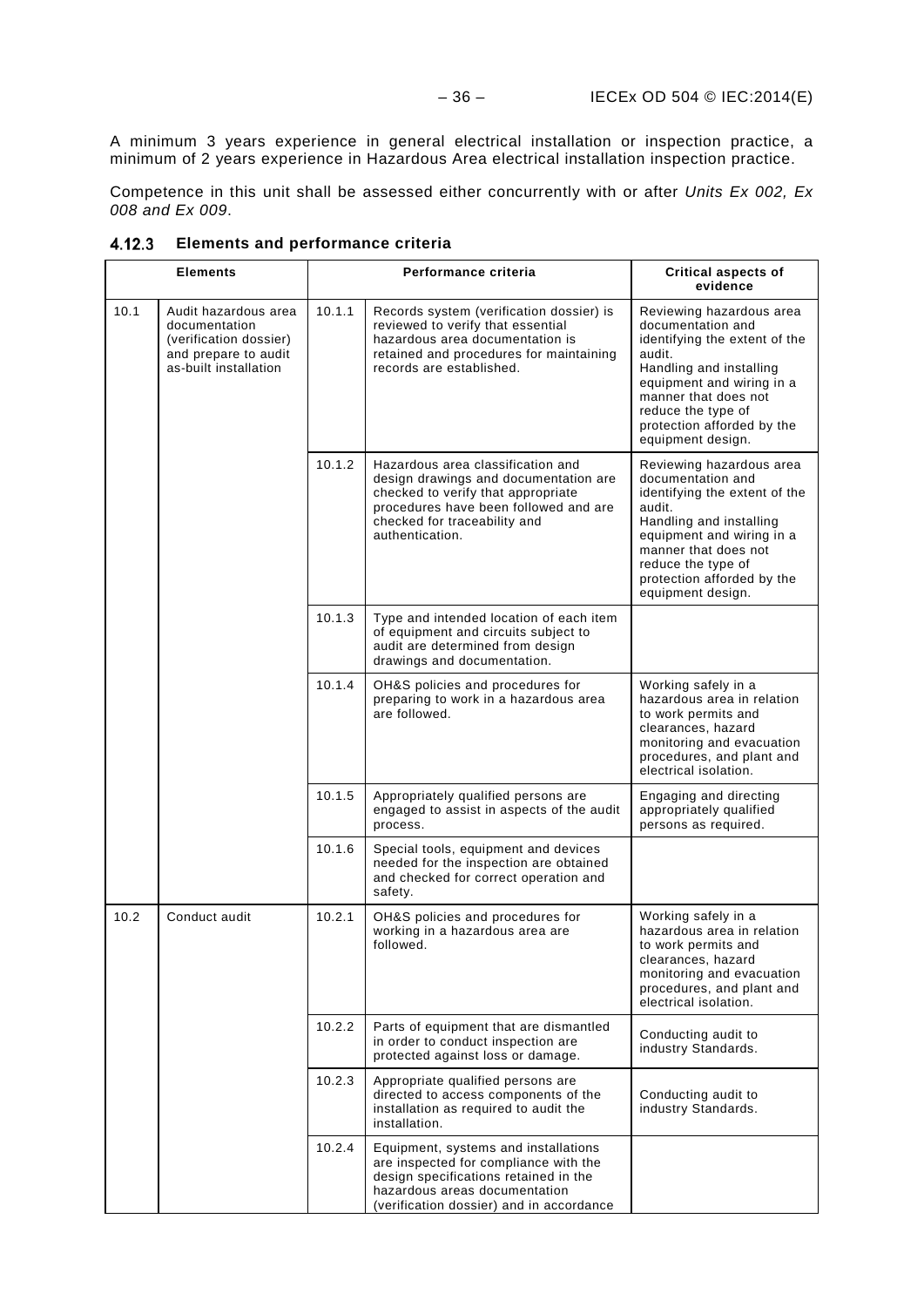|      | <b>Elements</b>      |        | Performance criteria                                                                                                                                                                                                                                                                                          | Critical aspects of<br>evidence                                                                                                                                |
|------|----------------------|--------|---------------------------------------------------------------------------------------------------------------------------------------------------------------------------------------------------------------------------------------------------------------------------------------------------------------|----------------------------------------------------------------------------------------------------------------------------------------------------------------|
|      |                      |        | with requirements of the applicable<br>Standards.                                                                                                                                                                                                                                                             |                                                                                                                                                                |
| 10.3 | Report audit results | 10.3.1 | Differences between the hazardous<br>areas documentation (verification<br>dossier) including the design<br>specifications and installation are<br>recorded.                                                                                                                                                   | Reporting non-conformance<br>features aspects of the<br>installation affecting safety.                                                                         |
|      |                      | 10.3.2 | Any non-conformance, faults or<br>unauthorized modifications are<br>documented in accordance with<br>established procedures.                                                                                                                                                                                  | Identifying any non-<br>conformance aspects of the<br>installation. Reporting non-<br>conformance features<br>aspects of the installation<br>affecting safety. |
|      |                      | 10.3.3 | Where applicable, a non-conformance<br>report regarding the safety of the<br>installation is made and forwarded to the<br>appropriate personnel.                                                                                                                                                              | Reporting non-conformance<br>features aspects of the<br>installation affecting safety.                                                                         |
|      |                      | 10.3.4 | Documentation in relation to all aspects<br>of the audit is forwarded to the<br>appropriate personnel for any actions<br>identified and for inclusion in the<br>hazardous areas documentation<br>(verification dossier).<br>This includes any conformity<br>assessment and fitness-for-purpose<br>assessment. | Documenting inspection<br>audit outcomes.                                                                                                                      |

#### <span id="page-40-0"></span>4.12.4 **Scope limitations**

The scope limitations will clearly state the Unit of Competence applies for either an Operative or a Responsible person. Scope limitation by Group is applicable to Unit Ex 010 (refer Table 4.1). Any scope limitations shall be included in the application according to OD 502.

#### <span id="page-40-1"></span>4.12.5 **Evidence guide – Critical aspects of evidence**

In addition to the requirements of 4.3.5 evidence of competence in this unit shall show:

- a) Competent performance associated with each element by employing the techniques, procedures, information and resources available in the workplace and encompassing the following aspects for which competence is sought according to Table in 4.12.3.
- b) An understanding of the knowledge and associated skills essential to performance as given in:
	- [5.9](#page-45-1) [Flameproof \(Ex 'd'\) explosion-protection technique](#page-45-1)
	- [5.10](#page-45-2) [Increased safety \(Ex 'e'\) explosion-protection technique](#page-45-2)
	- [5.11](#page-46-0) [Type of protection 'n' \(Ex 'n'\)](#page-46-0)
	- [5.12](#page-46-1) [Encapsulation \(Ex 'm'\) explosion-protection technique](#page-46-1)
	- [5.13](#page-46-2) [Oil immersion \(Ex 'o'\) explosion-protection technique](#page-46-2)
	- [5.14](#page-46-3) [Powder filled \(Ex 'q'\) explosion-protection technique](#page-46-3)
	- [5.15](#page-47-0) [Intrinsic safety \(Ex 'i'\) explosion-protection technique](#page-47-0)
	- [5.16](#page-47-1) [Pressurization \(Ex 'p'\) explosion-protection technique](#page-47-1)
	- [5.17](#page-47-2) Dust [protection by enclosures \(Ex 't'\) explosion-protection technique](#page-47-2)
	- [5.18](#page-47-3) [Intrinsic safety \(Ex 'iD'\) explosion-protection technique](#page-47-3)
	- [5.19](#page-48-0) [Pressurization \(Ex 'pD'\) explosion-protection technique](#page-48-0)
	- [5.20](#page-48-1) [Encapsulation \(Ex 'mD'\) explosion-protection technique](#page-48-1)
	- [5.21](#page-48-2) [Common characteristics of explosion-protection techniques](#page-48-2)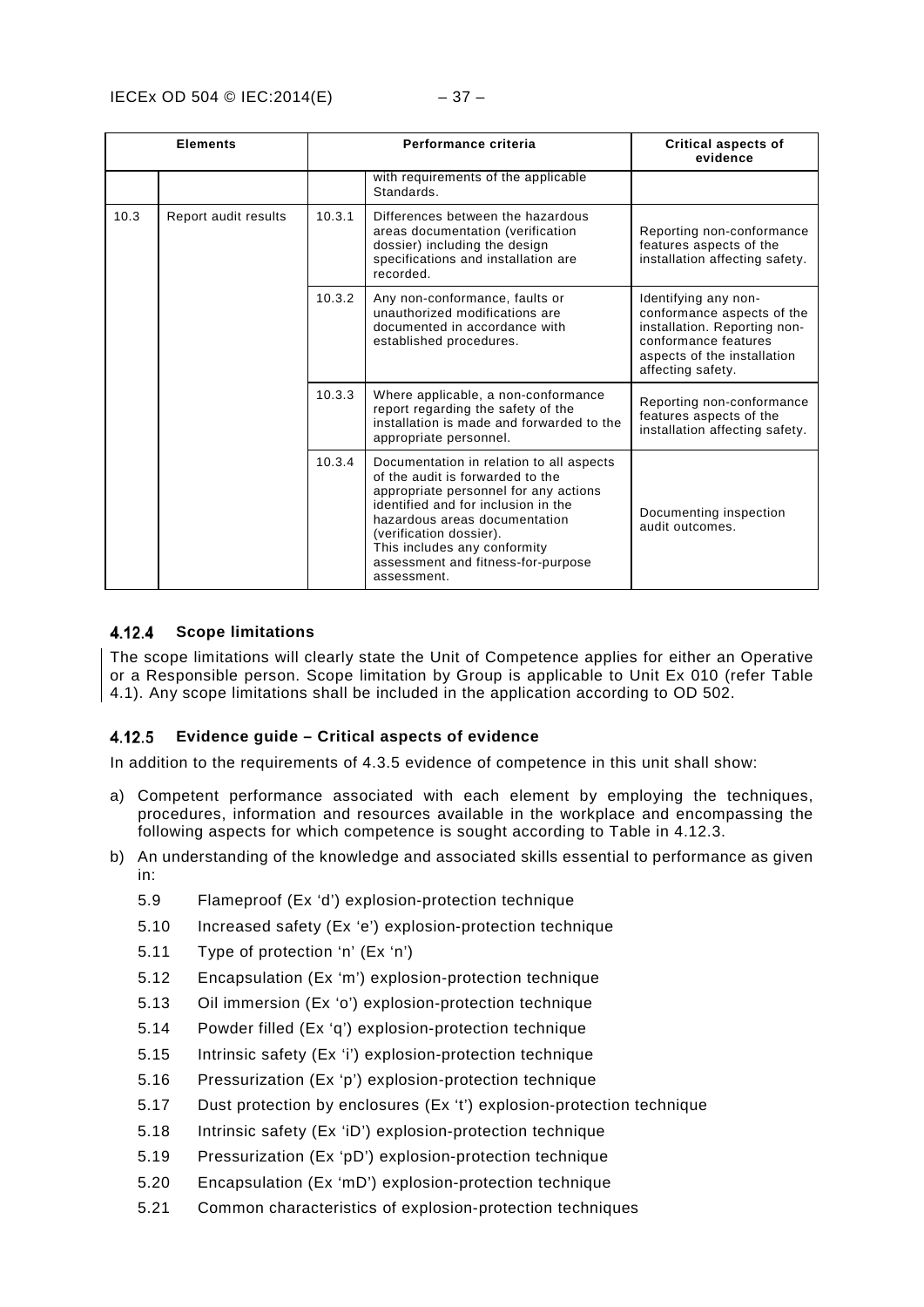- [5.22](#page-48-3) [Explosive atmospheres installation requirements](#page-48-3)
- [5.36](#page-53-1) [Explosive atmospheres visual and close inspection requirements](#page-53-1)
- [5.38](#page-53-3) [Explosive atmospheres detailed inspection techniques](#page-53-3)
- [5.40](#page-54-1) [Explosive atmospheres installation planning](#page-54-1)
- [5.41](#page-55-0) [Common classified explosive atmospheres](#page-55-0)
- [5.42](#page-55-1) [Explosion-protected electrical systems design](#page-55-1)
- [5.45](#page-55-4) [Hazardous area auditing processes](#page-55-4)
- c) A practical application of the knowledge and skills essential to performance as given in
	- [5.37](#page-53-2) [Hazardous area visual and close inspection work performance](#page-53-2)
	- [5.39](#page-54-0) [Hazardous area detail inspection work performance](#page-54-0)
	- [5.43](#page-55-2) [Hazardous area installation design work performance](#page-55-2)
	- [5.44](#page-55-3) [Explosion-protected electrical system design work performance](#page-55-3)
	- [5.46](#page-56-0) [Hazardous area audit inspection work performance](#page-56-0)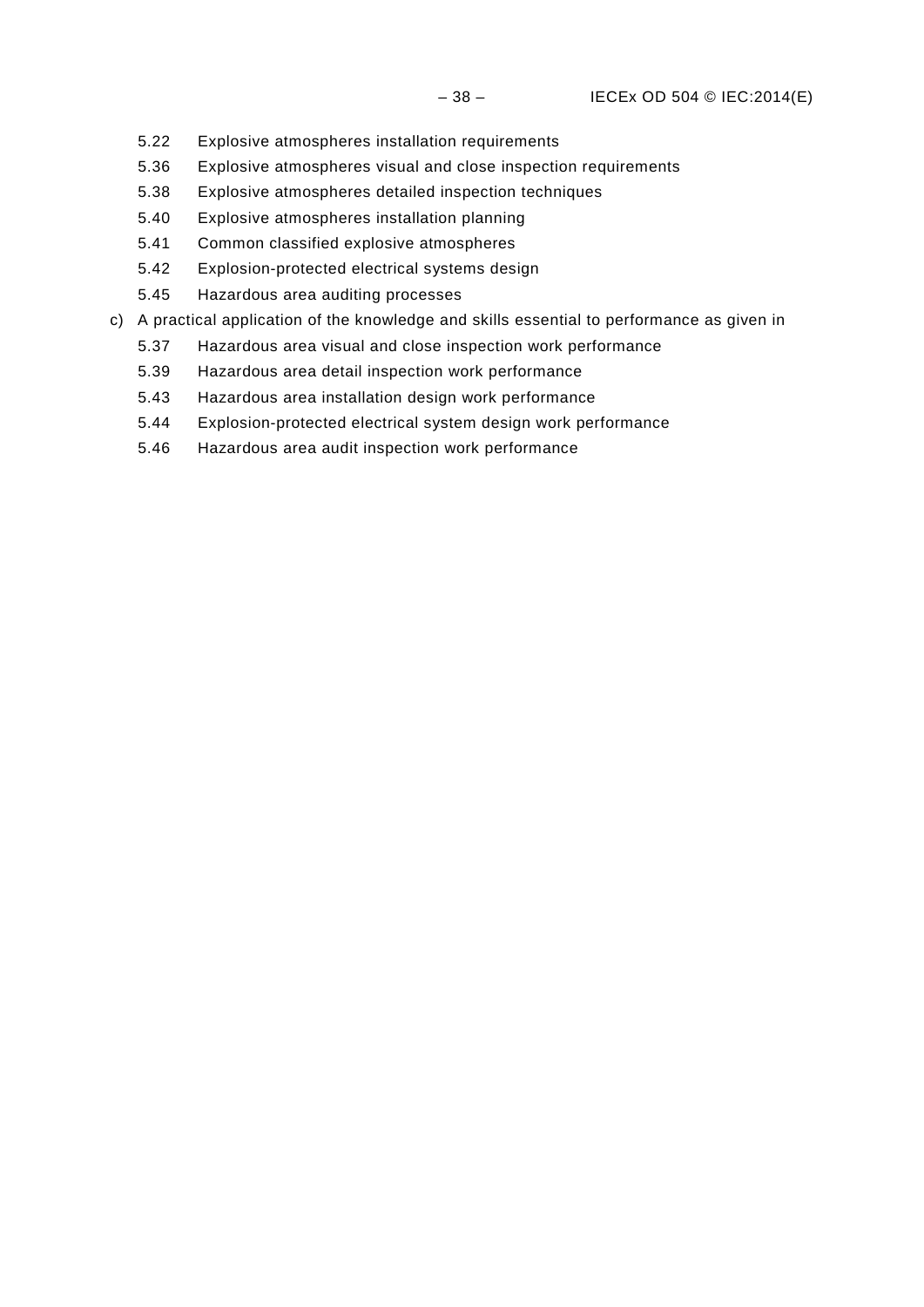### <span id="page-42-0"></span>**5 Critical aspects of evidence**

<span id="page-42-1"></span>**5.1** The nature of explosive hazards and hazardous areas Basic Knowledge Unit

Evidence shall show an understanding of the nature of explosive hazards and hazardous areas to an extent indicated by the following aspects:

- a) Flammable materials and ignition sources encompassing
	- i) an understanding of the fire triangle
	- ii) an understanding of most common ignition sources
	- iii) the toxic explosive and oxygen depleting nature of gases and vapours and potential harmful consequences.

AUTHOR NOTE: The highlighting of text above in 5.1 (a) iii) and following indicates a reduced requirement for the *Ex 005 Overhaul and Repair of explosion protected equipment* Competence Unit. Refer to Section 6 for more a summary of reduced requirements for Ex 005 details

- b) Hazardous areas zones and marking
	- i) actions that can affect the hazardous area
	- ii) identification marking for the types of protection.
- c) The basic understanding of explosion-protection is achieved encompassing
	- i) exclusion, containment, energy limitation, dilution and avoidance of ignition sources
	- ii) how activities such as painting, cleaning, welding can affect the explosion protection concepts of installed equipment and that therefore the work permit shall be followed in detail.

### <span id="page-42-2"></span>**5.2 Occupational health and safety responsibilities related to hazardous areas**

Evidence shall show an understanding of the occupational health and safety responsibilities related to hazardous areas to an extent indicated by the following aspects:

- a) Responsibilities of persons entering a hazardous areas
	- i) the main features and purpose of an entry and work permit system;
	- NOTE: Clearance to work' includes hot work permit systems.
	- ii) typical safety procedures that should be followed before entering a hazardous area;
	- iii) the purpose of gas detectors and their limitations;
	- iv) effects of temperature on gas and vapour detection;
	- v) frequency of monitoring for presence of gas or vapours, i.e. effects of temperature rise;
	- vi) factors affecting the accuracy of gas detectors, for example, contamination, condensation and temperature;
	- vii) safety in use of gas detectors, for example, the 'read and run concept'; and
	- viii) safety precautions to be taken when working in a hazardous area.
- b) The roles of the parties involved in the safety of hazardous areas encompassing
	- i) common Acts and Regulations related to the safety of hazardous areas and the authorities responsible for their implementation;
	- ii) the hazardous area responsibilities of the owner of premises in which a hazardous area exists; the occupier of premises in which a hazardous area exists.

### <span id="page-42-3"></span>**5.3 Explosive atmospheres and explosion-protection principles**

Evidence shall show an understanding of explosive atmospheres and explosion-protection principles to an extent indicated by: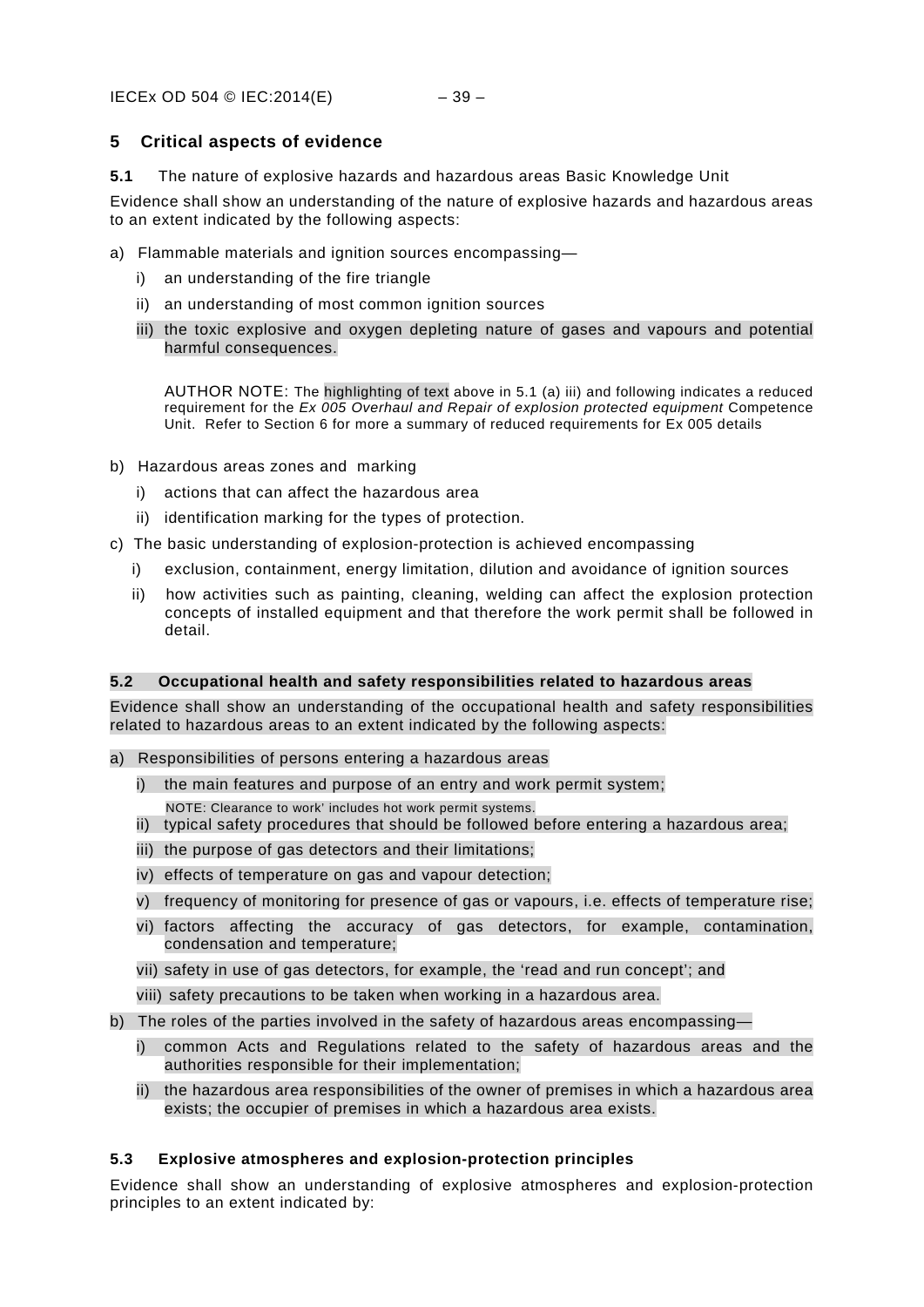- a) Properties of combustible substances and their potential to create an explosive hazard encompassing:
	- i) condition in the workplace that will lead to an explosion;
	- ii) the terms 'combustion', 'ignition' and 'propagation';
	- iii) explosive range of substances encountered in the workplace i.e. LEL/UEL;
	- iv) explosive parameters of substances as given in tables of substance characteristics, i.e., properties of combustible materials – gases, vapours (from liquids), such as flash point; and Dusts;
	- v) the difference between gases and vapours; and
	- vi) the toxic nature of gases and vapours and potential harmful consequences.
- b) The nature of explosive atmospheres encompassing:
	- the Standards definition of a 'hazardous area';
	- ii) the recommended methods for classifying the type and degree of explosion hazard in an area;
	- iii) hazardous area classifications as defined by Standards; and
	- iv) factors that are considered when a hazardous area is classified.
- c) The basics of how explosion-protection is achieved by the methods of exclusion, containment, energy limitation, dilution, avoidance of ignition sources.
- d) Occupational Health and Safety responsibilities related to explosive atmospheres encompassing:
	- i) the main features and purpose of a 'clearance to work' system (includes hot work permit system);
	- ii) typical safety procedures that should be followed before entering a hazardous area;
	- iii) the purpose of gas detectors and their limitations;
	- iv) effects of temperature on gas and vapour detection;
	- v) frequency of monitoring for presence of gas or vapours, i.e. effects of temperature rise;
	- vi) factors affecting the accuracy of gas detectors, for example, contamination, condensation, temperature;
	- vii) safety in use of gas detectors, for example, 'read and run concept'; and

viii) the safety precautions to be taken when working in a hazardous area.

- ix) Housekeeping requirements to minimise the effect of dust layers
- e) The roles of the parties involved in the safety of explosive atmospheres encompassing:
	- i) Regulations related to the safety of explosive atmospheres and the Authorities responsible for their implementation;
	- ii) where assistance and further information can be obtained to assist persons with hazardous area responsibilities, for example, Standard bodies, experienced consultants; and
	- iii) the hazardous area responsibilities of:
		- a) the owner of premises in which a hazardous area exists;
		- b) the occupier of premises in which a hazardous area exists;
		- c) enterprises and personnel engaged in installation and/or maintenance of explosionprotection systems;
		- d) enterprises and personnel engaged in the classification of explosive atmospheres and/or design of explosion-protection systems;
		- e) enterprises and personnel engaged in the overhaul, modification and/or assessment of explosion-protected equipment;
		- f) enterprises and personnel engaged in the inspection of explosion-protection installations;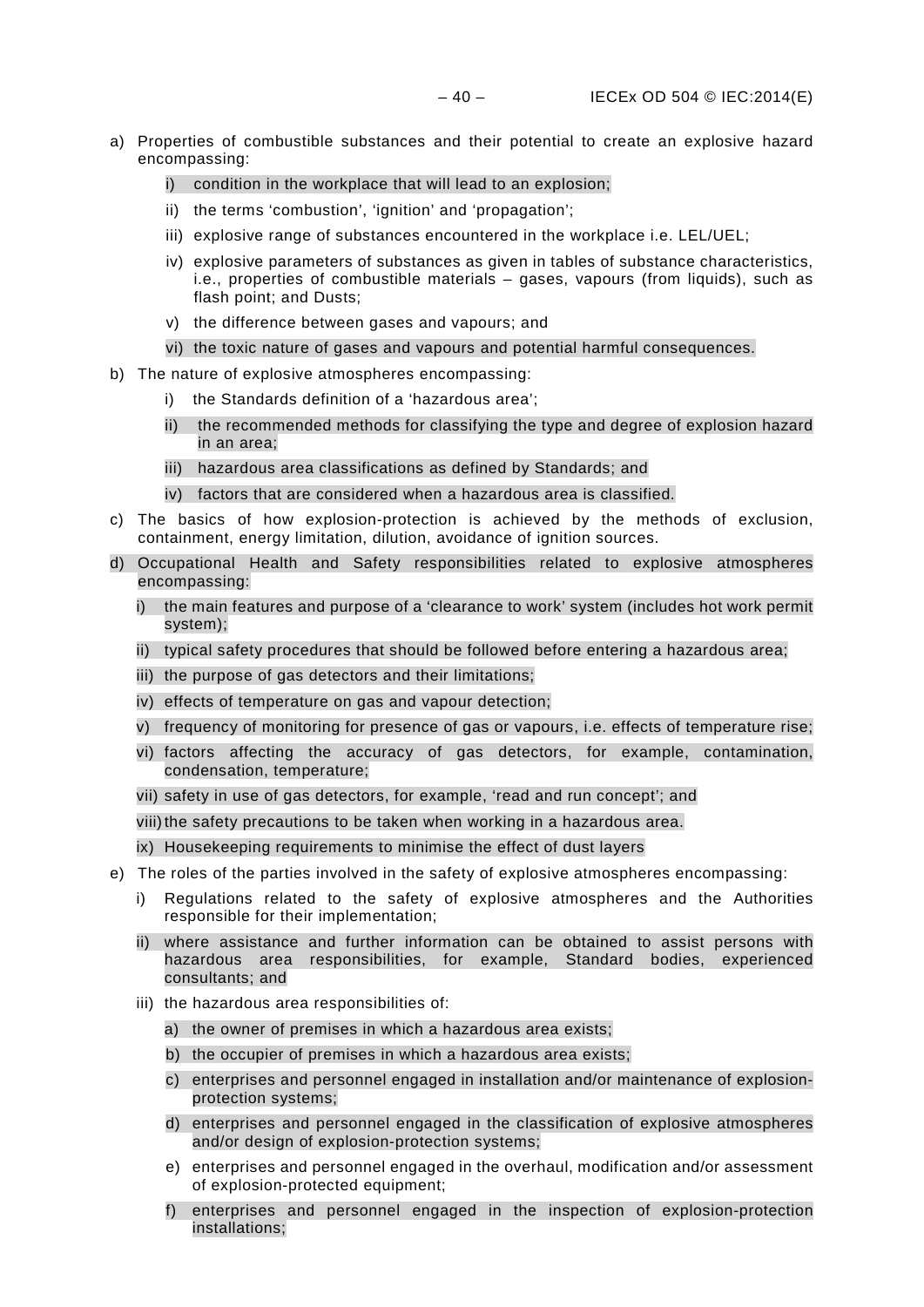- g) manufacturers of explosion-protected equipment;
- h) designated authorities;
- i) insurers.

### <span id="page-44-0"></span>**5.4 Explosion-protected equipment – Ex certification schemes**

Evidence shall show an understanding of Ex certification schemes to accepted standards to an extent indicated by:

- a) Purpose and scope of certification schemes.
- b) Other certification schemes.
- c) Processes for having equipment certified under the acceptable Ex schemes encompassing:

### i) scheme procedures;

- ii) quality management requirements;
- iii) conformance testing and assessment; and
- iv) requirements for ongoing certification.

### <span id="page-44-1"></span>**5.5 Explosion-protected equipment – Principles**

Evidence shall show an understanding of the principles of the following explosion-protection techniques: Flameproof (Ex 'd'); Increased safety (Ex 'e'); Type of protection 'n' (Ex 'n'); Intrinsic safety (Ex 'i'); Encapsulation (Ex 'm'); Oil immersion (Ex 'o'); Pressurization (Ex 'p'); Powder filled (Ex 'q') for gas atmospheres and Protection by enclosures-Dusts (Ex 'tD' or Ex 't'); Pressurization-Dusts (Ex 'pD'); Encapsulation-Dusts (Ex 'mD'); and Intrinsic safety-Dusts (Ex 'iD'). The following aspects indicate the extent of understanding required:

- a) The principles of each explosion-protection technique, the methods used and how each technique works.
- b) How explosion-protected equipment is marked using the 'Ex' symbol, including marking of old equipment.
- c) Visible conditions or actions that would void the explosion-protection provided by a particular technique.

### <span id="page-44-2"></span>**5.6 Explosion-protection visual checks**

Evidence shall show an understanding of visible conditions of explosion-protection equipment that indicate the protection is void and changes in the nature of the explosion hazard that may render the explosion-protection unsafe. The following aspects indicate the extent of understanding required.

- a) Occupational, health and safety procedures encompassing:
	- i) occupational, health and safety procedures to be followed before entering explosive atmospheres; and
	- ii) occupational, health and safety procedures to be followed while conducting close inspection.
- b) Visible defects in explosion-protected equipment and wiring.
- c) Conditions that may indicate a change in a given explosion hazard.
- d) Reporting defects in explosion-protected equipment and wiring encompassing:
	- i) the purpose of a verification dossier; and
	- ii) various ways for reporting defects in explosion-protected equipment and wiring.

e) Procedures to be followed in the event of a change in the explosion hazard.

### <span id="page-44-3"></span>**5.7 Explosive atmospheres classification techniques**

Evidence shall show an understanding of processes involved in gathering and analysing technical data to classify non-specific explosive atmospheres. The following aspects indicate the extent of understanding required:

### a) The process of classifying explosive atmospheres encompassing: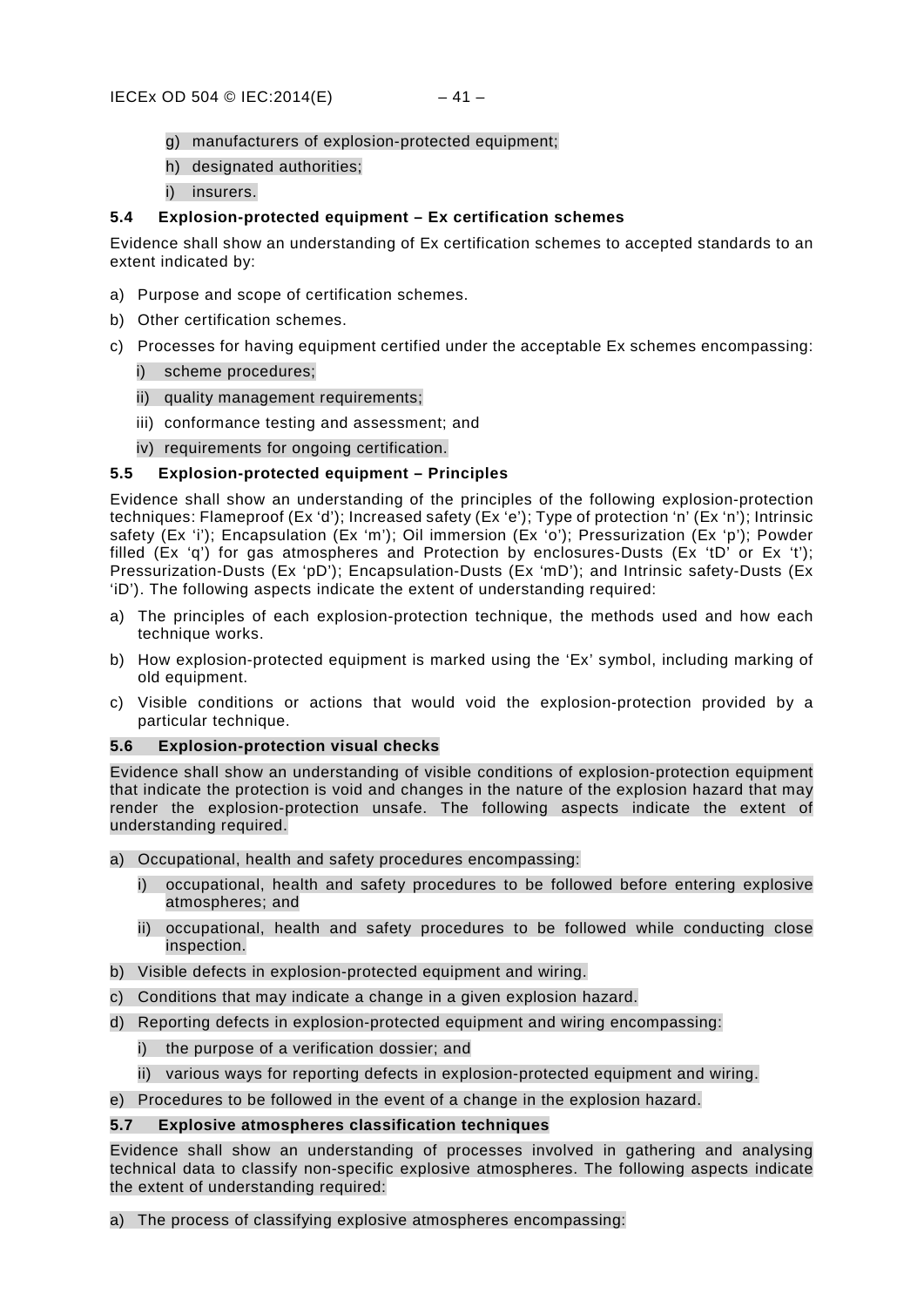- i) methods by which an area can be classified;
- ii) the characteristics/attributes of an area that should be considered in the classification process, for example, type of process, nature of plant, source and nature of release;
- iii) the requirements and Standards for classifying a hazardous area; and
- iv) the responsibilities of the owner/occupiers for classification of a hazardous area.
- b) The likelihood (zoning) or risk assessment method of an explosive hazard encompassing:
	- i) ignition properties of materials relevant to determining the risk and extent of an explosive hazard;
	- ii) sources for obtaining data on ignition properties of materials under the conditions in which they could be present in a given process;
	- iii) methods for determining the risk related to explosive atmospheres and the circumstances appropriate to their use, for example, 'hazard and operability study' (hazop); 'fault tree analyses' (hazan); and
	- iv) means for reducing hazard risk.
- c) The extent of an explosive hazard and classifying an area accordingly encompassing:
	- i) the extent of zones for an area, given data on the explosive hazard risks for that area;
	- ii) requirements for documenting the classification of a hazardous area; and
	- iii) the extent of the zones, temperature classes and gas groups on site drawings in a hazardous area.

### <span id="page-45-0"></span>**5.8 Hazardous area classification work performance**

In assessing competent hazardous area classification work performance evidence regarding the following aspects of competence shall be considered:

- a) Accessing necessary information and identifying hazardous products involved in a given process, explosive properties of materials involved in a given process, and potential sources and characteristics of release of hazardous products.
- b) Analysing data in the context of explosion risk.
- c) Determining area delineation and documenting area classifications.

### <span id="page-45-1"></span>**5.9 Flameproof (Ex 'd') explosion-protection technique**

Evidence shall show an understanding of the characteristics and application of Flameproof (Ex 'd') explosion-protection technique to an extent indicated by:

a) The purpose and characteristics of the design features of apparatus and circuits protected by the flameproof (Ex 'd') technique.

NOTE Examples of characteristics and design features are flame paths, integrity under pressure, pressure piling, and enclosure entries.

- b) Typical situations where the flameproof explosion-protection technique is used.
- c) Actions or conditions that would void the protection provided by the Flameproof technique.
- d) The use of Standards in determining the requirements to which the design of the flameproof explosion-protected apparatus shall comply.

### <span id="page-45-2"></span>**5.10 Increased safety (Ex 'e') explosion-protection technique**

Evidence shall show an understanding of the characteristics and application of Increased safety (Ex 'e') explosion-protection technique to an extent indicated by:

a) The purpose and characteristics of the design features of apparatus and circuits protected by the Increased safety (Ex 'e') technique.

NOTE Examples of characteristics and design features are temperature rise, maximum power dissipation, protection devices, certified components, creepage and clearance distances, absence of sparking contacts and enclosure entries.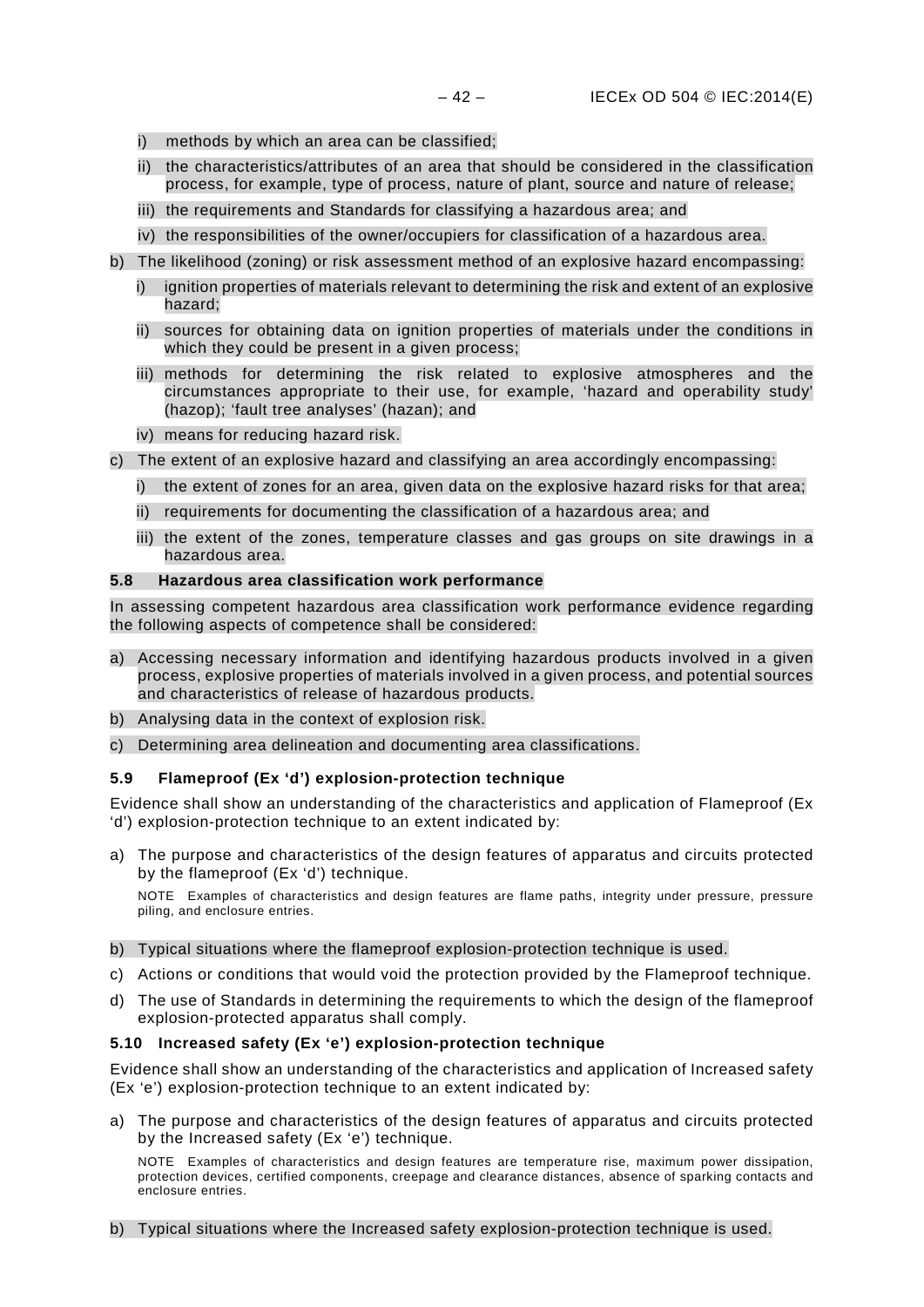- c) Actions or conditions that would void the protection provided by the Increased safety technique.
- d) The use of Standards in determining the requirements to which the design of the Increased safety explosion-protected apparatus shall comply.

### <span id="page-46-0"></span>**5.11 Type of protection 'n' (Ex 'n')**

Evidence shall show an understanding of the characteristics and application of Type of protection 'n' (Ex 'n') explosion-protection technique to an extent indicated by:

a) The purpose and characteristics of the design features of apparatus and circuits protected by the Type of protection 'n' (Ex 'n') technique.

NOTE Examples of characteristics and design features are creepage and clearance distances and restricted breathing.

- b) Typical situations where the Type of protection 'n' explosion-protection technique is used.
- c) Actions or conditions that would void the protection provided by the Type of protection 'n' technique.
- d) The use of Standards in determining the requirements to which the design of the Type of protection 'n' explosion-protected apparatus shall comply.

### <span id="page-46-1"></span>**5.12 Encapsulation (Ex 'm') explosion-protection technique**

Evidence shall show an understanding of the characteristics and application of Encapsulation (Ex 'm') explosion-protection technique to an extent indicated by:

a) The purpose and characteristics of the design features of apparatus and circuits protected by the Encapsulation (Ex 'm') technique.

NOTE An example of characteristics and design features is solenoid valve.

- b) Typical situations where the Encapsulation explosion-protection technique is used.
- c) Actions or conditions that would void the protection provided by the Encapsulation technique.
- d) The use of Standards in determining the requirements to which the design of the Encapsulation explosion-protected apparatus shall comply.

### <span id="page-46-2"></span>**5.13 Oil immersion (Ex 'o') explosion-protection technique**

Evidence shall show an understanding of the characteristics and application of Oil Immersion (Ex 'o') explosion-protection technique to an extent indicated by:

a) The purpose and characteristics of the design features of apparatus and circuits protected by the Oil Immersion (Ex 'o') technique.

NOTE An example of characteristics and design features are transformers.

- b) Typical situations where the Oil Immersion explosion-protection technique is used.
- c) Actions or conditions that would void the protection provided by the Oil Immersion technique.
- d) The use of Standards in determining the requirements to which the design of the Oil Immersion explosion-protected apparatus shall comply.

### <span id="page-46-3"></span>**5.14 Powder filled (Ex 'q') explosion-protection technique**

Evidence shall show an understanding of the characteristics and application of Powder Filled (Ex 'q') explosion-protection technique to an extent indicated by:

a) The purpose and characteristics of the design features of apparatus and circuits protected by the Powder Filled (Ex 'q') technique.

NOTE An example of characteristics and design features is a capacitor used with a luminaire.

- b) Typical situations where the Powder filled explosion-protection technique are used.
- c) Actions or conditions that would void the protection provided by the Powder Filled technique.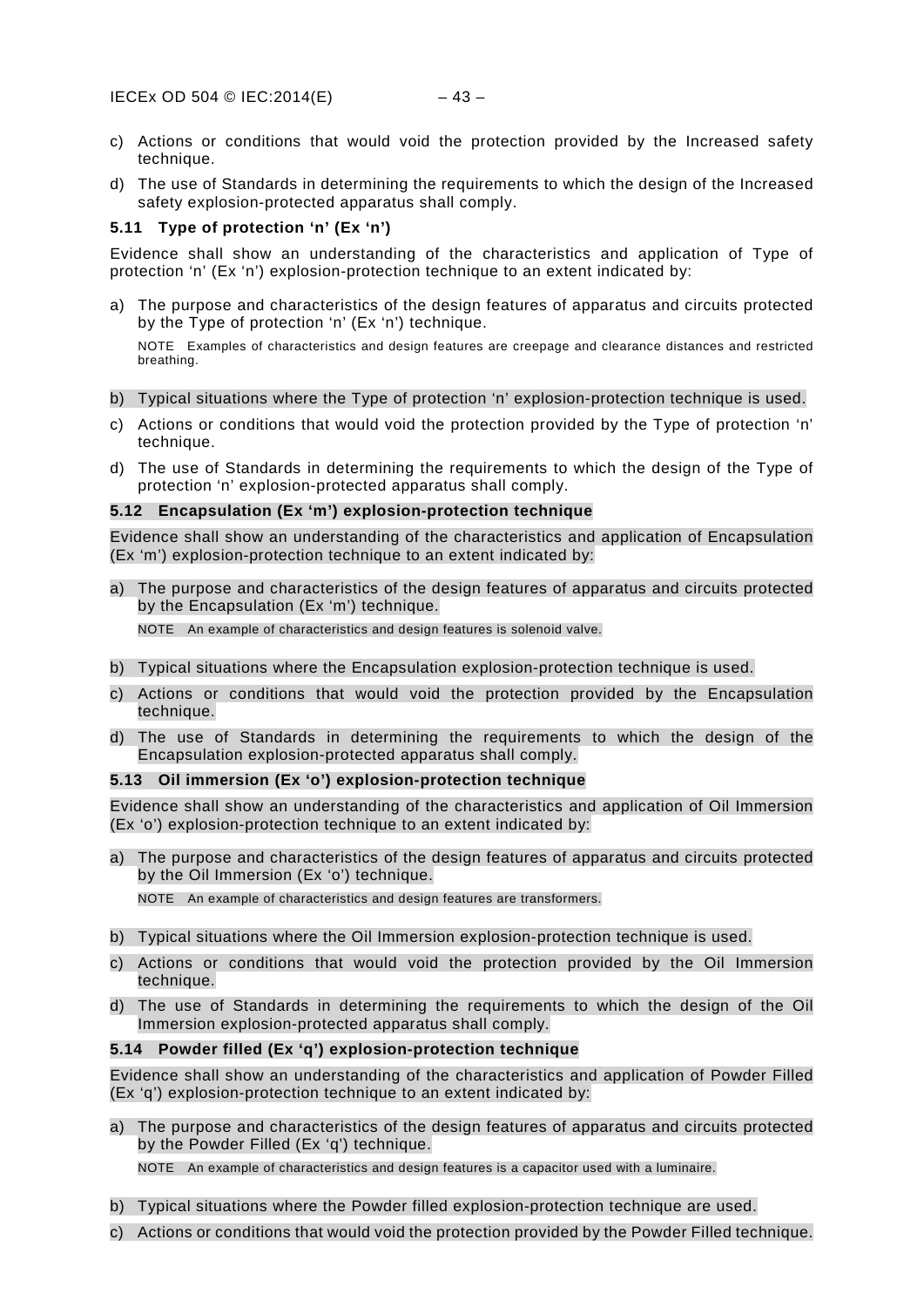d) The use of Standards in determining the requirements to which the design of the Powder Filled explosion-protected apparatus shall comply.

### <span id="page-47-0"></span>**5.15 Intrinsic safety (Ex 'i') explosion-protection technique**

Evidence shall show an understanding of the characteristics and application of Intrinsic safety (Ex 'i') explosion-protection technique to an extent indicated by:

a) The purpose and characteristics of the design features of apparatus and circuits protected by the Intrinsic safety (Ex 'i') technique.

NOTE Examples of characteristics and design features are field devices, cables, safe area devices, earthing, entity versus integrated system concept, simple devices and interface devices and their parameters, segregation, infallible components, current and voltage limiting, creepage and clearance distances.

- b) Typical situations where the Intrinsic safety explosion-protection technique is used.
- c) Actions or conditions that would void the protection provided by Intrinsic safety.
- d) The use of Standards in determining the requirements to which the design of the Intrinsic safety explosion-protected apparatus shall comply.

### <span id="page-47-1"></span>**5.16 Pressurization (Ex 'p') explosion-protection technique**

Evidence shall show an understanding of the characteristics and application of Pressurization (Ex 'p') explosion-protection technique to an extent indicated by:

a) The purpose and characteristics of the design features of apparatus and circuits protected by the Pressurization (Ex 'p') technique.

NOTE Examples of characteristics and design features are exclusion and dilution, purge periods, controlled shut down, monitoring and sources of internal release.

- b) Typical situations where the pressurization explosion-protection technique is used.
- c) Actions or conditions that would void the protection provided by the pressurization technique.
- d) The use of Standards in determining the requirements to which the design of the pressurization explosion-protected apparatus shall comply.

### <span id="page-47-2"></span>**5.17 Dust protection by enclosures (Ex 't') explosion-protection technique**

Evidence shall show an understanding of the characteristics and application of Enclosures (Ex 't') for Dusts explosion-protection technique. The following aspects indicate the extent of understanding required:

- a) The purpose and characteristics of the design features of apparatus and circuits protected by the techniques for dusts.
- b) Typical situations where dust explosion-protection technique is used.
- c) Actions or conditions that would void the protection provided by protection by enclosure technique.
- d) The use of Standards in determining the requirements to which the design of the dust explosion-protected enclosure shall comply.

### <span id="page-47-3"></span>**5.18 Intrinsic safety (Ex 'iD') explosion-protection technique**

Evidence shall show an understanding of the characteristics and application of Intrinsic safety (Ex 'iD') explosion-protection technique to an extent indicated by:

a) The purpose and characteristics of the design features of apparatus and circuits protected by the Intrinsic safety (Ex 'iD') technique.

NOTE Examples of characteristics and design features are field devices, cables, safe area devices, earthing, entity versus integrated system concept, simple devices and interface devices and their parameters, segregation, infallible components, current and voltage limiting, creepage and clearance distances.

- b) Typical situations where the Intrinsic safety explosion-protection technique is used.
- c) Actions or conditions that would void the protection provided by Intrinsic safety.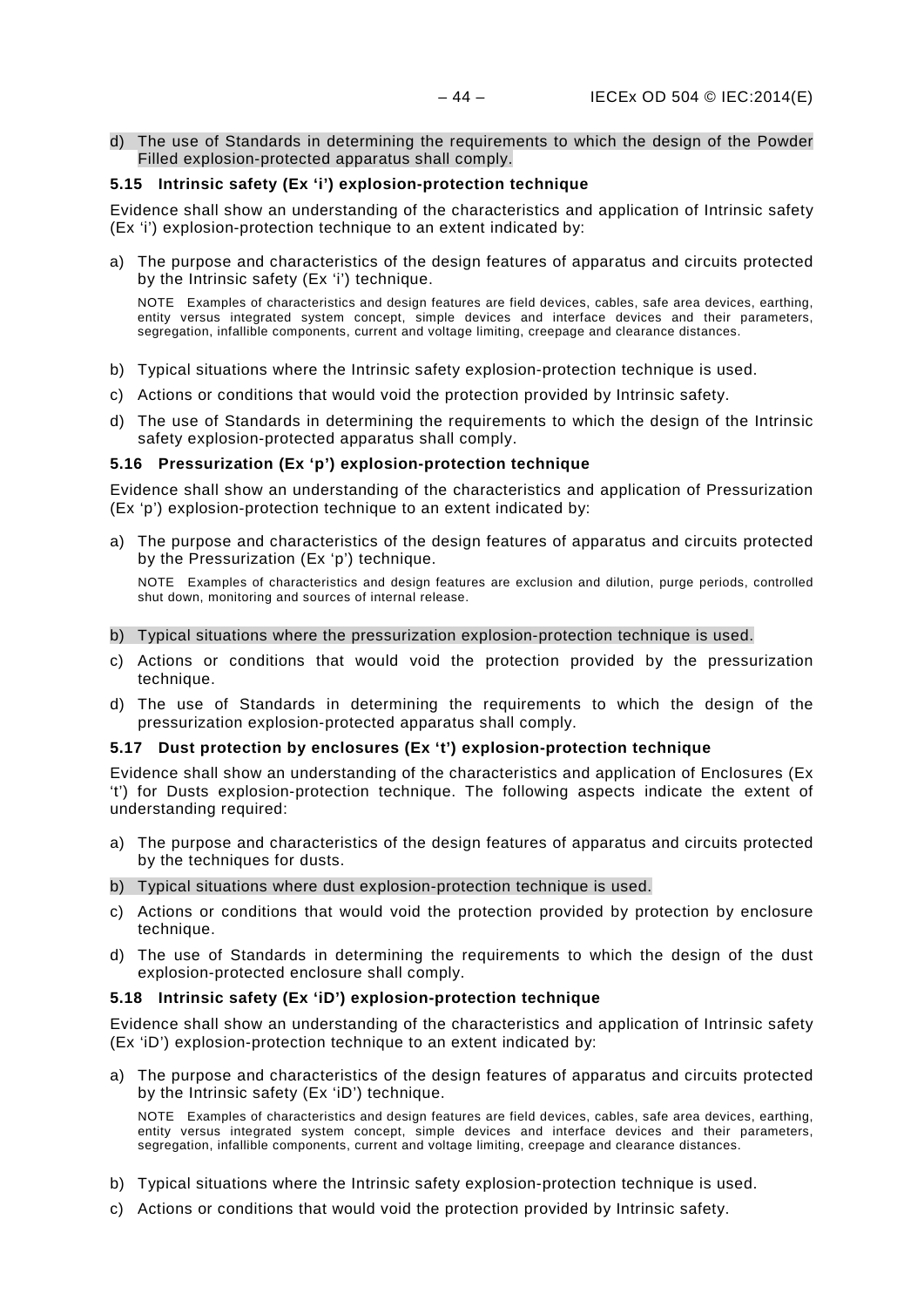d) The use of Standards in determining the requirements to which the design of the Intrinsic safety explosion-protected apparatus shall comply.

### <span id="page-48-0"></span>**5.19 Pressurization (Ex 'pD') explosion-protection technique**

Evidence shall show an understanding of the characteristics and application of Pressurization (Ex 'pD') explosion-protection technique to an extent indicated by:

a) The purpose and characteristics of the design features of apparatus and circuits protected by the Pressurization (Ex 'pD') technique.

NOTE Examples of characteristics and design features are exclusion and dilution, purge periods, controlled shut down, monitoring and sources of internal release.

### b) Typical situations where the pressurization explosion-protection technique is used.

- c) Actions or conditions that would void the protection provided by the pressurization technique.
- d) The use of Standards in determining the requirements to which the design of the pressurization explosion-protected apparatus shall comply.

### <span id="page-48-1"></span>**5.20 Encapsulation (Ex 'mD') explosion-protection technique**

Evidence shall show an understanding of the characteristics and application of Encapsulation (Ex 'mD') explosion-protection technique to an extent indicated by:

a) The purpose and characteristics of the design features of apparatus and circuits protected by the Encapsulation (Ex 'm') technique.

NOTE An example of characteristics and design features is solenoid valve.

- b) Typical situations where the Encapsulation explosion-protection technique is used.
- c) Actions or conditions that would void the protection provided by the Encapsulation technique.
- d) The use of Standards in determining the requirements to which the design of the Encapsulation explosion-protected apparatus shall comply.

### <span id="page-48-2"></span>**5.21 Common characteristics of explosion-protection techniques**

Evidence shall show an understanding of the common characteristics of explosion-protection techniques to an extent indicated by:

- a) The purposes of 'temperature classification' and 'gas grouping/apparatus grouping'.
- b) Equipment markings (nameplate).
- c) Limitations of non-metallic or specific alloy enclosures.
- d) The purpose and use of conformity and certification/approval for equipment used in explosive atmospheres.
- e) Environmental conditions that may impact on explosion-protection techniques.
- f) The principles and applications of other and mixed explosion-protection techniques.

NOTE Other techniques include special protection Ex 's'.

### <span id="page-48-3"></span>**5.22 Explosive atmospheres installation requirements**

Evidence shall show an understanding of hazardous area installation principles and maintenance techniques to an extent indicated by:

- a) Preparation to install and maintain explosion-protected equipment in explosive atmospheres encompassing:
	- i) OH&S procedures to be followed when working in a hazardous area;
	- ii) the significance of information provided on the certification documentation and schedules for a given item of explosion-protected equipment;
	- iii) the typical contents of a verification dossier and its purpose; and
	- iv) limitations in the use of tools and testing devices in explosive atmospheres.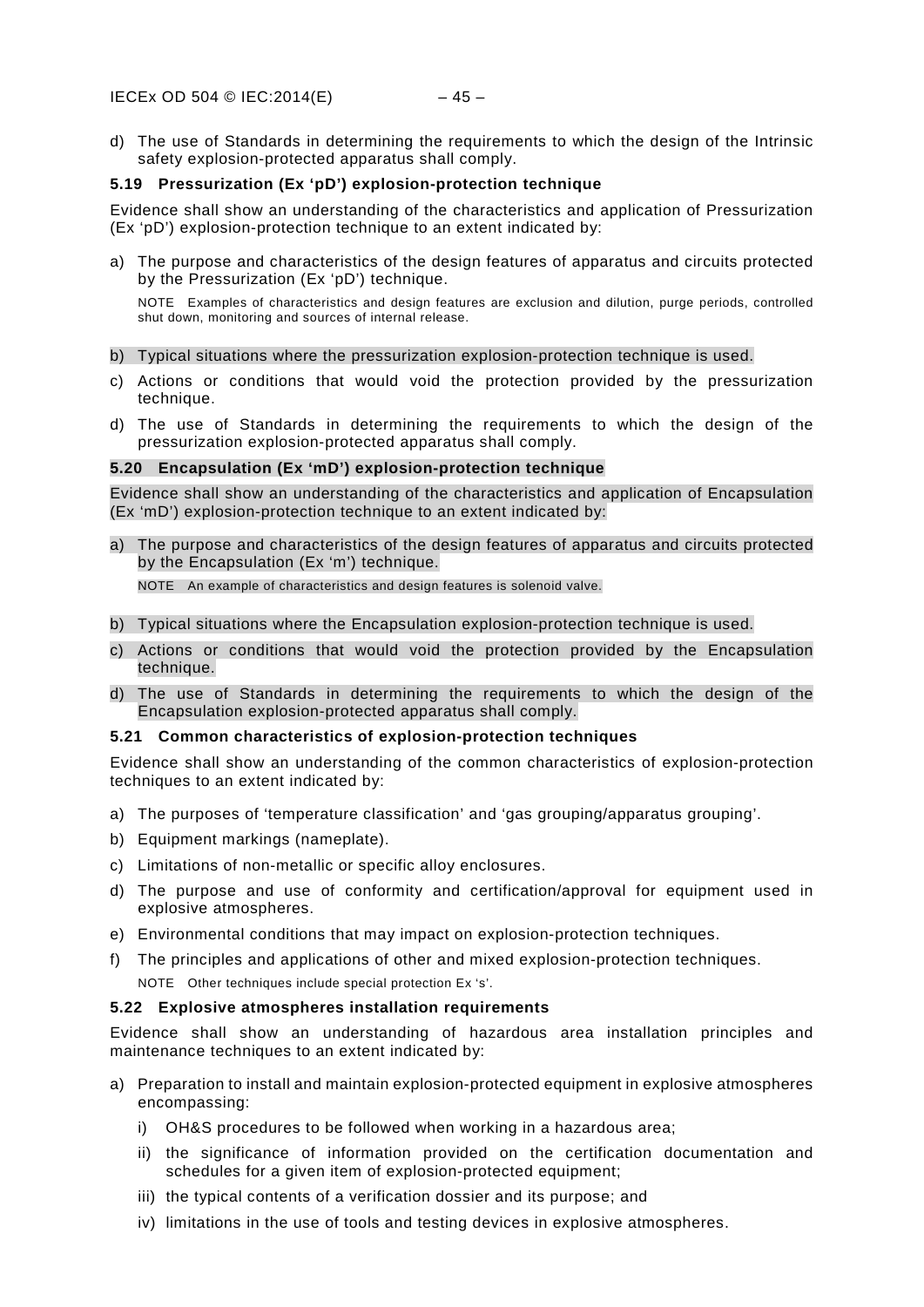- b) The relationship between explosion-protected equipment, their certification documents and required locations given in specifications and layout drawings and/or written instructions encompassing:
	- i) the purpose of markings on the equipment and on the certification documents for a given item of explosion-protected equipment;
	- ii) matching explosion-protected equipment with certification documents and the equipment specified for an installation; and
	- iii) the location of the items of explosion-protected equipment for an installation from specifications and layout drawings and/or instructions.
- c) Installation Standards and requirements applicable to hazardous encompassing:
	- i) the wiring systems permitted and not permitted in or above explosive atmospheres;
	- ii) equipment not permitted in or above explosive atmospheres;
	- iii) the regulations and Standards to which explosion-protected equipment and wiring shall be installed in a hazardous area and how these are applied;
	- iv) cable penetrations through walls; and
	- v) the documentation required as a record of the installation process, including certification documentation.

### <span id="page-49-0"></span>**5.23 Explosive atmospheres cable termination techniques**

Evidence shall show knowledge and skills in terminating cables suitable for use in explosive atmospheres to an extent indicated by:

- a) Selecting compliant cable termination devices.
- b) Installing conduit systems, where applicable, including seals to meet hazardous area requirements. Gases only.
- c) Terminating a cable with a barrier gland. Gases only.
- d) Terminating a multi-pair, SWA, overall screened, individual screened cable into an enclosure.
- e) Testing termination/connections of installed cables/circuits.

NOTE Tests include earth continuity, insulation resistance and polarity.

### <span id="page-49-1"></span>**5.24 Hazardous area installation work performance**

In assessing competent hazardous area installation work performance evidence regarding the following aspects of competence shall be considered:

- a) Working safely in a potentially hazardous area in relation to work permits and clearances, hazard monitoring and evacuation procedures, and plant and electrical isolation.
- b) Handling and installing equipment and wiring in a manner that does not adversely affect the type of protection afforded by the equipment design.
- c) Checking equipment against certification documents and design specifications.
- d) Documenting installation completion.

### <span id="page-49-2"></span>**5.25 Hazardous area maintenance work performance**

Evidence shall show an understanding in assessing competent hazardous area maintenance work performance, evidence regarding the following aspects of competence shall be considered:

- a) Application of relevant statutory requirements.
- b) Establishing or understanding procedures for engaging competent persons.
- c) Establishing or understanding and maintaining procedures for identifying potentially explosive hazards.
- d) Establishing procedures for implementing and maintaining explosion-protection strategies.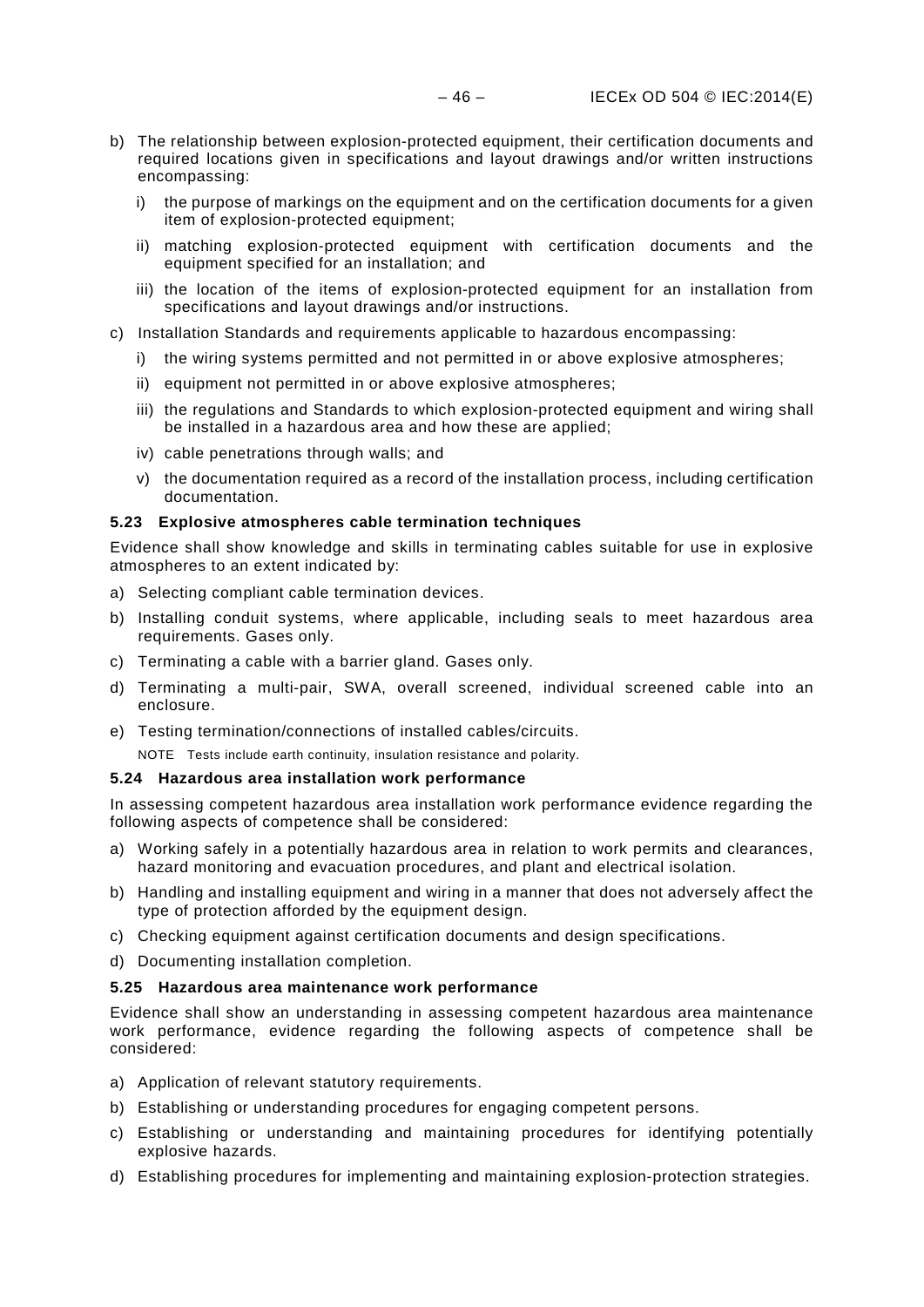### <span id="page-50-0"></span>**5.26 Hazardous area operations reporting work performance**

In assessing competent hazardous area operations, reporting work performance evidence regarding the following aspects of competence shall be considered:

- a) Permits and clearance.
- b) Hazard monitoring and evacuation procedures.
- c) Operation of plant and machinery.
- d) Plant and electrical isolation.
- e) Identifying visual damage and corrosion of equipment and wiring systems.
- f) Reporting defects.

### <span id="page-50-1"></span>**5.27 Explosive atmospheres maintenance requirements**

Evidence shall show an understanding of maintenance procedures in hazardous area that will ensure the integrity of the explosion-protection technique to an extent indicated by:

- a) The purpose of a maintenance schedule.
- b) The purpose and extent of 'visual', 'close', 'sample' and 'periodic' inspections.
- c) The features of each explosion-protection technique that should be included in a maintenance schedule.
- d) The impact of environmental conditions on explosion-protected equipment, including corrosion and frequency of maintenance.
- e) The documentation requirements for recording the maintenance process and results.

### <span id="page-50-2"></span>**5.28 Explosive atmospheres management**

Evidence shall show an understanding of the management responsibilities related to explosive atmospheres, the strategies used to maintain the safety of explosive atmospheres and the maintenance requirements. The following aspects indicate the extent of understanding required:

- a) The responsibilities of a person managing activities or a site related to a hazardous area, encompassing:
	- i) OH&S procedures that are to be established;
	- ii) responsibilities for ensuring that a hazardous area has been made safe prior to commencement of work; and
	- iii) responsibilities and processes for establishing and maintaining a verification dossier.
- b) Explosion-protection strategies in relation to a hazardous area, encompassing:
	- i) the process of classifying a hazardous area;
	- ii) various ways in which electrical systems /apparatus can be treated to prevent them from becoming an ignition source; and
	- iii) the cost of the different ways of treating electrical systems/apparatus associated with explosive atmospheres.
- c) Requirements for the maintenance of electrical systems associated with explosive atmospheres, encompassing:
	- i) the type and grades of inspection of explosive atmospheres;
	- ii) maintenance programs for electrical explosion-protected systems/apparatus; and
	- iii) documentation requirements associated with maintenance procedures.

### <span id="page-50-3"></span>**5.29 Hazardous area maintenance work performance**

In assessing competent hazardous area maintenance work performance evidence regarding the following aspects of competence shall be considered:

- a) Establishing maintenance policies and procedures that encompass OH&S responsibilities.
- b) Establishing maintenance management systems that address the special requirements for explosion-protected equipment and installations.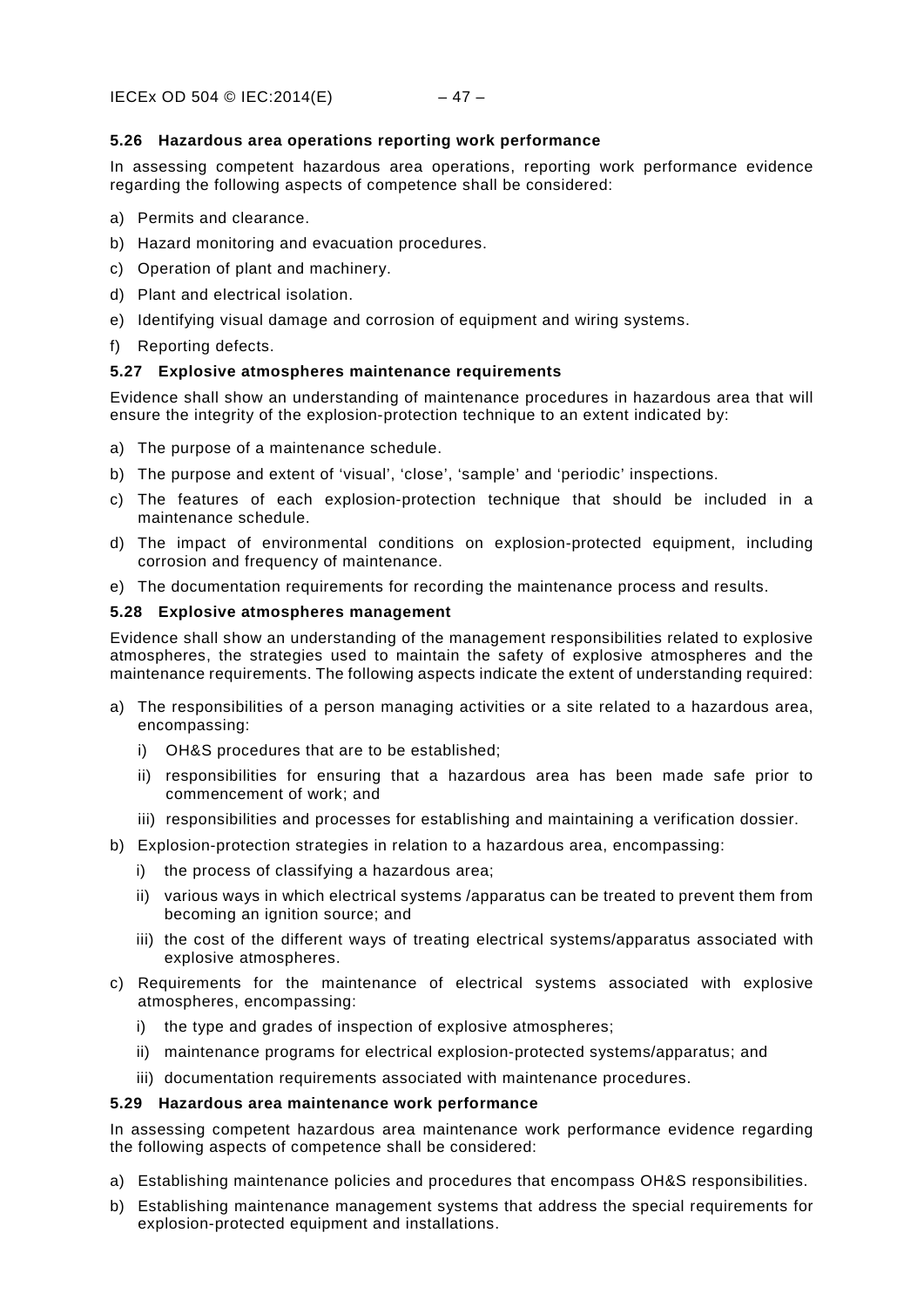- c) Ensuring a hazardous area is appropriately classified and explosion-protection strategies are adequate.
- d) Developing and implementing maintenance programs and schedules in relation to explosion-protected equipment and installations.
- e) Evaluating maintenance programs in relation to explosion-protected equipment and installations.
- f) Working safely in a potentially hazardous area in relation to work permits and clearances, hazard monitoring and evacuation procedures, and plant and electrical isolation.
- g) Identifying defects and faults.
- h) Interpreting certification documentation in relation to maintenance, repair and replacement.
- i) Following established maintenance procedures.
- j) Documenting maintenance details.

### <span id="page-51-0"></span>**5.30 Explosion-protected equipment overhaul and repair – General requirements**

Evidence shall show an understanding of overhaul and repair procedures of explosion-protected equipment to an extent indicated by:

- a) The scope and limitations for overhaul and repair of explosion-protected equipment encompassing:
	- i) the requirements for compliance of a workshop;
	- ii) the requirements of a 'competent person' for a registered workshop engaged in the overhaul/repair of explosion-protected equipment; and
	- iii) the scope and limitations of work permitted under workshop registration.
- b) Overhaul and repair (technical) Standard encompassing:
	- i) the documentation/information required to enable overhauls/repairs to be undertaken;
	- ii) categories of work, for example, overhaul; no repair; overhaul-repair;
	- iii) modifications that are, and are not, permitted within the equipment certification; and
	- iv) the requirements for overhaul/repair processes relevant to the type of protection and equipment.
- c) Requirements for documentation and identification of overhauled/repaired explosionprotected encompassing:
	- i) overhaul/repair report document; and
	- ii) requirements for distribution of overhaul/repair reports.
- d) Quality management systems as covered by international Standards encompassing:
	- i) documentation regime of a quality management system;
	- ii) principle of document and data control covering both internally and externally generated documents and data; and
	- iii) principles of process control as applied to the overhaul and repair of explosion-protected equipment.

### <span id="page-51-1"></span>**5.31 Explosion-protected equipment overhaul and repair specific to each technique**

Evidence shall show an understanding of overhaul and repair for specific explosion-protection techniques to an extent indicated by:

- a) The use of Standards in determining the requirements to which the design of explosionprotected apparatus shall comply.
- b) The level of overhaul/repair required encompassing:
	- i) Standards and their use for determining the requirement for a specific explosionprotection technique;
	- ii) measurement/tests and equipment required to determine whether an item of equipment meets the certification requirements;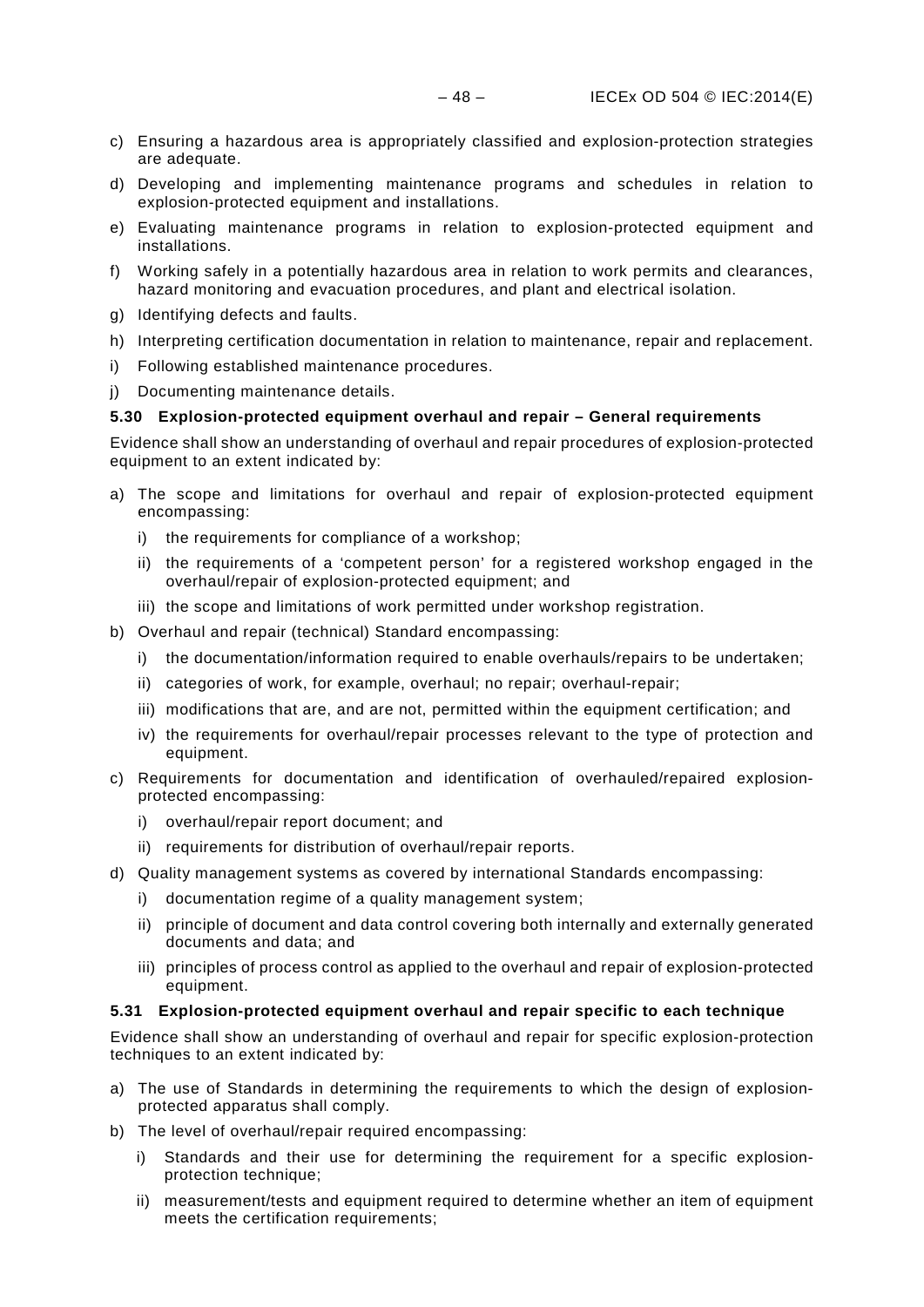- iii) requirements for maintaining the accuracy/calibration of measuring/test equipment;
- iv) measurement/test procedures for determining whether an item of equipment meets the certification requirements;
- v) level of overhaul/repair required from comparisons of test results and requirements specified in the original certification; and
- vi) specifying overhaul/repair work required to restore an item of explosion-protected equipment to conform to the original certification.
- c) Measurement/tests procedures to verify that an item of equipment meets the original certification requirements.

### <span id="page-52-0"></span>**5.32 Explosion-protected equipment overhaul and repair work performance – operative**

In assessing competent hazardous area overhaul and repair work performance – operative evidence regarding the following aspects of competence shall be considered:

- a) Interpretation of nameplate data, correct identification of equipment classification and standards to which it was manufactured.
- b) Identification of faulty or worn components correct identification of component and competent use of documentation.
- c) Verification of surface finish compliance with standard against roughness gauge.
- d) Dimensional checks on components with identification of flame path gap compliance with certification document or standard with competent use of record documentation.
- e) Checking internal threads for wear or damage with competent use of record documentation.
- f) Induction motor core flux test calculations with competent use of record documentation.
- g) Induction motor stator winding dimensional measurements with competent use of record documentation.
- h) Induction motor stator winding wire conversion with competent use of record documentation.
- i) Correct interpretation of certification drawings (Optional).

### <span id="page-52-1"></span>**5.33 Explosion-protected equipment overhaul and repair work performance – Responsible Person**

In assessing competent hazardous area overhaul and repair work performance – Responsible Person evidence regarding the following aspects of competence shall be considered:

All requirements of operative given in [5.32](#page-52-0) plus:

- a) Following OH&S procedures.
- b) Correct interpretation of certification documentation, including drawings, and standards.
- c) Identification of appropriate reclamation procedures for defective component based on fault and equipment classification type.
- d) Measuring, testing and inspecting equipment for compliance with certification and Standards.
- e) Specifying overhaul/repair work.
- f) Documenting overhaul/repair work.

### <span id="page-52-2"></span>**5.34 Explosive atmospheres installation testing**

Evidence shall show an understanding of testing installations of explosion-protected equipment, wiring and circuits associated with explosive atmospheres. The following aspects indicate the extent of understanding required:

- a) Preparation for conducting installation testing in a hazardous area encompassing:
	- i) OH&S procedures to be followed for working in a hazardous area; and
	- ii) procedures for determining whether a given hazardous area is safe to conduct electrical testing.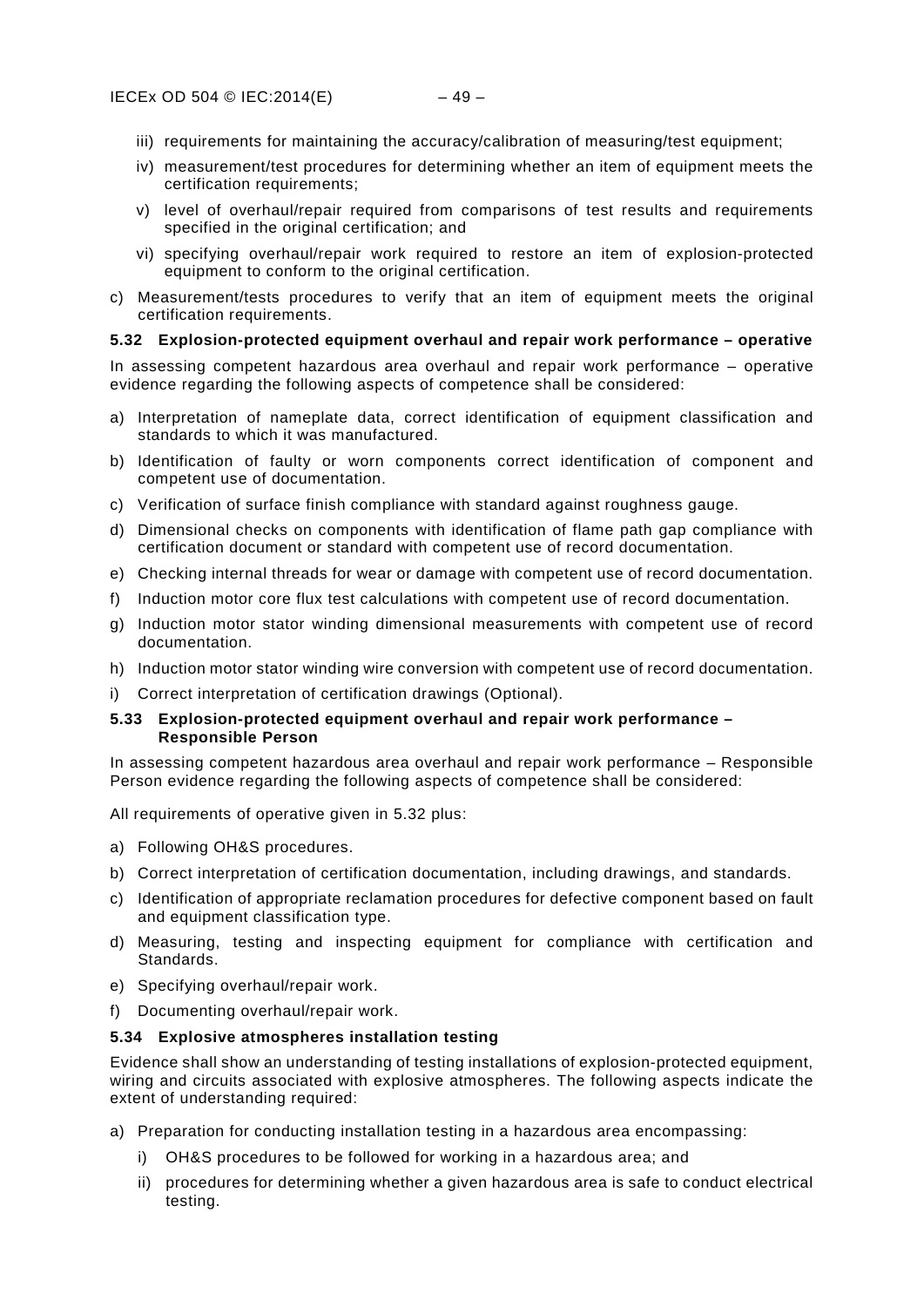- b) Characteristics and limitations of testing equipment used to test installation in explosive atmospheres encompassing:
	- i) testing devices required to test an installation in a hazardous area; and
	- ii) the suitability of testing device for use in a hazardous area.
- c) Documentation of results of hazardous area installation tests encompassing:
	- i) test results that should be recorded in a verification dossier; and
	- ii) procedures and options for dealing with test results that show non-conformance.

### <span id="page-53-0"></span>**5.35 Hazardous area installation testing work performance**

In assessing competent hazardous area installation testing work performance evidence regarding the following aspects of competence shall be considered:

- a) Working safely in a potentially hazardous area in relation to work permits and clearances, hazard monitoring and evacuation procedures, and plant and electrical isolation.
- b) Handling and installing equipment and wiring in a manner that does not adversely affect the type of protection afforded by the equipment design.
- c) Conducting tests.
- d) Documenting testing outcomes.

### <span id="page-53-1"></span>**5.36 Explosive atmospheres visual and close inspection requirements**

Evidence shall show an understanding of the purpose and process of visual and close inspections to an extent indicated by:

- a) Occupational, health and safety procedures encompassing:
	- i) occupational, health and safety procedures to be followed before entering explosive atmospheres; and
	- ii) occupational, health and safety procedures to be followed while conducting close inspection.
- b) Requirements for a verification dossier and relationship to as-built electrical installation.
- c) Purpose, scope and limitations of close inspections.
- d) Documentation requirements resulting from a visual or close inspection.

### <span id="page-53-2"></span>**5.37 Hazardous area visual and close inspection work performance**

In assessing competent hazardous area visual and close inspection work performance evidence regarding the following aspects of competence shall be considered:

- a) Working safely in a potentially hazardous area in relation to work permits and clearances, hazard monitoring and evacuation procedures, and plant and electrical isolation.
- b) Inspecting equipment and wiring in a manner that does not adversely affect the type of protection afforded by the equipment design.
- c) Conducting visual inspections.
- d) Documenting inspection outcomes.

### <span id="page-53-3"></span>**5.38 Explosive atmospheres detailed inspection techniques**

Evidence shall show an understanding of techniques used in inspecting installations of explosion-protected and associated apparatus and hazardous area wiring. The following aspects indicate the extent of understanding required:

- a) The relationship between the documentation held in a verification dossier and the installed equipment encompassing:
	- i) consistency between the location and type of equipment with the area classification details in the verification dossier; and
	- ii) equipment certification and any attached conditions that relate to the equipment as it is installed.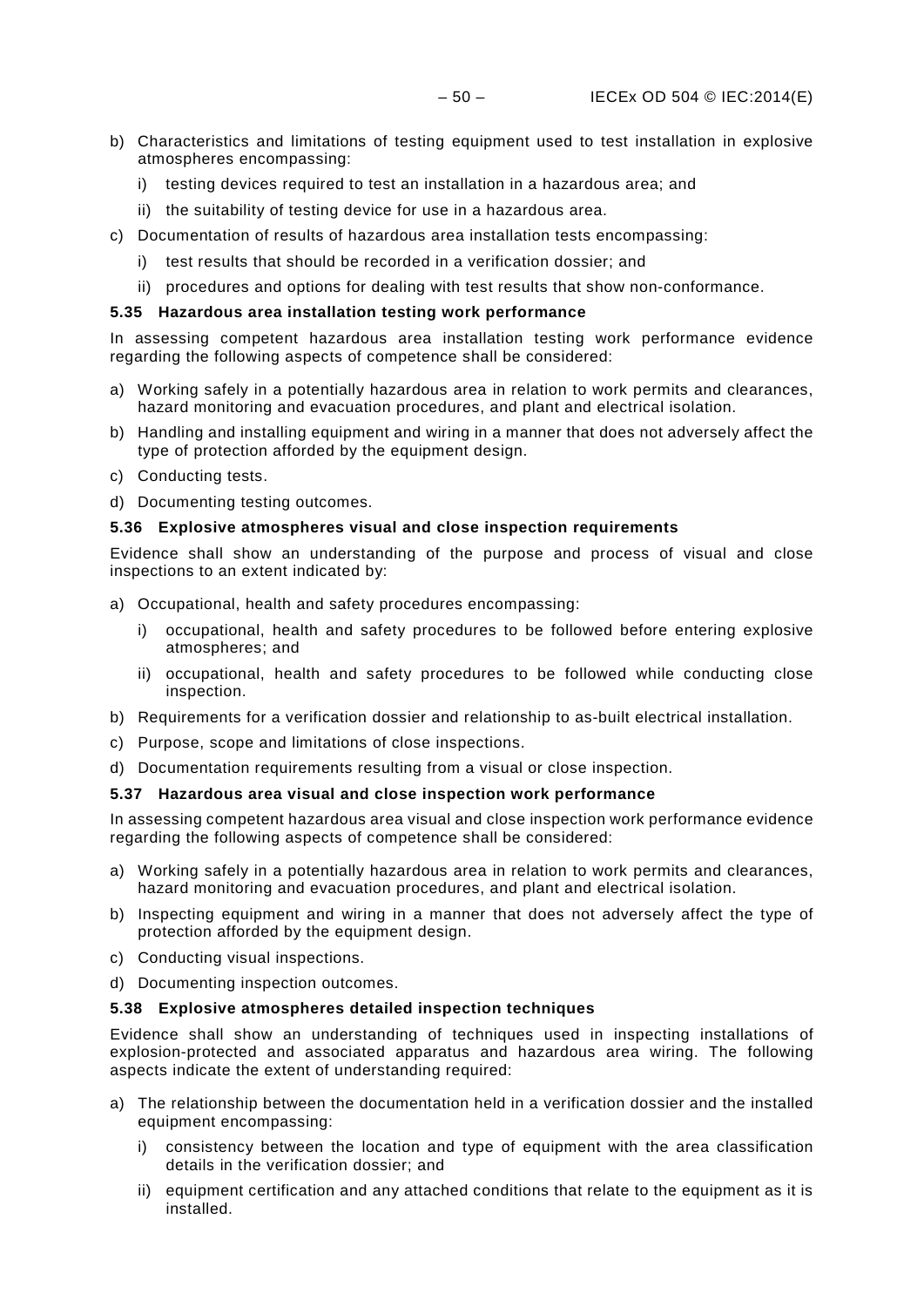- b) Inspecting a hazardous area installation encompassing:
	- i) typical processes for undertaking the inspection of a hazardous area installation;
	- ii) requirements applicable to a given installation; and
	- iii) reporting of an inspection of a hazardous area installation.

### <span id="page-54-0"></span>**5.39 Hazardous area detail inspection work performance**

In assessing competent hazardous area detail inspection work performance evidence regarding the following aspects of competence shall be considered:

- a) Working safely in a potentially hazardous area in relation to work permits and clearances, hazard monitoring and evacuation procedures, and plant and electrical isolation.
- b) Handling and installing equipment and wiring in a manner that does not adversely affect the type of protection afforded by the equipment design.
- c) Conducting inspections.
- d) Documenting inspection outcomes.

### <span id="page-54-1"></span>**5.40 Explosive atmospheres installation planning**

Evidence shall show an understanding of hazardous area electrical installations planning and the selection of appropriate explosion-protected equipment and wiring. The following aspects indicate the extent of understanding required:

- a) Interpretation of documents showing the classification of a hazardous area encompassing:
	- i) the methods used for classifying explosive atmospheres;
	- ii) the delineation of zones, temperature classes and gas groups of a given hazardous area from classification documents;
	- iii) the delineation of zones, temperature classes and gas groups of a given hazardous area from similar situations previously classified, such as those given in Standards; and situations where classification needs to be undertaken by a person competent in nonspecific area classification i.e. a person who has attained Unit Ex 002 - Perform [classification of hazardous areas.](#page-19-2)
- b) Selecting and checking equipment, wiring and accessories encompassing:
	- i) the impact of environmental conditions, such as corrosion and maintenance requirements, on explosion-protected equipment and accessories;
	- ii) explosion-protected equipment and accessories to suit the requirements of given explosive atmospheres;
	- iii) wiring systems to suit the requirements of a hazardous area, load and duty requirements and consideration of capacitive/inductive effects and inductance/ resistance ratio where applicable;
	- iv) earthing and equipotential bonding requirements for a hazardous area installation;
	- v) procedures used to check the compliance certification of equipment used in a hazardous area; and
	- vi) electrical protection systems and devices, for example, overloads, earth fault protection) appropriate to an explosion-protection technique.
	- vii) compliant cable termination devices including glands.
- c) Documentation of hazardous area installation design encompassing:
	- i) the items that should be included in the documentation for the design of a hazardous area installation;
	- ii) installation layout, specification, work schedule and other documentation required for inclusion in a verification dossier; and
	- iii) the essential documentation that needs to be specified/requested from manufacturers when purchasing explosion-protected equipment/accessories.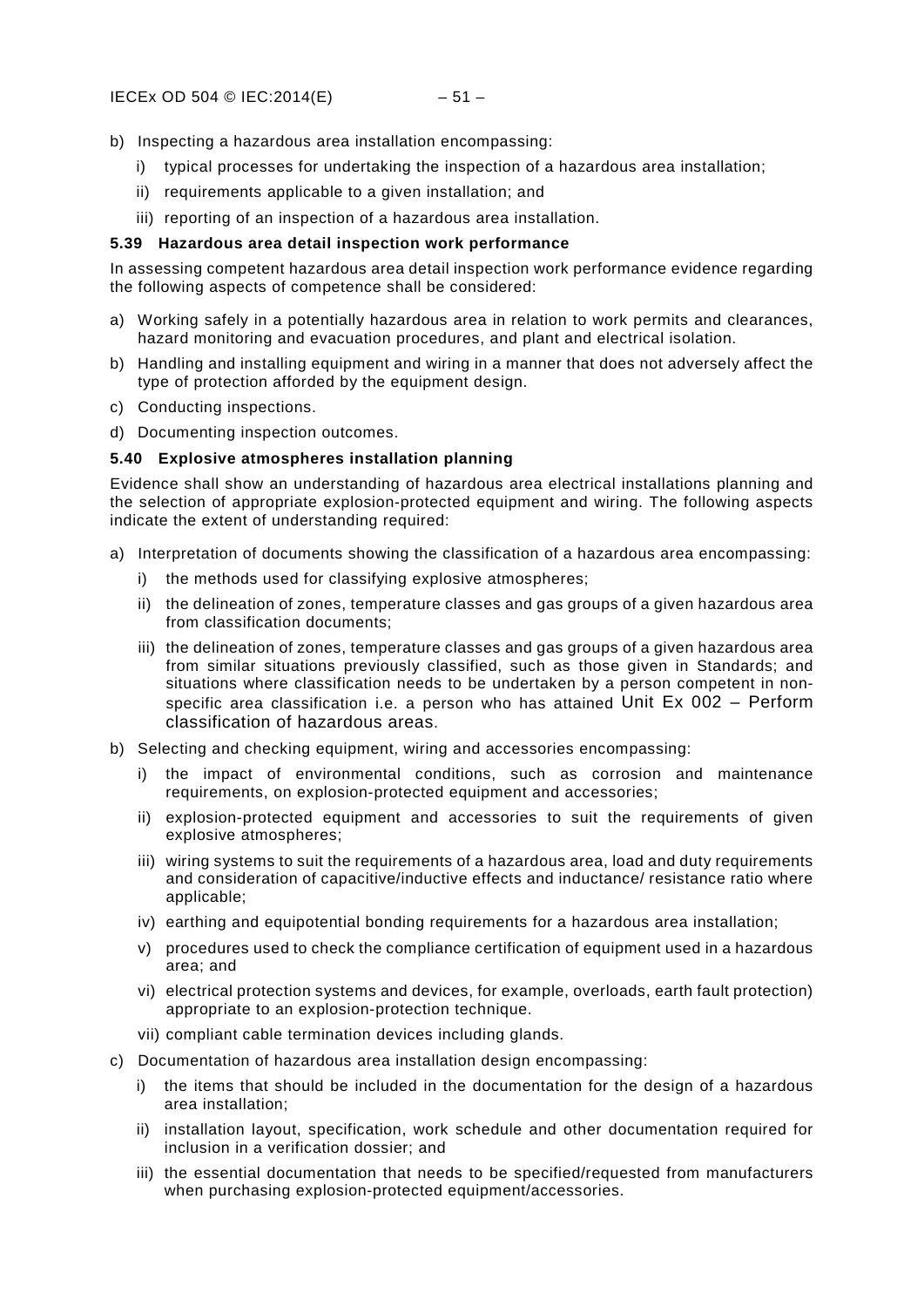### <span id="page-55-0"></span>**5.41 Common classified explosive atmospheres**

Evidence shall show an understanding of common and specific explosive atmospheres for which classification examples are given in Standards. The following aspects indicate the extent of understanding required:

- a) The example classifications given in Standards.
- b) Applying the classifications given in Standards to similar situations for the purpose of planning of electrical installations.

### <span id="page-55-1"></span>**5.42 Explosion-protected electrical systems design**

Evidence shall show an understanding of explosion-protected electrical system design to an extent indicated by:

- a) Process for establishing a design brief for an explosion-protected electrical system encompassing:
	- i) consultation processes for establishing client requirements and preparing a design brief; and
	- ii) system requirements using site and plant specifications, hazardous area classifications and organization requirements.
- b) System design encompassing:
	- i) major considerations influencing explosion-protected electrical system designs;
	- ii) requirements in Standards and regulations that affect the electrical system design; and
	- iii) typical design process incorporating explosion-protection in an electrical system.
- c) Design documentation required for a hazardous area encompassing:
	- i) procedures for checking and approval of explosion-protected system design; and
	- ii) requirements for documenting a final design including documents to be included in a verification dossier.

### <span id="page-55-2"></span>**5.43 Hazardous area installation design work performance**

In assessing competent hazardous area installation design work performance evidence regarding the following aspects of competence shall be considered:

- a) Interpreting area classification documentation.
- b) Classifying area from Standards.
- c) Documenting area classification.
- d) Selecting equipment for a given classified area.
- e) Selecting wiring systems for a given classified area.
- f) Checking equipment certification for suitability for a given classified area.

### <span id="page-55-3"></span>**5.44 Explosion-protected electrical system design work performance**

In assessing competent hazardous area electrical system design work performance evidence regarding the following aspects of competence shall be considered:

- a) Accessing and interpreting relevant information.
- b) Providing design options and justifications including hazard risk, functionality and economic considerations.
- c) Following checking and documentation procedures.

### <span id="page-55-4"></span>**5.45 Hazardous area auditing processes**

Evidence shall show an understanding of processes used in auditing hazardous areas to an extent indicated by:

- a) Requirements to retain hazardous area documentation on site.
- b) Components of an audit encompassing :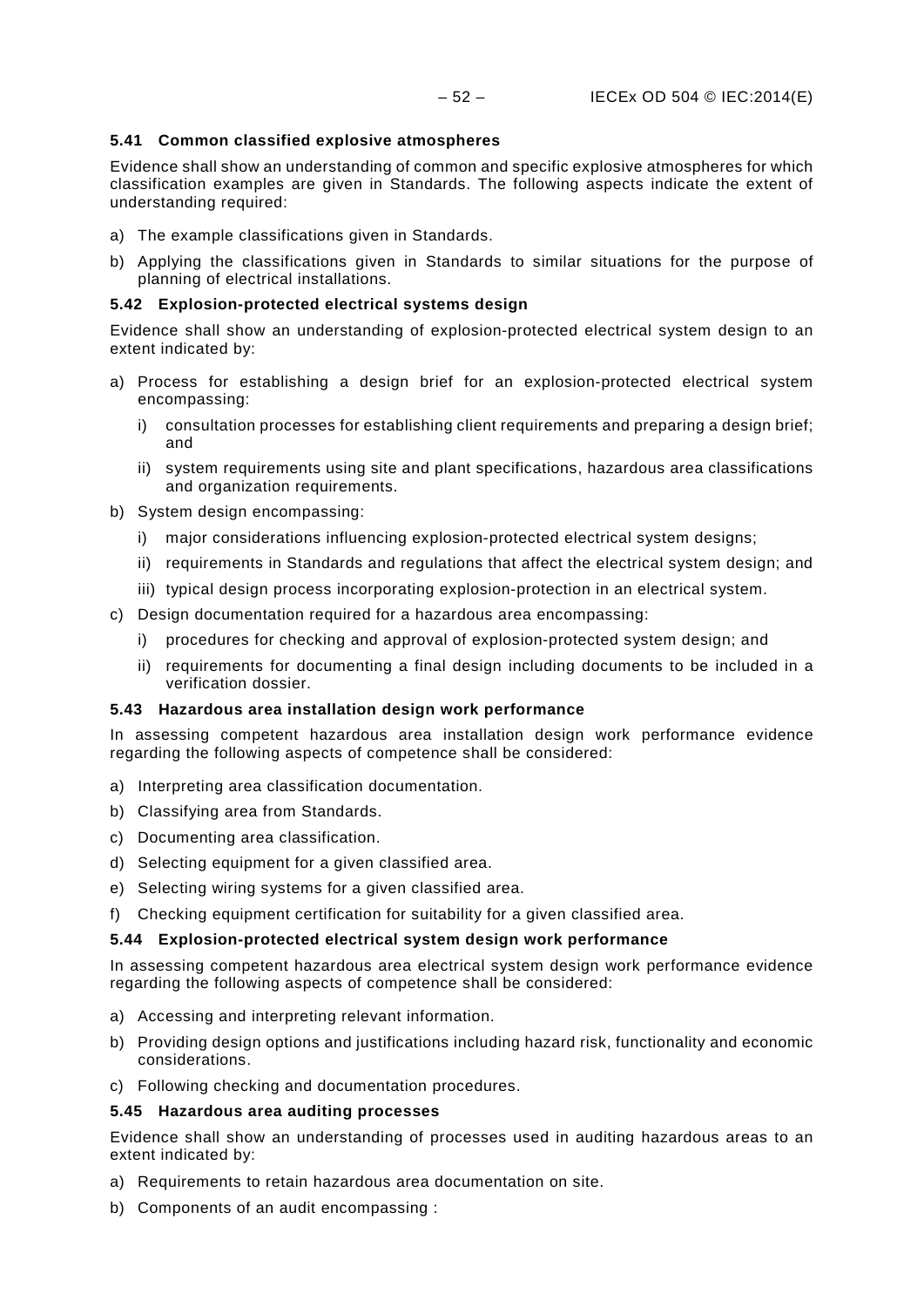- i) authenticity of documentation;
- ii) hazardous area delineations shown in site diagrams;
- iii) location and operating parameters of equipment shown in certification documents;
- iv) compliance of equipment location;
- v) compliance of wiring systems; and
- vi) alignment of hazardous area documentation to as- built installation.
- c) Reporting non-conformance of an installation.

### <span id="page-56-0"></span>**5.46 Hazardous area audit inspection work performance**

In assessing competent hazardous area detail inspection work performance evidence regarding the following aspects of competence shall be considered:

- a) Working safely in a potentially hazardous area in relation to work permits and clearances, hazard monitoring and evacuation procedures, and plant and electrical isolation.
- b) Accessing and interpreting relevant information.
- c) Handling and installing equipment and wiring in a manner that does not adversely affect the type of protection afforded by the equipment design.
- d) Conducting inspections.
- e) Documenting inspection outcomes.
- f) Interpreting area classification documentation.
- g) Documenting area classification.
- h) Selecting equipment for a given classified area.
- i) Selecting wiring systems for a given classified area.
- j) Checking equipment certification for suitability for a given classified area.
- k) Following checking and documentation procedures.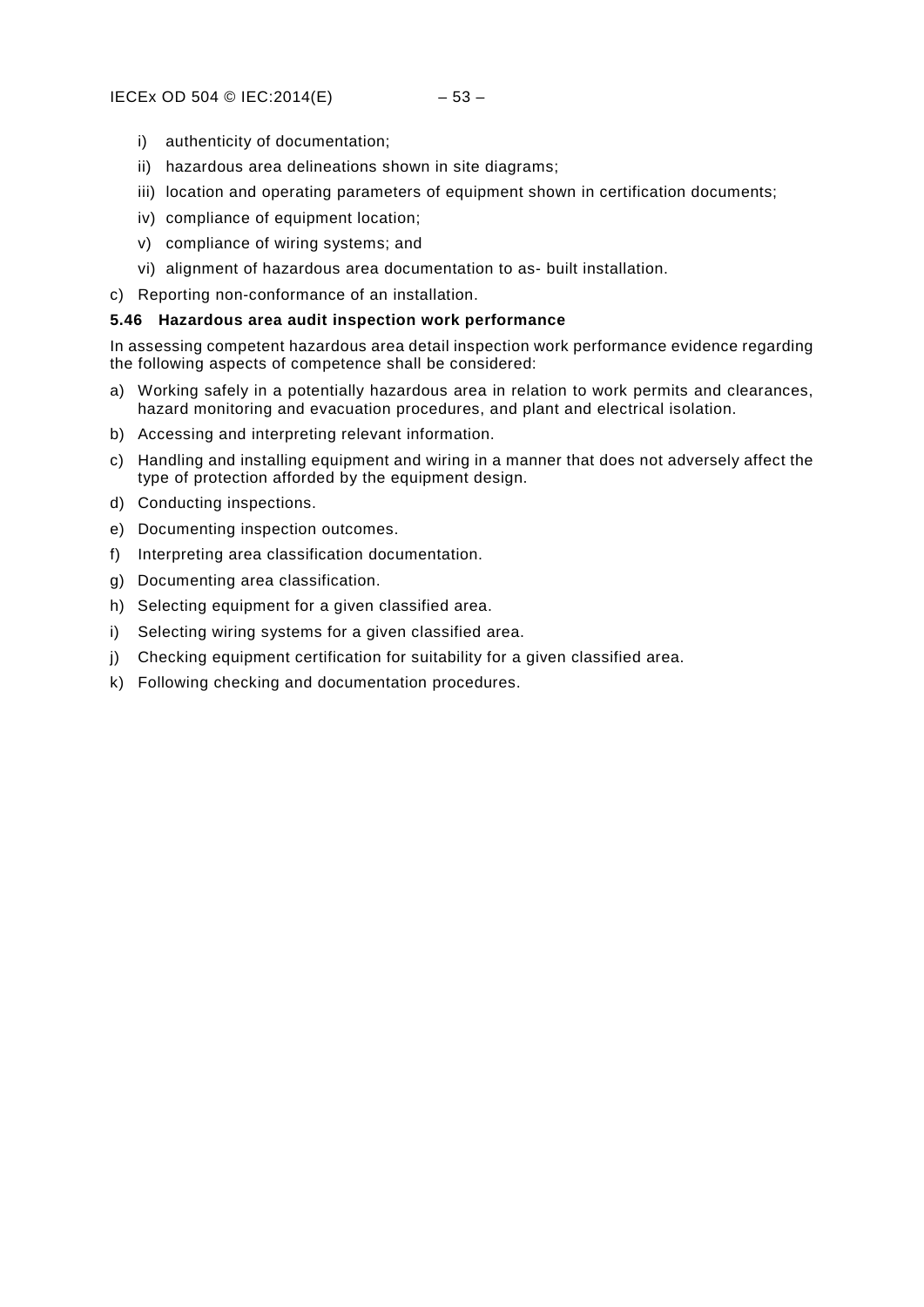### **6 Summary of essential knowledge and associated skills for each Unit of Competence**

NOTE: the use of "**X**" in the Table below denotes applicability in full. The use of "**R**" in the Table below denotes reduced requirements for Ex 005 Repair Competence Unit – the applicable reduced requirements are specified as highlighted text in Clauses 5.1 to 5.19 above as relevant.

<span id="page-57-0"></span>

|      | <b>Essential knowledge and associated skills</b>                              | Basic Knowledge<br>and awareness to enter a site<br>which includes a classified<br>hazardous area<br>Unit Ex 000 | principles of protection in<br>Unit Ex 001 - Apply basic<br>explosive atmospheres | classification of hazardous<br>Perform<br>areas<br>Unit Ex 002 - | -Install explosion-<br>protected equipment and<br>wiring systems<br>Unit Ex 003 | equipment in explosive<br>Maintain<br>atmospheres<br>$\mathbf{I}$<br>Unit Ex 004 | Unit Ex 005 - Overhaul and<br>repair of explosion-protected<br>equipment | installations in or associated<br>with explosive atmospheres<br>-Test electrical<br>Unit Ex 006 | - Perform visual and<br>close inspection of electrical<br>installations in or associated<br>with explosive atmospheres<br>Unit Ex 007 | - Perform detailed<br>installations in or associated<br>with explosive atmospheres<br>inspection of electrical<br>Unit Ex 008 | - Design electrical<br>installations in or associated<br>with explosive atmospheres<br>Unit Ex 009 | installations in or associated<br>with explosive atmospheres<br>Perform audit<br>inspection of electrical<br>$\mathbf{I}$<br>Unit Ex 010 |
|------|-------------------------------------------------------------------------------|------------------------------------------------------------------------------------------------------------------|-----------------------------------------------------------------------------------|------------------------------------------------------------------|---------------------------------------------------------------------------------|----------------------------------------------------------------------------------|--------------------------------------------------------------------------|-------------------------------------------------------------------------------------------------|---------------------------------------------------------------------------------------------------------------------------------------|-------------------------------------------------------------------------------------------------------------------------------|----------------------------------------------------------------------------------------------------|------------------------------------------------------------------------------------------------------------------------------------------|
| 5.1  | The nature of explosive hazards and hazardous<br>areas                        | $\mathsf X$                                                                                                      |                                                                                   |                                                                  |                                                                                 |                                                                                  | $\mathsf R$                                                              |                                                                                                 |                                                                                                                                       |                                                                                                                               |                                                                                                    |                                                                                                                                          |
| 5.2  | Occupational health and safety responsibilities<br>related to hazardous areas | X                                                                                                                |                                                                                   |                                                                  |                                                                                 |                                                                                  |                                                                          |                                                                                                 |                                                                                                                                       |                                                                                                                               |                                                                                                    |                                                                                                                                          |
| 5.3  | Explosive atmospheres and explosion-protection<br>principles                  |                                                                                                                  | X                                                                                 | X                                                                | X                                                                               | X                                                                                | R                                                                        | X                                                                                               | X                                                                                                                                     | X                                                                                                                             | X                                                                                                  | X                                                                                                                                        |
| 5.4  | Explosion-protected equipment - Ex certification<br>schemes                   |                                                                                                                  | X                                                                                 |                                                                  | X                                                                               | X                                                                                | $\mathsf{R}$                                                             | X                                                                                               | X                                                                                                                                     | X                                                                                                                             | X                                                                                                  | X                                                                                                                                        |
| 5.5  | Explosion-protected equipment - Principles                                    |                                                                                                                  | Χ                                                                                 |                                                                  | X                                                                               | X                                                                                | X                                                                        | X.                                                                                              | X                                                                                                                                     | X                                                                                                                             | X                                                                                                  | X                                                                                                                                        |
| 5.6  | Explosion-protection visual checks                                            |                                                                                                                  | Χ                                                                                 |                                                                  | Χ                                                                               | $\mathsf X$                                                                      |                                                                          | X                                                                                               | X                                                                                                                                     | X                                                                                                                             | X                                                                                                  | $\mathsf X$                                                                                                                              |
| 5.7  | Explosive atmospheres classification techniques                               |                                                                                                                  |                                                                                   | X                                                                |                                                                                 |                                                                                  |                                                                          |                                                                                                 |                                                                                                                                       |                                                                                                                               |                                                                                                    | $\mathsf X$                                                                                                                              |
| 5.8  | Hazardous area classification work performance                                |                                                                                                                  |                                                                                   | X                                                                |                                                                                 |                                                                                  |                                                                          |                                                                                                 |                                                                                                                                       |                                                                                                                               |                                                                                                    | $\times$                                                                                                                                 |
| 5.9  | Flameproof (Ex 'd') explosion-protection<br>technique                         |                                                                                                                  | X                                                                                 |                                                                  | X                                                                               | X                                                                                | R                                                                        | X                                                                                               | X                                                                                                                                     | X                                                                                                                             | X                                                                                                  | X                                                                                                                                        |
| 5.10 | Increased safety (Ex 'e') explosion-protection<br>technique                   |                                                                                                                  | X                                                                                 |                                                                  | X                                                                               | X                                                                                | R                                                                        | X                                                                                               | X                                                                                                                                     | X                                                                                                                             | X                                                                                                  | X                                                                                                                                        |
| 5.11 | Type of protection 'n' (Ex 'n')                                               |                                                                                                                  | X                                                                                 |                                                                  | X                                                                               | X                                                                                | R                                                                        | X.                                                                                              | X                                                                                                                                     | X                                                                                                                             | X                                                                                                  | X                                                                                                                                        |
| 5.12 | Encapsulation (Ex 'm') explosion-protection<br>technique                      |                                                                                                                  | X                                                                                 |                                                                  | X                                                                               | X                                                                                |                                                                          | X                                                                                               | X                                                                                                                                     | X                                                                                                                             | X                                                                                                  | X                                                                                                                                        |
| 5.13 | Oil immersion (Ex 'o') explosion-protection<br>technique                      |                                                                                                                  | X                                                                                 |                                                                  | X                                                                               | X                                                                                |                                                                          | X                                                                                               | X                                                                                                                                     | X                                                                                                                             | X                                                                                                  | X                                                                                                                                        |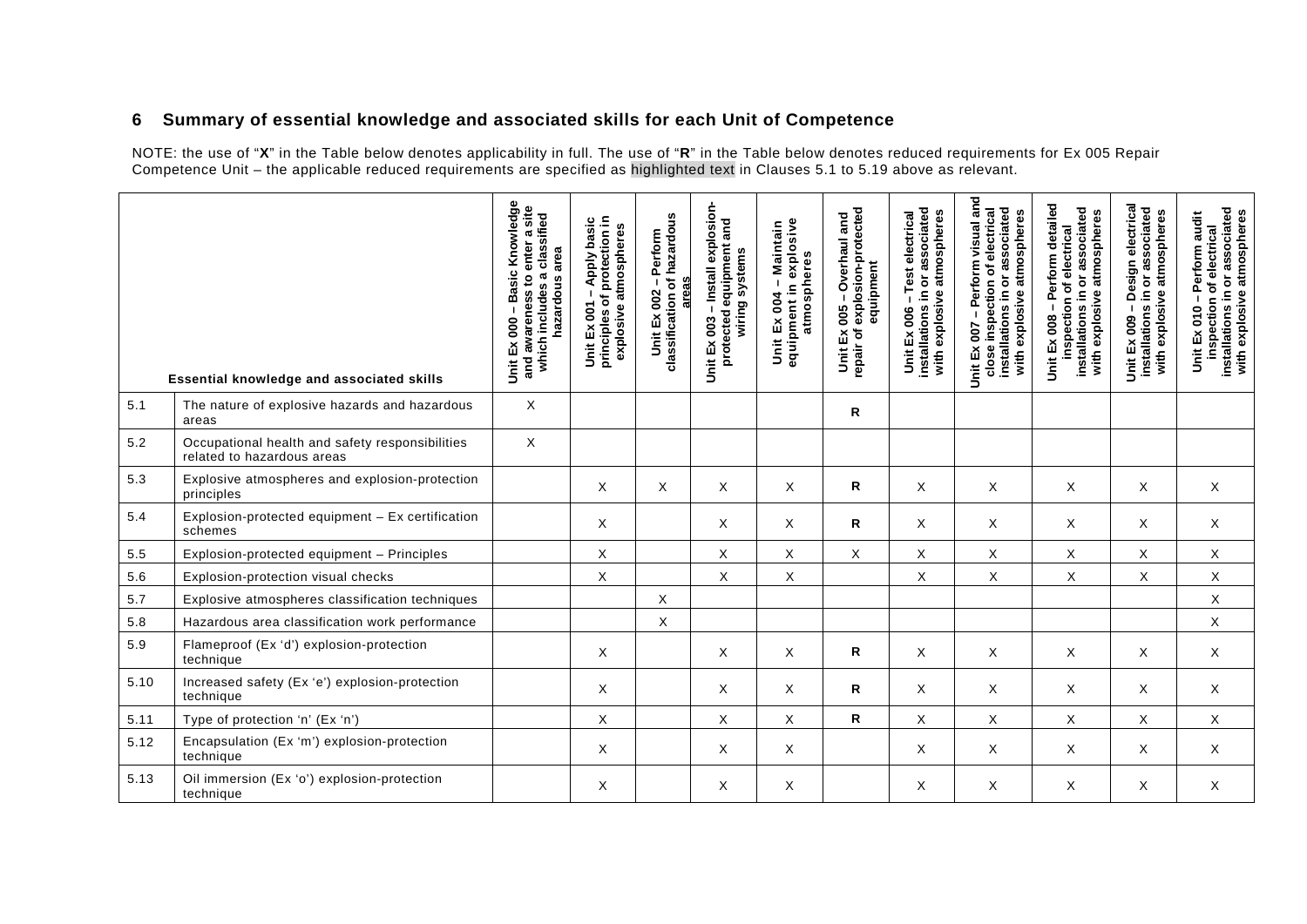|      | Essential knowledge and associated skills                                 | Basic Knowledge<br>and awareness to enter a site<br>which includes a classified<br>area<br>hazardous<br>Unit Ex 000 | principles of protection in<br>Apply basic<br>explosive atmospheres<br>$\mathbf{I}$<br>Ex 001<br>š | Unit Ex 002 – Perform<br>classification of hazardous<br>areas | - Install explosion-<br>protected equipment and<br>wiring systems<br>Unit Ex 003 | Unit Ex 004 – Maintain<br>equipment in explosive<br>atmospheres | repair of explosion-protected<br>- Overhaul and<br>equipment<br>Unit Ex 005 | Unit Ex 006 - Test electrical<br>installations in or associated<br>with explosive atmospheres | - Perform visual and<br>close inspection of electrical<br>installations in or associated<br>with explosive atmospheres<br>Unit Ex 007 | - Perform detailed<br>installations in or associated<br>with explosive atmospheres<br>inspection of electrical<br>Unit Ex 008 | - Design electrical<br>installations in or associated<br>with explosive atmospheres<br>Unit Ex 009 | installations in or associated<br>with explosive atmospheres<br>audit<br>inspection of electrical<br>-Perform<br>Unit Ex 010 |
|------|---------------------------------------------------------------------------|---------------------------------------------------------------------------------------------------------------------|----------------------------------------------------------------------------------------------------|---------------------------------------------------------------|----------------------------------------------------------------------------------|-----------------------------------------------------------------|-----------------------------------------------------------------------------|-----------------------------------------------------------------------------------------------|---------------------------------------------------------------------------------------------------------------------------------------|-------------------------------------------------------------------------------------------------------------------------------|----------------------------------------------------------------------------------------------------|------------------------------------------------------------------------------------------------------------------------------|
| 5.14 | Powder filled (Ex 'q') explosion-protection<br>technique                  |                                                                                                                     | X                                                                                                  |                                                               | X                                                                                | X                                                               |                                                                             | Χ                                                                                             | X                                                                                                                                     | X                                                                                                                             | X                                                                                                  | X                                                                                                                            |
| 5.15 | Intrinsic safety (Ex 'i') explosion-protection<br>technique               |                                                                                                                     | $\mathsf X$                                                                                        |                                                               | X                                                                                | X                                                               | R                                                                           | X                                                                                             | $\mathsf X$                                                                                                                           | X                                                                                                                             | X                                                                                                  | $\mathsf{X}$                                                                                                                 |
| 5.16 | Pressurization (Ex 'p') explosion-protection<br>technique                 |                                                                                                                     | X                                                                                                  |                                                               | X                                                                                | X                                                               | R                                                                           | X                                                                                             | X                                                                                                                                     | X                                                                                                                             | $\mathsf{X}$                                                                                       | $\times$                                                                                                                     |
| 5.17 | Dust protection by enclosures (Ex 't') explosion-<br>protection technique |                                                                                                                     | $\mathsf{X}$                                                                                       |                                                               | X                                                                                | X                                                               | R                                                                           | X                                                                                             | $\mathsf X$                                                                                                                           | X                                                                                                                             | $\mathsf{X}$                                                                                       | $\times$                                                                                                                     |
| 5.18 | Intrinsic safety (Ex 'iD') explosion-protection<br>technique              |                                                                                                                     | X                                                                                                  |                                                               | X                                                                                | X                                                               | R                                                                           | X                                                                                             | X                                                                                                                                     | X                                                                                                                             | X                                                                                                  | X                                                                                                                            |
| 5.19 | Pressurization (Ex 'pD') explosion-protection<br>technique                |                                                                                                                     | X                                                                                                  |                                                               | X                                                                                | X                                                               | R                                                                           | X                                                                                             | X                                                                                                                                     | X                                                                                                                             | $\mathsf{X}$                                                                                       | $\times$                                                                                                                     |
| 5.20 | Encapsulation (Ex 'mD') explosion-protection<br>technique                 |                                                                                                                     | X                                                                                                  |                                                               | X                                                                                | $\mathsf{X}$                                                    |                                                                             | X                                                                                             | $\mathsf X$                                                                                                                           | X                                                                                                                             | X                                                                                                  | $\mathsf{X}$                                                                                                                 |
| 5.21 | Common characteristics of explosion-protection<br>techniques              |                                                                                                                     | X                                                                                                  |                                                               | $\times$                                                                         | X                                                               | X                                                                           | X                                                                                             | X                                                                                                                                     | X                                                                                                                             | $\times$                                                                                           | $\times$                                                                                                                     |
| 5.22 | Explosive atmospheres installation requirements                           |                                                                                                                     |                                                                                                    |                                                               | X                                                                                |                                                                 |                                                                             | X                                                                                             | X                                                                                                                                     | X                                                                                                                             | X                                                                                                  | X                                                                                                                            |
| 5.23 | Explosive atmospheres cable termination<br>techniques                     |                                                                                                                     |                                                                                                    |                                                               | X                                                                                | X                                                               |                                                                             | X                                                                                             |                                                                                                                                       | X                                                                                                                             |                                                                                                    | X                                                                                                                            |
| 5.24 | Hazardous area installation work performance                              |                                                                                                                     |                                                                                                    |                                                               | X                                                                                |                                                                 |                                                                             |                                                                                               |                                                                                                                                       |                                                                                                                               |                                                                                                    |                                                                                                                              |
| 5.25 | Hazardous area maintenance work performance                               |                                                                                                                     |                                                                                                    |                                                               | $\mathsf X$                                                                      | X                                                               |                                                                             |                                                                                               |                                                                                                                                       |                                                                                                                               |                                                                                                    |                                                                                                                              |
| 5.26 | Hazardous area operations reporting work<br>performance                   |                                                                                                                     |                                                                                                    |                                                               | X                                                                                | X                                                               |                                                                             |                                                                                               |                                                                                                                                       |                                                                                                                               |                                                                                                    |                                                                                                                              |
| 5.27 | Explosive atmospheres maintenance<br>requirements                         |                                                                                                                     |                                                                                                    |                                                               |                                                                                  | X                                                               |                                                                             |                                                                                               |                                                                                                                                       | X                                                                                                                             |                                                                                                    | X                                                                                                                            |
| 5.28 | Explosive atmospheres management                                          |                                                                                                                     |                                                                                                    |                                                               |                                                                                  | Χ                                                               |                                                                             |                                                                                               |                                                                                                                                       |                                                                                                                               |                                                                                                    |                                                                                                                              |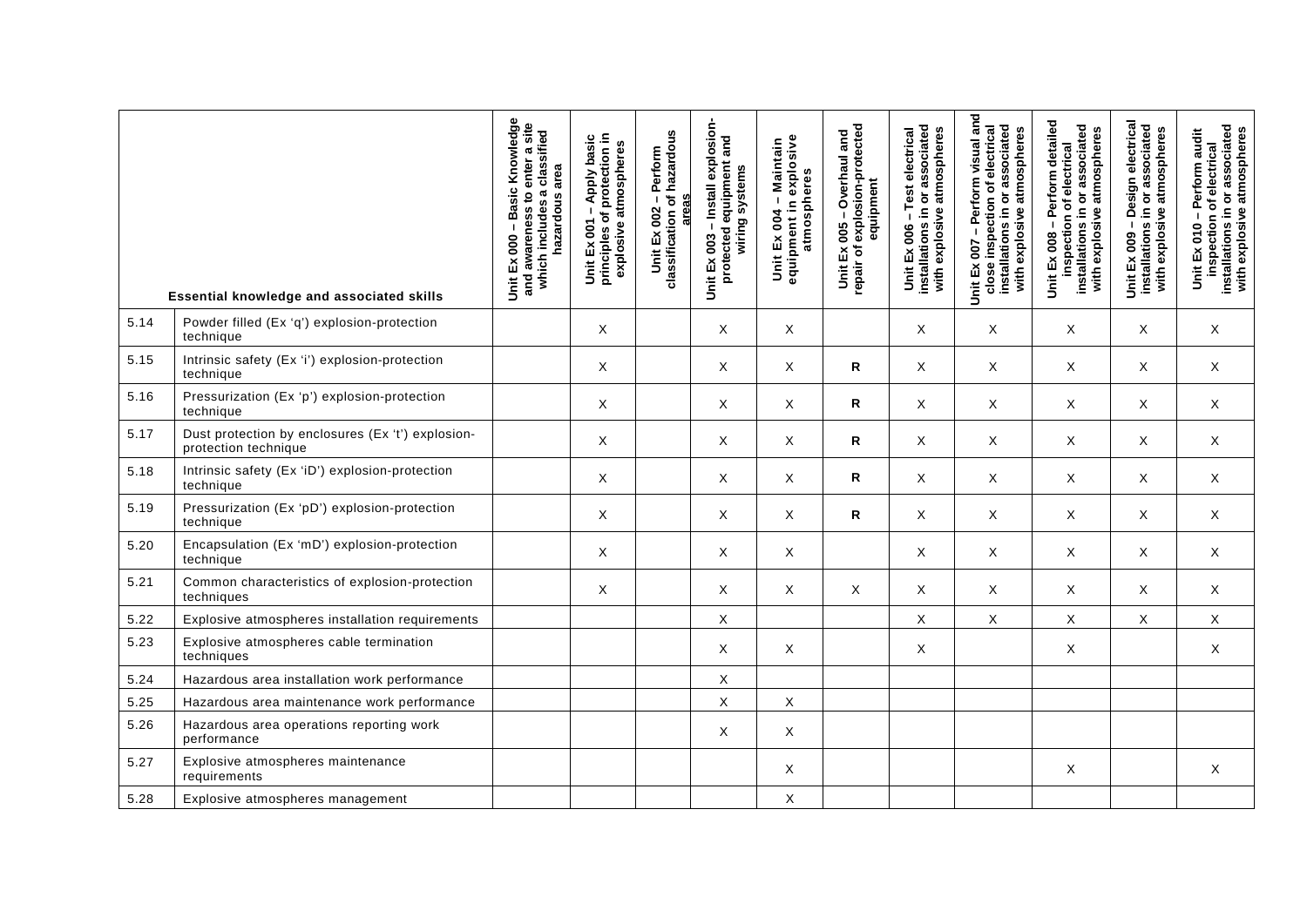|      | Essential knowledge and associated skills                                                  | Basic Knowledge<br>and awareness to enter a site<br>which includes a classified<br>area<br>hazardous<br>Unit Ex 000 | principles of protection in<br>Apply basic<br>explosive atmospheres<br>$\blacksquare$<br>Unit Ex 001 | Unit Ex 002 – Perform<br>classification of hazardous<br>areas | -Install explosion-<br>protected equipment and<br>wiring systems<br>Unit Ex 003 | equipment in explosive<br>Unit Ex 004 - Maintain<br>atmospheres | repair of explosion-protected<br>- Overhaul and<br>equipment<br>Unit Ex 005 | Unit Ex 006 - Test electrical<br>installations in or associated<br>with explosive atmospheres | Unit Ex 007 - Perform visual and<br>installations in or associated<br>close inspection of electrical<br>with explosive atmospheres | - Perform detailed<br>installations in or associated<br>with explosive atmospheres<br>inspection of electrical<br>Unit Ex 008 | - Design electrical<br>installations in or associated<br>with explosive atmospheres<br>Ex 009<br>$\overline{5}$ | inspection of electrical<br>installations in or associated<br>with explosive atmospheres<br>audit<br>-Perform<br>$\frac{1}{5}$<br>Unit Ex |
|------|--------------------------------------------------------------------------------------------|---------------------------------------------------------------------------------------------------------------------|------------------------------------------------------------------------------------------------------|---------------------------------------------------------------|---------------------------------------------------------------------------------|-----------------------------------------------------------------|-----------------------------------------------------------------------------|-----------------------------------------------------------------------------------------------|------------------------------------------------------------------------------------------------------------------------------------|-------------------------------------------------------------------------------------------------------------------------------|-----------------------------------------------------------------------------------------------------------------|-------------------------------------------------------------------------------------------------------------------------------------------|
| 5.29 | Hazardous area maintenance work performance                                                |                                                                                                                     |                                                                                                      |                                                               |                                                                                 | X                                                               |                                                                             |                                                                                               |                                                                                                                                    |                                                                                                                               |                                                                                                                 |                                                                                                                                           |
| 5.30 | Explosion-protected equipment overhaul and<br>repair - General requirements                |                                                                                                                     |                                                                                                      |                                                               |                                                                                 |                                                                 | X                                                                           |                                                                                               |                                                                                                                                    |                                                                                                                               |                                                                                                                 |                                                                                                                                           |
| 5.31 | Explosion-protected equipment overhaul and<br>repair specific to each technique            |                                                                                                                     |                                                                                                      |                                                               |                                                                                 |                                                                 | X                                                                           |                                                                                               |                                                                                                                                    |                                                                                                                               |                                                                                                                 |                                                                                                                                           |
| 5.32 | Explosion-protected equipment overhaul and<br>repair work performance - operative          |                                                                                                                     |                                                                                                      |                                                               |                                                                                 |                                                                 | Χ                                                                           |                                                                                               |                                                                                                                                    |                                                                                                                               |                                                                                                                 |                                                                                                                                           |
| 5.33 | Explosion-protected equipment overhaul and<br>repair work performance - Responsible Person |                                                                                                                     |                                                                                                      |                                                               |                                                                                 |                                                                 | X                                                                           |                                                                                               |                                                                                                                                    |                                                                                                                               |                                                                                                                 |                                                                                                                                           |
| 5.34 | Explosive atmospheres installation testing                                                 |                                                                                                                     |                                                                                                      |                                                               |                                                                                 |                                                                 |                                                                             | X                                                                                             |                                                                                                                                    |                                                                                                                               |                                                                                                                 |                                                                                                                                           |
| 5.35 | Hazardous area installation testing work<br>performance                                    |                                                                                                                     |                                                                                                      |                                                               |                                                                                 |                                                                 |                                                                             | X                                                                                             |                                                                                                                                    |                                                                                                                               |                                                                                                                 |                                                                                                                                           |
| 5.36 | Explosive atmospheres visual and close<br>inspection requirements                          |                                                                                                                     |                                                                                                      |                                                               |                                                                                 |                                                                 |                                                                             |                                                                                               | X                                                                                                                                  | X                                                                                                                             |                                                                                                                 | X                                                                                                                                         |
| 5.37 | Hazardous area visual and close inspection work<br>performance                             |                                                                                                                     |                                                                                                      |                                                               |                                                                                 |                                                                 |                                                                             |                                                                                               | X                                                                                                                                  | X                                                                                                                             |                                                                                                                 | X                                                                                                                                         |
| 5.38 | Explosive atmospheres detailed inspection<br>techniques                                    |                                                                                                                     |                                                                                                      |                                                               |                                                                                 |                                                                 |                                                                             |                                                                                               |                                                                                                                                    | X                                                                                                                             |                                                                                                                 | X                                                                                                                                         |
| 5.39 | Hazardous area detail inspection work<br>performance                                       |                                                                                                                     |                                                                                                      |                                                               |                                                                                 |                                                                 |                                                                             |                                                                                               |                                                                                                                                    | Χ                                                                                                                             |                                                                                                                 | X                                                                                                                                         |
| 5.40 | Explosive atmospheres installation planning                                                |                                                                                                                     |                                                                                                      |                                                               |                                                                                 |                                                                 |                                                                             |                                                                                               |                                                                                                                                    |                                                                                                                               | X                                                                                                               | X                                                                                                                                         |
| 5.41 | Common classified explosive atmospheres                                                    |                                                                                                                     |                                                                                                      |                                                               |                                                                                 |                                                                 |                                                                             |                                                                                               |                                                                                                                                    |                                                                                                                               | X                                                                                                               | $\mathsf X$                                                                                                                               |
| 5.42 | Explosion-protected electrical systems design                                              |                                                                                                                     |                                                                                                      |                                                               |                                                                                 |                                                                 |                                                                             |                                                                                               |                                                                                                                                    |                                                                                                                               | X                                                                                                               | X                                                                                                                                         |
| 5.43 | Hazardous area installation design work<br>performance                                     |                                                                                                                     |                                                                                                      |                                                               |                                                                                 |                                                                 |                                                                             |                                                                                               |                                                                                                                                    |                                                                                                                               | X                                                                                                               | X                                                                                                                                         |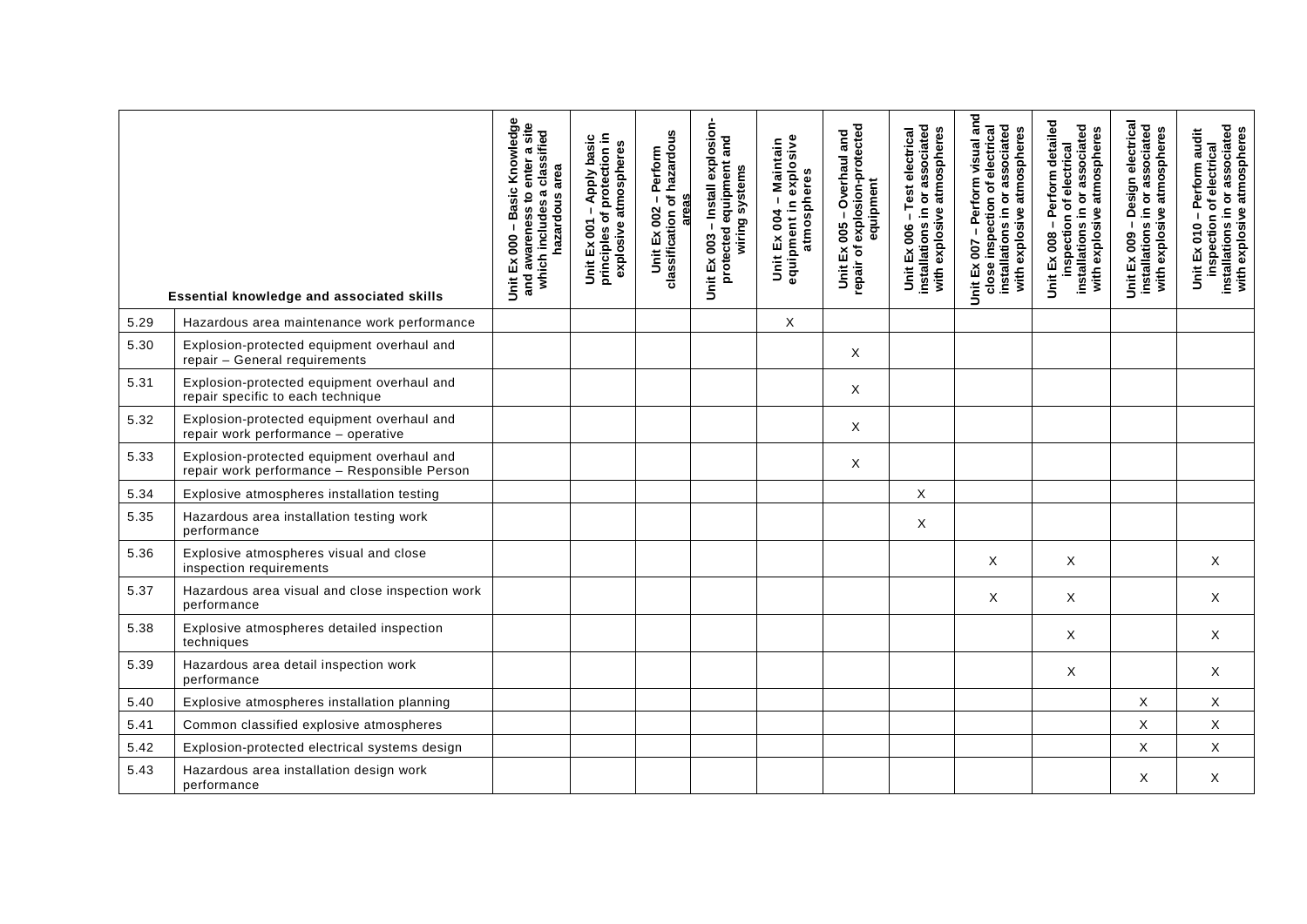|      | Essential knowledge and associated skills                        | wledge<br>ra site<br>sified<br>enter<br>Čn<br>الأ<br>clas<br>area<br>Basic<br>æ<br>٥,<br>hazardous<br>wareness<br>h includes<br>ខ្ល<br>×<br>which<br>న్<br>and<br>ក់<br>5 | Unit Ex 001 – Apply basic<br>principles of protection in<br>explosive atmospheres | שע – Perform<br>Lion of hazardou<br>areas<br>Unit Ex 002 -<br>classification o | t uu3 – Install explosion-<br>ected equipment and<br>wiring systems<br>protected<br>003<br>ă<br>š | Ex 004 – Maintain<br>pment in explosive<br>atmospheres<br>Unit Ex 004<br>equipment i | explosion-protected<br>equipment<br>and<br>Overhaul<br>explosion<br>800<br>Unit Ex (<br>repair of | electrical<br>Issociated<br>heres<br>osph<br>æ<br>atm<br>Test<br>$\bf \bar{o}$<br>$\equiv$<br>ያ<br>- あ<br>Unit Ex 006 -<br>installations i<br>glo<br>ô<br>with | ਠ<br>visual an<br>associated<br>electrical<br>atmospheres<br>Perform<br>$\mathbf{\tilde{o}}$<br>ŏ<br>inspection<br>요.<br>explosive<br>installations<br>Unit Ex 007<br>close insp<br>with | t Ex 008 – Perform detailed<br>inspection of electrical<br>associated<br>atmospheres<br>ò<br>ءِ<br>explosive<br>installations<br>Unit Ex 008<br>with | electrical<br>sociated<br>atmospheres<br>Design<br>ಔ<br>ð<br>≘.<br>with explosive<br>$Ex 009 -$<br>ទី ឌី | or associated<br>atmospheres<br>audit<br>electrical<br>erform<br>$\overline{\mathsf{o}}$<br>৳<br>௳<br>inspection of<br>installations in <b>c</b><br>with explosive a<br><b>S</b><br>ű<br>j<br>5 |
|------|------------------------------------------------------------------|---------------------------------------------------------------------------------------------------------------------------------------------------------------------------|-----------------------------------------------------------------------------------|--------------------------------------------------------------------------------|---------------------------------------------------------------------------------------------------|--------------------------------------------------------------------------------------|---------------------------------------------------------------------------------------------------|----------------------------------------------------------------------------------------------------------------------------------------------------------------|------------------------------------------------------------------------------------------------------------------------------------------------------------------------------------------|------------------------------------------------------------------------------------------------------------------------------------------------------|----------------------------------------------------------------------------------------------------------|-------------------------------------------------------------------------------------------------------------------------------------------------------------------------------------------------|
| 5.44 | Explosion-protected electrical system design<br>work performance |                                                                                                                                                                           |                                                                                   |                                                                                |                                                                                                   |                                                                                      |                                                                                                   |                                                                                                                                                                |                                                                                                                                                                                          |                                                                                                                                                      | X                                                                                                        | X                                                                                                                                                                                               |
| 5.45 | Hazardous area auditing processes                                |                                                                                                                                                                           |                                                                                   |                                                                                |                                                                                                   |                                                                                      |                                                                                                   |                                                                                                                                                                |                                                                                                                                                                                          |                                                                                                                                                      |                                                                                                          | X                                                                                                                                                                                               |
| 5.46 | Hazardous area audit inspection work<br>performance              |                                                                                                                                                                           |                                                                                   |                                                                                |                                                                                                   |                                                                                      |                                                                                                   |                                                                                                                                                                |                                                                                                                                                                                          |                                                                                                                                                      |                                                                                                          | X                                                                                                                                                                                               |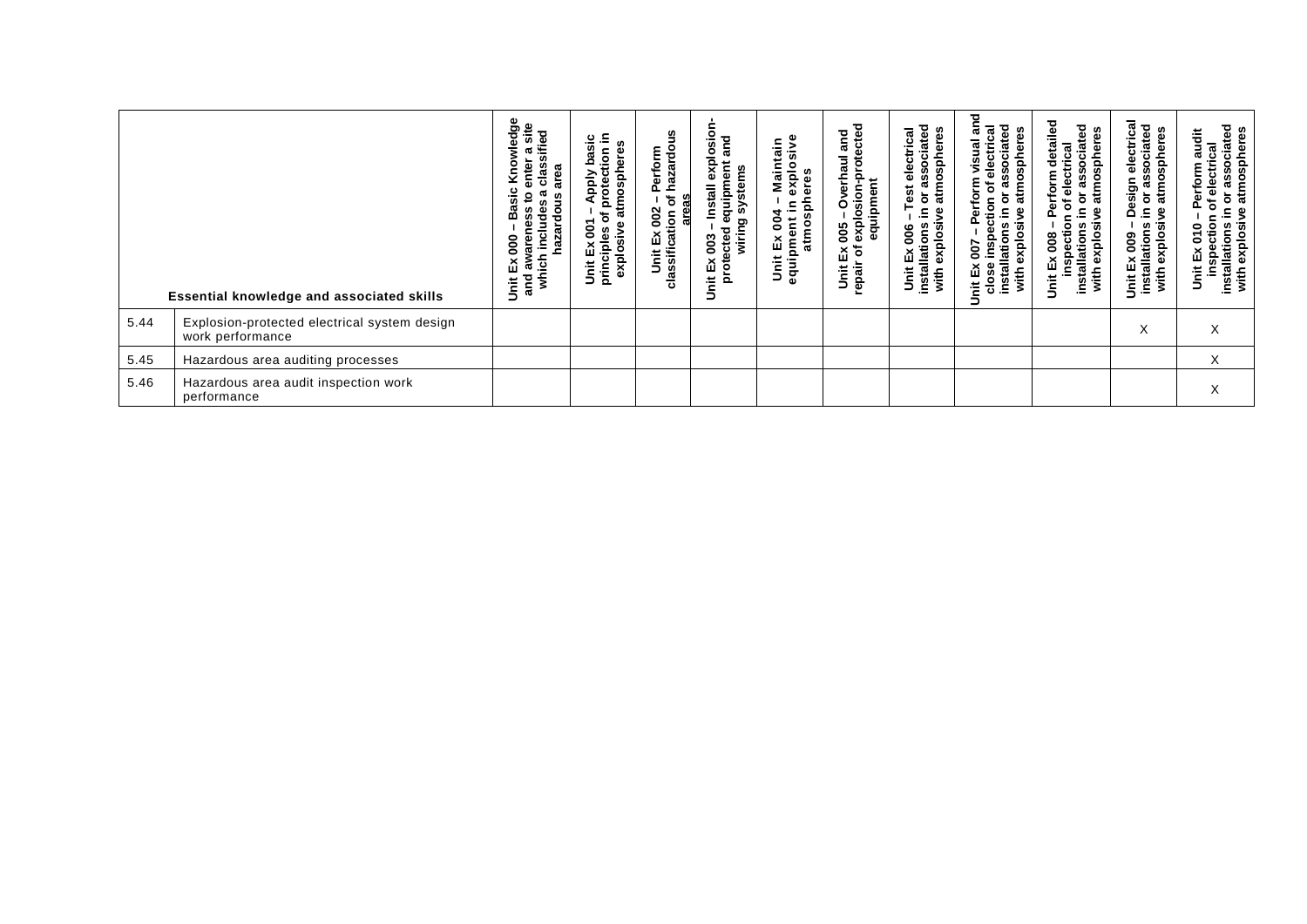### **Annex A**

### (informative)

### <span id="page-61-1"></span><span id="page-61-0"></span>**Specific prerequisite units and recommended general competence for achievement of each Unit of Competence**

The Units of Competence in this specification have been developed to complement competence/qualifications in the general functions of production, installation, maintenance, overhaul/repair, design, inspection and/or related management that have been previously acquired.

Table A1 shows the specific prerequisite units and the recommended trade or profession general competence and level assumed to be held by a person before undertaking assessment to achieve Units of Competence in this specification.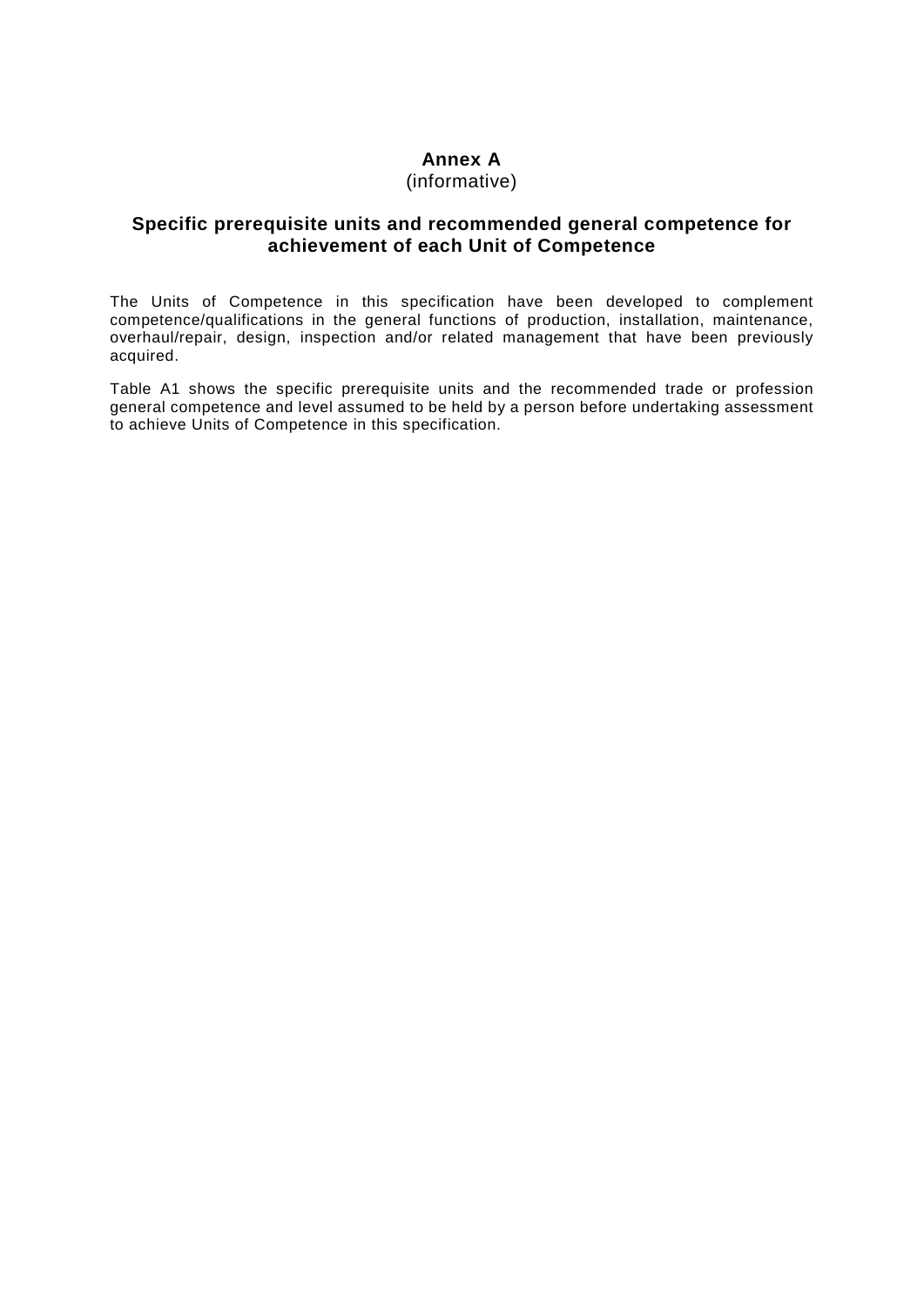| <b>Unit of Competence</b>                                                                                                    | <b>Specific prerequisite</b>                   | trade or profession general competence                                                                                                    |
|------------------------------------------------------------------------------------------------------------------------------|------------------------------------------------|-------------------------------------------------------------------------------------------------------------------------------------------|
|                                                                                                                              | Unit(s)                                        | <b>Description</b>                                                                                                                        |
| Unit Ex 000 – Basic knowledge and awareness to enter a site which<br>includes a classified hazardous area                    | none                                           | nil                                                                                                                                       |
| Unit Ex 001 – Apply basic principles of protection in explosive<br>atmospheres                                               | none                                           | Competence in plant or machinery operation or installations, maintenance or<br>service functions                                          |
| Unit Ex 002 - Perform classification of hazardous areas                                                                      | none                                           | Competence in gathering and analysing technical data and using this data for<br>risk assessment                                           |
| Unit Ex 003 – Install explosion-protected equipment and wiring systems                                                       | Unit Ex 001                                    | Competence in installation of electrical, electronic, instrumentation and/or<br>data communication equipment and wiring systems           |
| Unit Ex 004 - Maintain equipment in explosive atmospheres                                                                    | Unit Ex 001                                    | Competence in maintenance of industrial electrical, electronic,<br>instrumentation and/or data communication equipment and wiring systems |
| Unit Ex 005 – Overhaul and repair of explosion-protected equipment                                                           | none                                           | Competence in overhaul and repair of industrial electrical/electronic<br>equipment                                                        |
| Unit Ex 006 - Test electrical installations in or associated with explosive<br>atmospheres                                   | Unit Ex 001                                    | Competence in conducting testing of general electrical, electronic,<br>instrumentation and/or data communication installations            |
| Unit Ex 007 – Perform visual and close inspection of electrical<br>installations in or associated with explosive atmospheres | Unit Ex 001                                    | Competence in general electrical installation inspection are an alternative to<br>the specific units listed in Column 2                   |
| Unit Ex 008 - Perform detailed inspection of electrical installations in or<br>associated with explosive atmospheres         | Unit Ex 001                                    | Competence in general electrical installation inspection are an alternative to<br>the specific units listed in Column 2                   |
| Unit Ex 009 – Design electrical installations in or associated with<br>explosive atmospheres                                 | Unit Ex 001                                    | Competence in designing electrical systems and installations                                                                              |
| Unit Ex 010 - Perform audit inspection of electrical installations in or<br>associated with explosive atmospheres            | Unit Ex 002.<br>Unit Ex 008 and<br>Unit Ex 009 | Competence in general electrical installation inspection are an alternative to<br>the specific units listed in Column 2                   |

### **Table A.1 – Summary of prerequisite units and recommended general competence**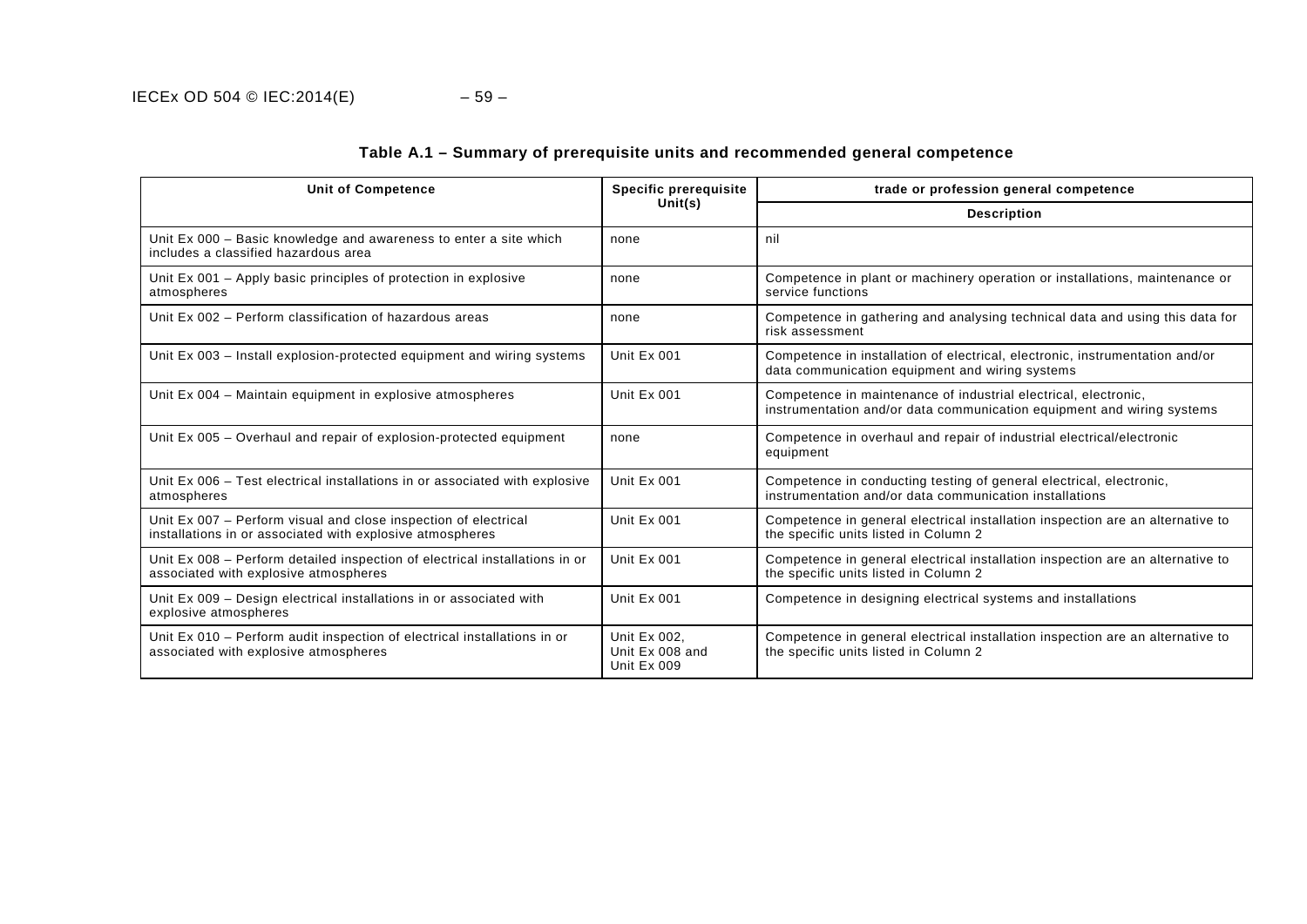### **Annex B**

### (informative)

### **Items in a knowledge test to cover all aspects of Units of Competence**.

As a reference source in support of Table 2 in OD 503 Edition 3.0 that specifies the minimum number of questions by type to be applied via a sampling approach and / or in the case where limitations on competence apply when preparing knowledge tests, the following provides a guide to the minimum number and types of items in a knowledge test to cover all aspects of a Unit of Competence.

## $\circ$ Constructed Response C mber of Items Total Number of Items Response A  $\infty$ ed Response Selected Response A Selected Response B d Response OD504 OD504<br>Clause Description

### **Table 2 – Minimum number and type of items to cover all aspects**

|      |                                                                            | Selecte                  | Selecte | Construct      | Total Nu     |
|------|----------------------------------------------------------------------------|--------------------------|---------|----------------|--------------|
| 5.1  | The nature of explosive hazards and hazardous areas                        | 3                        | 6       |                | 9            |
| 5.2  | Occupational health and safety responsibilities related to hazardous areas | 3                        | 6       |                | 9            |
| 5.3  | Explosive atmospheres and explosion-protection principles                  | 3                        | 6       |                | 9            |
| 5.4  | Explosion-protected equipment - Ex certification schemes                   | 6                        | 9       | 3              | 18           |
| 5.5  | Explosion-protected equipment - Principles                                 | 4                        | 8       | $\overline{2}$ | 14           |
| 5.6  | Explosion-protection visual checks                                         | 4                        | 9       | $\overline{2}$ | 15           |
| 5.7  | Explosive atmospheres classification techniques                            | 5                        | 8       | $\overline{2}$ | 15           |
| 5.8  | Hazardous area classification work performance                             |                          |         |                |              |
| 5.9  | Flameproof (Ex 'd') explosion-protection technique                         | 10                       | 14      | 4              | 28           |
| 5.10 | Increased safety (Ex 'e') explosion-protection technique                   | 8                        | 12      | 4              | 24           |
| 5.11 | Type of protection 'n' (Ex 'n')                                            | 6                        | 8       | 2              | 16           |
| 5.12 | Encapsulation (Ex 'm') explosion-protection technique                      | 3                        | 4       | 1              | 8            |
| 5.13 | Oil immersion (Ex 'o') explosion-protection technique                      | 3                        | 4       | 1              | 8            |
| 5.14 | Powder filled (Ex 'q') explosion-protection technique                      | 3                        | 4       | 1              | 8            |
| 5.15 | Intrinsic safety (Ex 'i') explosion-protection technique                   | 10                       | 16      | 6              | 32           |
| 5.16 | Pressurization (Ex 'p') explosion-protection technique                     | 6                        | 8       | $\overline{2}$ | 16           |
| 5.17 | Dust protection by enclosures (Ex 't') explosion-protection technique      | 6                        | 8       | $\overline{2}$ | 16           |
| 5.18 | Intrinsic safety (Ex 'iD') explosion-protection technique                  | $\overline{2}$           | 3       | 1              | 6            |
| 5.19 | Pressurization (Ex 'pD') explosion-protection technique                    | $\overline{\phantom{a}}$ |         | 1              | $\mathbf{1}$ |
| 5.20 | Encapsulation (Ex 'mD') explosion-protection technique                     | $\overline{a}$           |         | 1              | $\mathbf{1}$ |
| 5.21 | Common characteristics of explosion-protection techniques                  | 4                        | 6       | $\overline{2}$ | 12           |
| 5.22 | Explosive atmospheres installation requirements                            | 6                        | 8       | $\overline{2}$ | 16           |
| 5.23 | Explosive atmospheres cable termination techniques                         | 4                        | 6       | $\overline{2}$ | 12           |
| 5.24 | Hazardous area installation work performance                               |                          |         |                |              |
| 5.25 | Hazardous area maintenance work performance                                |                          |         |                |              |
| 5.26 | Hazardous area operations reporting work performance                       |                          |         |                |              |
| 5.27 | Explosive atmospheres maintenance requirements                             | 6                        | 12      | 4              | 22           |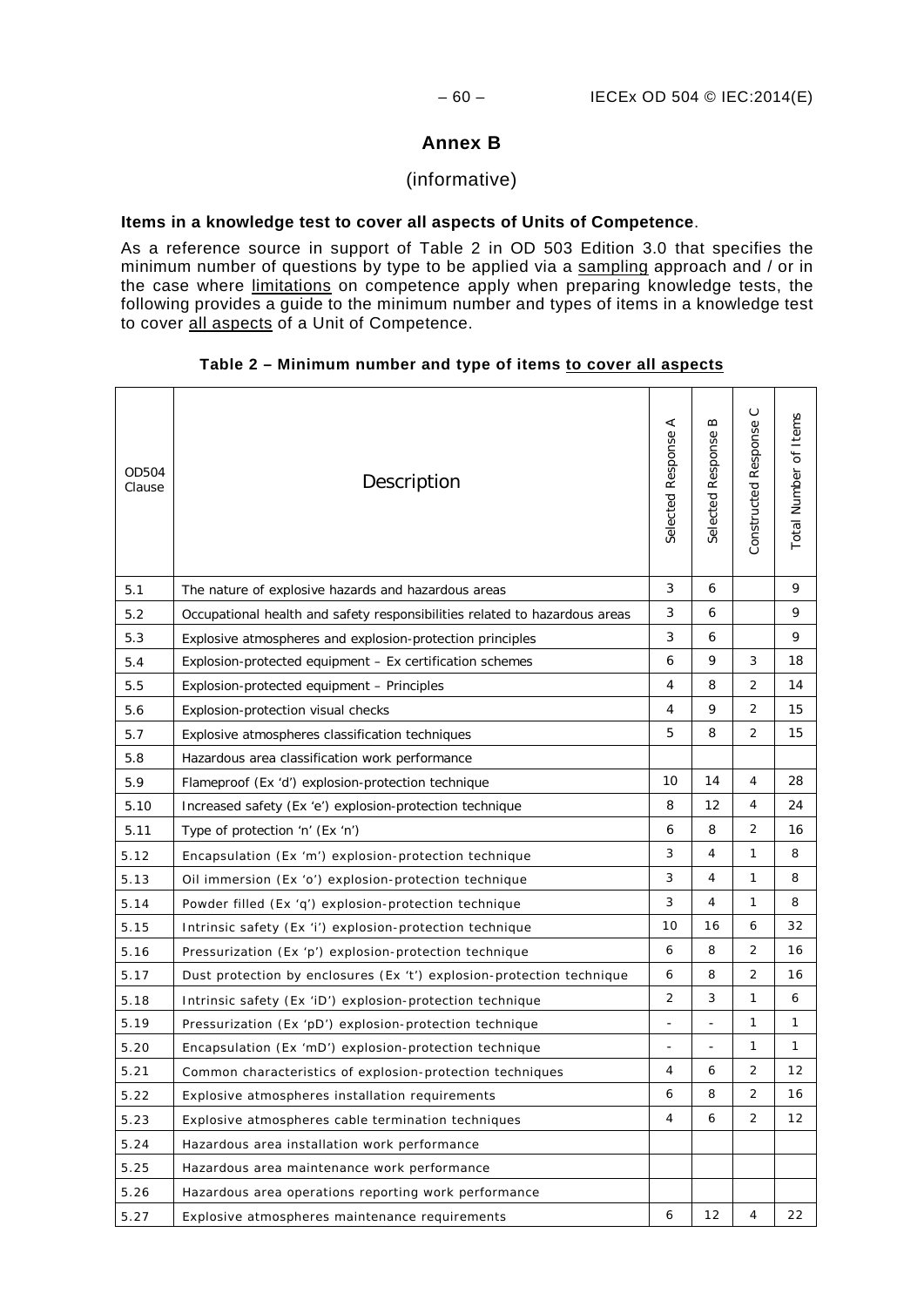| 5.28 | Explosive atmospheres management                                                           | $\overline{2}$       | 3              | $\overline{2}$ |    |
|------|--------------------------------------------------------------------------------------------|----------------------|----------------|----------------|----|
| 5.29 | Hazardous area maintenance work performance                                                |                      |                |                |    |
| 5.30 | Explosion-protected equipment overhaul and repair - General<br>requirements                | 12                   | $\overline{2}$ | 2              | 16 |
| 5.31 | Explosion-protected equipment overhaul and repair specific to each<br>technique            | 3<br>$\ddot{}$<br>3x | 1x             | 1x             | 80 |
| 5.32 | Explosion-protected equipment overhaul and repair work<br>performance - operative          |                      |                |                |    |
| 5.33 | Explosion-protected equipment overhaul and repair work<br>performance - Responsible Person |                      |                |                |    |
| 5.34 | Explosive atmospheres installation testing                                                 | 3                    | 4              | 2              | 9  |
| 5.35 | Hazardous area installation testing work performance                                       |                      |                |                |    |
| 5.36 | Explosive atmospheres visual and close inspection requirements                             | $\overline{4}$       | 6              | 2              | 12 |
| 5.37 | Hazardous area visual and close inspection work performance                                |                      |                |                |    |
| 5.38 | Explosive atmospheres detailed inspection techniques                                       | 6                    | 8              | $\overline{2}$ | 16 |
| 5.39 | Hazardous area detail inspection work performance                                          |                      |                |                |    |
| 5.40 | Explosive atmospheres installation planning                                                | 4                    | 6              | $\overline{4}$ | 14 |
| 5.41 | Common classified explosive atmospheres                                                    | 4                    | 6              | $\overline{4}$ | 14 |
| 5.42 | Explosion-protected electrical systems design                                              | 6                    | 8              | 5              | 19 |
| 5.43 | Hazardous area installation design work performance                                        |                      |                |                |    |
| 5.44 | Explosion-protected electrical system design work performance                              |                      |                |                |    |
| 5.45 | Hazardous area auditing processes                                                          | 6                    | 12             | 3              | 21 |
| 5.46 | Hazardous area audit inspection work performance                                           |                      |                |                |    |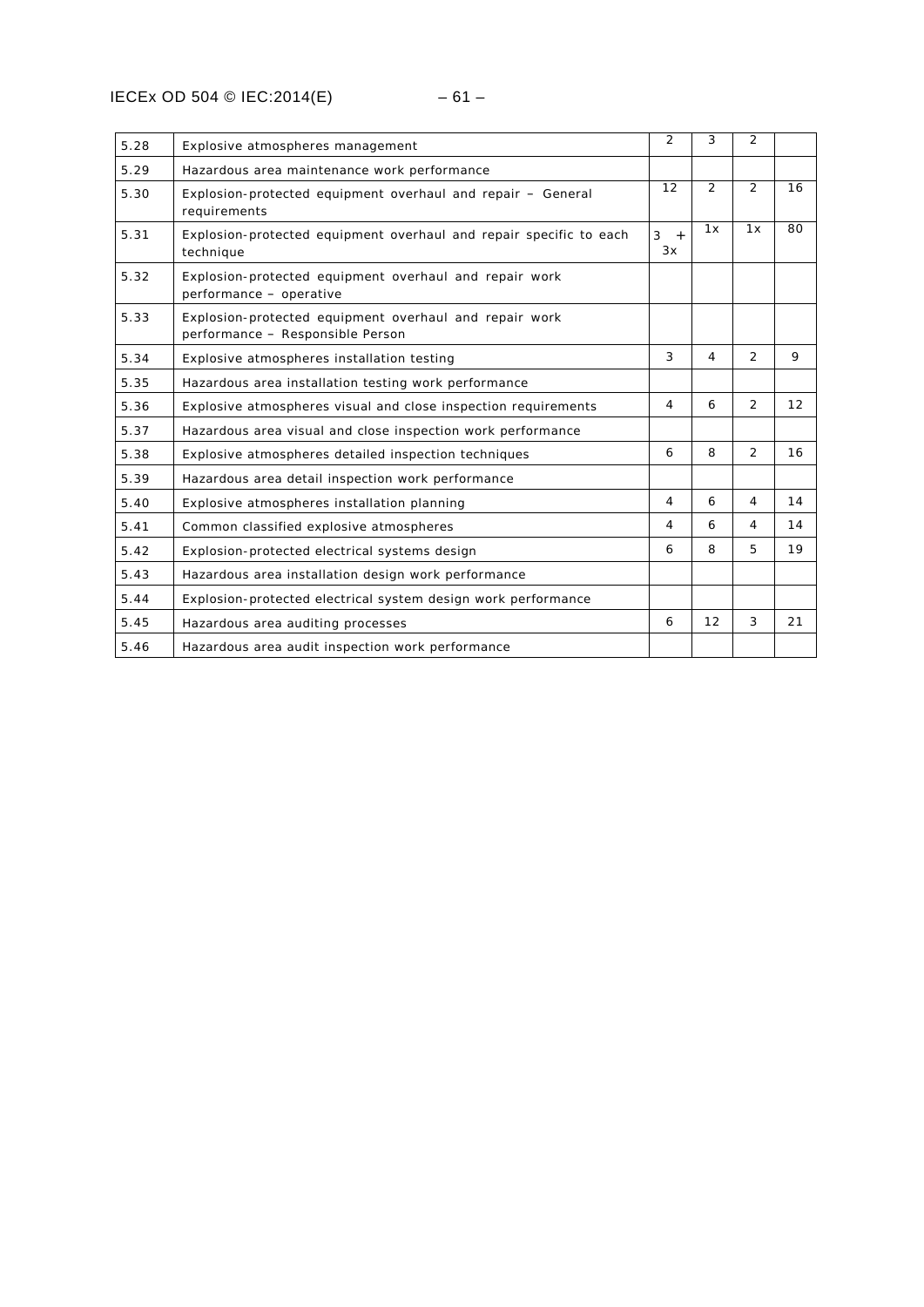### **Bibliography**

IEC 60079-0, *Explosive atmospheres – Part 0: Equipment – General requirements*

IEC 60079-1, *Explosive atmospheres – Part 1: Equipment protection by flameproof enclosures 'd'*

IEC 60079-2, *Explosive atmospheres – Part 2: Equipment protection by pressurized enclosures 'p'*

IEC 60079-5, *Explosive atmospheres – Part 5: Equipment protection by powder filling 'q'*

IEC 60079-6, *Explosive atmospheres – Part 6: Equipment protection by oil immersion 'o'*

IEC 60079-7, *Explosive atmospheres – Part 7: Equipment protection by increased safety 'e'*

IEC 60079-10-1, *Explosive atmospheres – Part 10-1: Classification of areas – Explosive gas atmospheres*

*IEC 60079-10-2, Explosive atmospheres – Part 10-2: Classification of areas – Combustible dust atmospheres* 

IEC 60079-11, *Explosive atmospheres – Part 11: Equipment protection by intrinsic safety 'i'*

IEC 60079-13, *Explosive atmospheres* – *Part 13: Equipment protection by pressurized room 'p'*

IEC 60079-14, *Explosive atmospheres – Part 14: Electrical installations, design, selection and erection*

IEC 60079-15, *Explosive atmospheres – Part 15: Equipment protection by type of protection 'n'*

IEC 60079-16, *Electrical apparatus for explosive gas atmospheres – Part 16: Artificial ventilation for the protection of analyzer(s) houses*

IEC 60079-17, *Explosive atmospheres – Part 17: Electrical installations inspection and maintenance*

IEC 60079-18, *Explosive atmospheres – Part 18: Equipment protection by encapsulation 'm'*

IEC 60079-19, *Explosive atmospheres – Part 19: Equipment repair, overhaul and reclamation*

IEC 60079-20-1, *Explosive atmospheres – Part 20-1: Material characteristics for gas and vapour classification – Test methods and data*

IEC 60079-20-2, *Electrical apparatus for explosive gas atmospheres – Part 20-2: Test methods and data – Classification of combustible dust materials*

IEC 60079-25, *Explosive atmospheres – Part 25: Intrinsically safe electrical systems*

IEC 60079-26, *Explosive atmospheres – Part 26: Equipment with equipment protection level (EPL) Ga*

IEC 60079-27*, Electrical apparatus for explosive gas atmospheres – Part 27: Fieldbus intrinsically safe concept (FISCO) and Fieldbus non-incendive concept (FNICO)*

IEC 60079-28, *Explosive atmospheres – Part 28: Protection of equipment and transmission systems using optical radiation*

IEC 60079-29-1, *Explosive atmospheres – Part 29-1: Gas detectors – Performance requirements of detectors for flammable gases*

IEC 60079-29-2, *Explosive atmospheres – Part 29-2: Gas detectors – Selection, installation, use and maintenance of detectors for flammable gases and oxygen*

IEC 60079-31, *Explosive atmospheres – Part 31: Equipment dust ignition protection by enclosure 't'*

IEC 60243-1, *Electric strength of insulating materials – Test methods – Part 1: Tests at power frequencies*